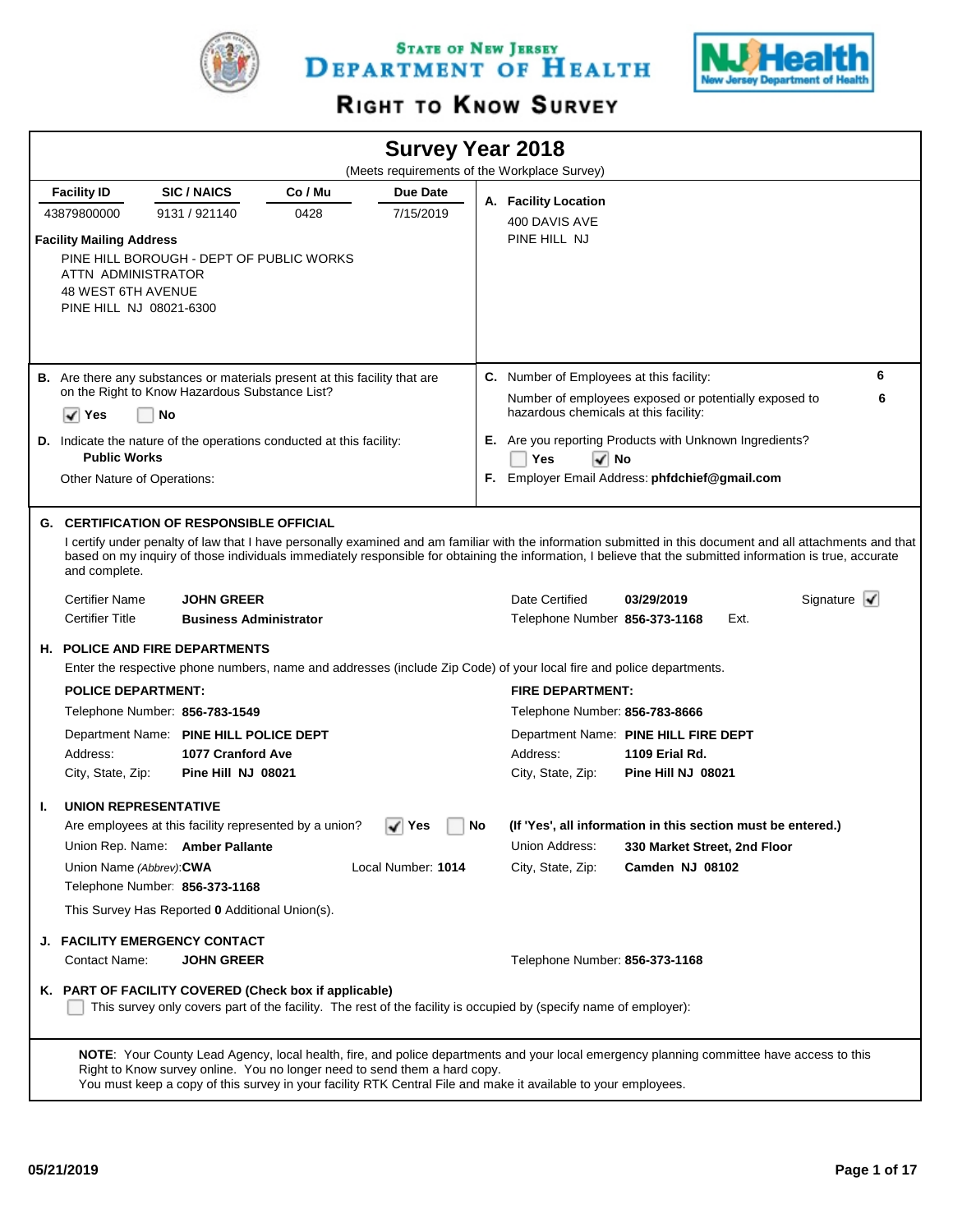| <b>Product Name</b>                                             |                  | <b>Manufacturer</b>                                                   | <b>Purpose</b>                                     | Location                                             |                   |           | Container              | Inventory      | <b>Units</b>                | <b>Employees</b><br><b>Exposed</b> |
|-----------------------------------------------------------------|------------------|-----------------------------------------------------------------------|----------------------------------------------------|------------------------------------------------------|-------------------|-----------|------------------------|----------------|-----------------------------|------------------------------------|
| <b>ACE PAINT</b><br><b>THINNER</b>                              |                  | <b>ACE HARDWARE</b><br>CORP (OAK BROOK,<br>IL)                        | Lacquer,<br>Varnish, Stains                        | <b>YFLC</b>                                          |                   | Can       |                        | 1 to 9         | <b>Gallons -</b><br>liquids | 5                                  |
| Sub No                                                          |                  | <b>Hazardous Chemical Name</b>                                        |                                                    |                                                      | <b>CAS Number</b> |           | <b>DOT Number</b>      | <b>Mixture</b> |                             | <b>Special HH Code</b>             |
| 1437                                                            |                  | <b>MINERAL OIL (HIGHLY REFINED)</b>                                   |                                                    |                                                      | 8012-95-1         |           |                        | Unknown        |                             |                                    |
| <b>Product Name</b>                                             |                  | <b>Manufacturer</b>                                                   | <b>Purpose</b>                                     | Location                                             |                   |           | <b>Container</b>       | Inventory      | <b>Units</b>                | <b>Employees</b><br>Exposed        |
| <b>ACETYLENE</b><br><b>CYLINDERS</b>                            |                  | <b>ACTION INDUSTRIAL</b><br><b>DISTRIBUTORS</b><br>(WEST MILFORD, NJ) | <b>Welding Supply</b>                              | <b>MAIN FLOOR</b>                                    |                   | Cylinder  |                        | 10 to 99       | <b>Pounds -</b><br>solids   | 5                                  |
| Sub No                                                          |                  | <b>Hazardous Chemical Name</b>                                        |                                                    |                                                      | <b>CAS Number</b> |           | <b>DOT Number</b>      | <b>Mixture</b> |                             | <b>Special HH Code</b>             |
| 0015                                                            | <b>ACETYLENE</b> |                                                                       |                                                    |                                                      | 74-86-2           |           | 1001                   | 100%           | F4,R3                       |                                    |
| <b>Product Name</b>                                             |                  | <b>Manufacturer</b>                                                   | <b>Purpose</b>                                     | Location                                             |                   |           | <b>Container</b>       | Inventory      | Units                       | <b>Employees</b><br>Exposed        |
| <b>ADVANCE AUTO</b><br><b>PARTS 10 W 30</b><br><b>MOTOR OIL</b> |                  | <b>ADVANCE AUTO</b><br><b>PARTS (ROANAKE,</b><br>VA)                  | <b>Motor Oil</b>                                   | <b>FLAMMABLE</b><br><b>LIQUIDS CAB</b><br>(MAIN FLR) |                   | (plastic) | <b>Bottles or jugs</b> | 1 to 9         | Gallons -<br>liquids        | 5                                  |
| Sub No                                                          |                  | <b>Hazardous Chemical Name</b>                                        |                                                    |                                                      | <b>CAS Number</b> |           | <b>DOT Number</b>      | <b>Mixture</b> |                             | <b>Special HH Code</b>             |
| 2651                                                            | <b>MOTOR OIL</b> |                                                                       |                                                    |                                                      |                   |           | 1270                   | Unknown        |                             |                                    |
| <b>Product Name</b>                                             |                  | <b>Manufacturer</b>                                                   | <b>Purpose</b>                                     | Location                                             |                   |           | Container              | Inventory      | <b>Units</b>                | <b>Employees</b><br><b>Exposed</b> |
| <b>BEHR PAINT</b>                                               |                  | <b>BEHR SANTA ANA, CA</b>                                             | Paint (Spray, Oil<br><b>Based, Latex</b><br>Based) | <b>PAINT CABINET</b>                                 |                   | Can       |                        | 1 to $9$       | <b>Gallons -</b><br>liquids | 5                                  |
| Sub No                                                          |                  | <b>Hazardous Chemical Name</b>                                        |                                                    |                                                      | <b>CAS Number</b> |           | <b>DOT Number</b>      | <b>Mixture</b> |                             | <b>Special HH Code</b>             |
| 1660                                                            | SILICA, QUARTZ   |                                                                       |                                                    |                                                      | 14808-60-7        |           |                        | 10 to 24%      | CA                          |                                    |
| 1861                                                            |                  | TITANIUM DIOXIDE                                                      |                                                    |                                                      | 13463-67-7        |           |                        | 1 to 9%        |                             |                                    |
| 4001                                                            |                  | <b>CALCIUM CARBONATE</b>                                              |                                                    |                                                      | 1317-65-3         |           |                        | 1 to 9%        |                             |                                    |
| 4016                                                            | <b>KAOLIN</b>    |                                                                       |                                                    |                                                      | 1332-58-7         |           |                        | 1 to 9%        |                             |                                    |
| <b>Product Name</b>                                             |                  | <b>Manufacturer</b>                                                   | <b>Purpose</b>                                     | Location                                             |                   |           | <b>Container</b>       | Inventory      | Units                       | <b>Employees</b><br><b>Exposed</b> |
| <b>BLASTER ALL</b><br><b>PURPOSE</b><br><b>LUBRICANT</b>        |                  | <b>BLASTER CHEMICAL</b><br><b>COMPANY INC.</b><br>(CLEVELAND, OH)     | Lubricant                                          | <b>MISC ARESOL</b><br><b>CAN SHELF</b>               |                   | Can       |                        | Less than 1    | Gallons -<br>liquids        | 5                                  |
| Sub No                                                          |                  | <b>Hazardous Chemical Name</b>                                        |                                                    |                                                      | <b>CAS Number</b> |           | <b>DOT Number</b>      | <b>Mixture</b> |                             | <b>Special HH Code</b>             |
| 0343                                                            |                  | <b>CARBON DIOXIDE</b>                                                 |                                                    |                                                      | 124-38-9          |           | 1013                   | 1 to 9%        |                             |                                    |
| 2648                                                            |                  |                                                                       |                                                    |                                                      |                   |           |                        |                |                             |                                    |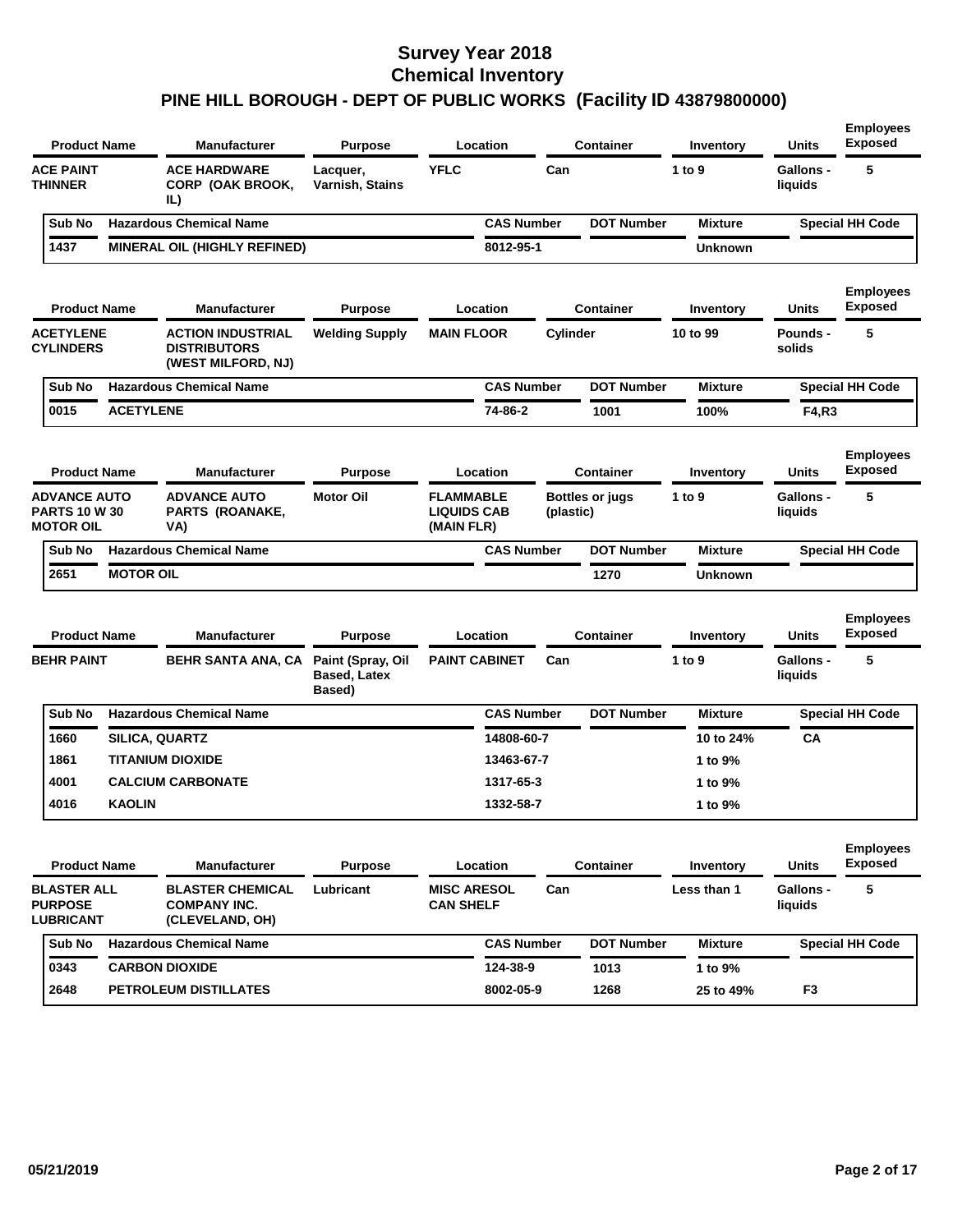| <b>Product Name</b>                                     |                          | <b>Manufacturer</b>                                                               | <b>Purpose</b>                               | Location                                                              |           | Container              | Inventory      | <b>Units</b>                | <b>Employees</b><br><b>Exposed</b> |
|---------------------------------------------------------|--------------------------|-----------------------------------------------------------------------------------|----------------------------------------------|-----------------------------------------------------------------------|-----------|------------------------|----------------|-----------------------------|------------------------------------|
| <b>BRAKLEEN BRAKE</b><br><b>PARTS CLEANER</b>           |                          | <b>CRC INDUSTRIES INC.</b><br><b>885 LUIS DR</b><br><b>WARMINSTER PA</b><br>18974 | Degreaser/Solve<br>nt/Parts Cleaner          | <b>GARAGE</b>                                                         | Can       |                        | 1 to 9         | Gallons -<br>liquids        | 5                                  |
| Sub No                                                  |                          | <b>Hazardous Chemical Name</b>                                                    |                                              | <b>CAS Number</b>                                                     |           | <b>DOT Number</b>      | <b>Mixture</b> |                             | <b>Special HH Code</b>             |
| 0343                                                    |                          | <b>CARBON DIOXIDE</b>                                                             |                                              | 124-38-9                                                              |           | 1013                   | 1 to 9%        |                             |                                    |
| 1810                                                    |                          | <b>TETRACHLOROETHYLENE</b>                                                        |                                              | 127-18-4                                                              |           | 1897                   | 100%           | <b>CA</b>                   |                                    |
| <b>Product Name</b>                                     |                          | <b>Manufacturer</b>                                                               | <b>Purpose</b>                               | Location                                                              |           | <b>Container</b>       | Inventory      | <b>Units</b>                | <b>Employees</b><br><b>Exposed</b> |
| <b>CAM 2 ATF</b><br><b>DEXTRON III</b><br><b>MERCON</b> |                          | <b>CAM 2 OIL PRODUCTS</b><br>(NEW BRITAIN, PA)                                    | <b>Cutting/Machinin</b><br>g oils and fluids | <b>YELLOW</b><br><b>FLAMMABLE</b><br><b>LIQUIDS</b><br><b>CABINET</b> | (plastic) | <b>Bottles or jugs</b> | Less than 1    | Gallons -<br>liquids        | 5                                  |
| Sub No                                                  |                          | <b>Hazardous Chemical Name</b>                                                    |                                              | <b>CAS Number</b>                                                     |           | <b>DOT Number</b>      | <b>Mixture</b> |                             | <b>Special HH Code</b>             |
| 2648                                                    |                          | <b>PETROLEUM DISTILLATES</b>                                                      |                                              | 8002-05-9                                                             |           | 1268                   | <b>Unknown</b> | F <sub>3</sub>              |                                    |
| <b>Product Name</b>                                     |                          | <b>Manufacturer</b>                                                               | <b>Purpose</b>                               | Location                                                              |           | <b>Container</b>       | Inventory      | <b>Units</b>                | <b>Employees</b><br><b>Exposed</b> |
| <b>CARDINAL</b><br><b>INDUSTRIAL FINISH</b>             |                          | <b>CARDINAL INDUS</b><br><b>FINISHES (SOUTH</b><br>ELMONTE, CA)                   | Lacquer,<br>Varnish, Stains                  | <b>MISC ARESOL</b><br><b>CAN SHELF</b>                                | Can       |                        | Less than 1    | <b>Gallons -</b><br>liquids | 5                                  |
| Sub No                                                  |                          | <b>Hazardous Chemical Name</b>                                                    |                                              | <b>CAS Number</b>                                                     |           | <b>DOT Number</b>      | <b>Mixture</b> |                             | <b>Special HH Code</b>             |
| 0006                                                    | <b>ACETONE</b>           |                                                                                   |                                              | 67-64-1                                                               |           | 1090                   | <b>Unknown</b> | F <sub>3</sub>              |                                    |
| 0206                                                    |                          | VM & P NAPHTHA                                                                    |                                              | 8032-32-4                                                             |           | 1268                   | <b>Unknown</b> | F <sub>3</sub>              |                                    |
| 0275                                                    |                          | <b>2-BUTOXY ETHANOL</b>                                                           |                                              | 111-76-2                                                              |           | 2369                   | <b>Unknown</b> | CA                          |                                    |
| 1041                                                    |                          | <b>ISOBUTYL ACETATE</b>                                                           |                                              | 110-19-0                                                              |           | 1213                   | <b>Unknown</b> | F <sub>3</sub>              |                                    |
| 1076                                                    |                          | <b>ISOPROPYL ALCOHOL</b>                                                          |                                              | 67-63-0                                                               |           | 1219                   | <b>Unknown</b> | F <sub>3</sub>              |                                    |
| 1258                                                    |                          | <b>METHYL ETHYL KETONE</b>                                                        |                                              | 78-93-3                                                               |           | 1193                   | <b>Unknown</b> | F <sub>3</sub>              |                                    |
| 1594                                                    | <b>PROPANE</b>           |                                                                                   |                                              | 74-98-6                                                               |           | 1978                   | <b>Unknown</b> | F4                          |                                    |
| 1866                                                    | <b>TOLUENE</b>           |                                                                                   |                                              | 108-88-3                                                              |           | 1294                   | <b>Unknown</b> | F <sub>3</sub> ,TE          |                                    |
| 2014                                                    | <b>XYLENES</b>           |                                                                                   |                                              | 1330-20-7                                                             |           | 1307                   | <b>Unknown</b> | F <sub>3</sub>              |                                    |
| <b>Product Name</b>                                     |                          | <b>Manufacturer</b>                                                               | <b>Purpose</b>                               | Location                                                              |           | <b>Container</b>       | Inventory      | <b>Units</b>                | <b>Employees</b><br><b>Exposed</b> |
| <b>CLOROX</b><br><b>DISINFECTANT</b>                    | <b>WIPES EPA#5813-58</b> | <b>CLOROX</b><br><b>PROFESSIONAL</b><br><b>PRODUCTS COMPANY</b><br>(OAKLAND, CA)  | Cleaning<br><b>Products-General</b>          | <b>KIT SINK</b>                                                       | (plastic) | <b>Bottles or jugs</b> | Less than 1    | Gallons -<br>liquids        | 5                                  |
| Sub No                                                  |                          | <b>Hazardous Chemical Name</b>                                                    |                                              | <b>CAS Number</b>                                                     |           | <b>DOT Number</b>      | <b>Mixture</b> |                             | <b>Special HH Code</b>             |
| 0758                                                    |                          | <b>DIMETHYL ETHER</b>                                                             |                                              | 115-10-6                                                              |           | 1033                   | 10 to 24%      | F4                          |                                    |
| 1076                                                    |                          | <b>ISOPROPYL ALCOHOL</b>                                                          |                                              | 67-63-0                                                               |           | 1219                   | 10 to 24%      | F <sub>3</sub>              |                                    |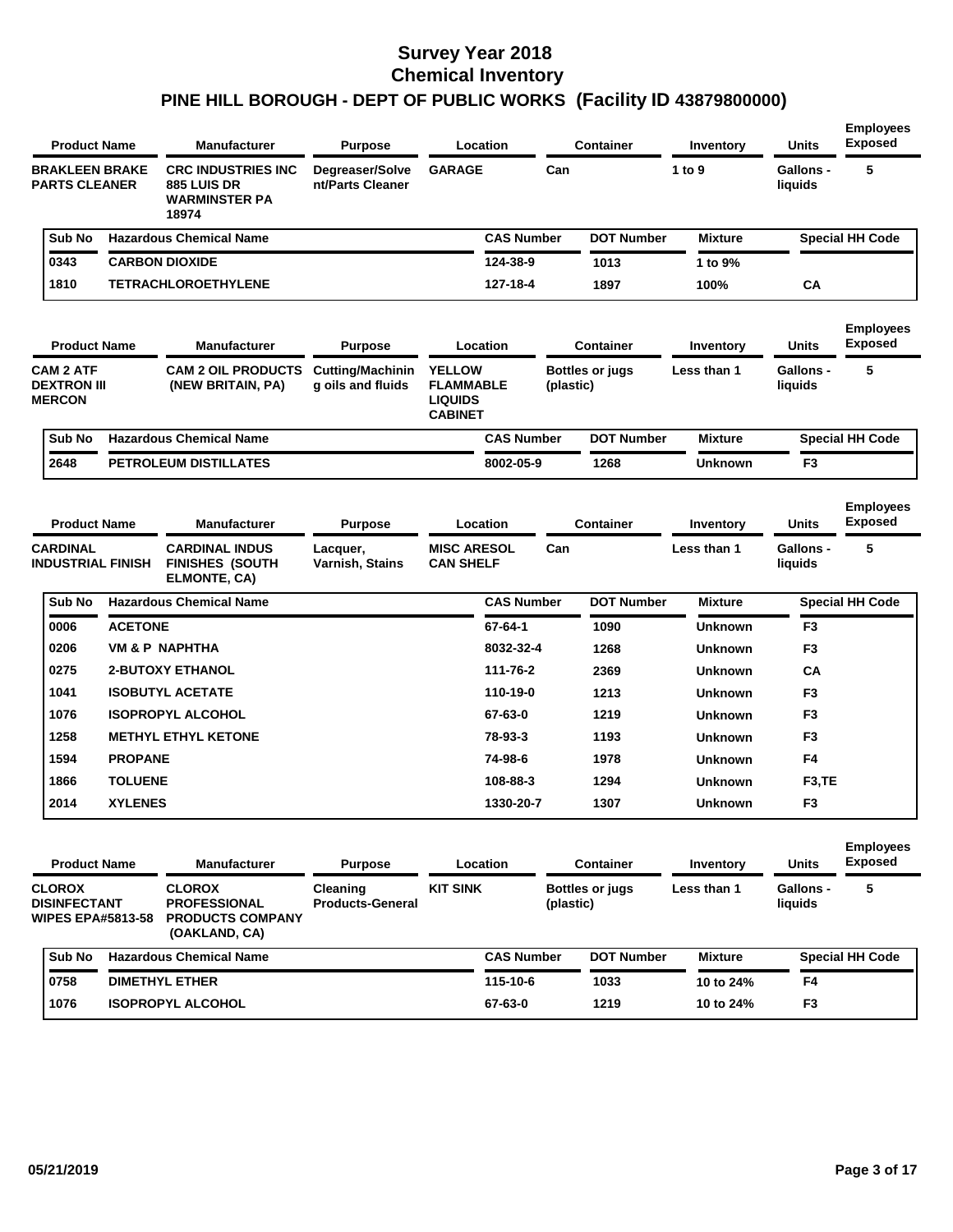|                                                                       | <b>Product Name</b> | <b>Manufacturer</b>                                                           | <b>Purpose</b>                               | Location                               |           | <b>Container</b>       | Inventory      | <b>Units</b>                | <b>Employees</b><br><b>Exposed</b> |
|-----------------------------------------------------------------------|---------------------|-------------------------------------------------------------------------------|----------------------------------------------|----------------------------------------|-----------|------------------------|----------------|-----------------------------|------------------------------------|
| <b>CLOROX</b><br><b>INSTITUTIONAL</b><br><b>BLEACH EPA#5813-</b><br>1 |                     | <b>CLOROX CORP.</b><br>(OAKLAND, CA)                                          | Cleaning<br><b>Products-General CABINETS</b> | <b>BATHROOM</b>                        | (plastic) | <b>Bottles or jugs</b> | 1 to 9         | <b>Gallons -</b><br>liquids | 5                                  |
| Sub No                                                                |                     | <b>Hazardous Chemical Name</b>                                                |                                              | <b>CAS Number</b>                      |           | <b>DOT Number</b>      | <b>Mixture</b> |                             | <b>Special HH Code</b>             |
| 1707                                                                  |                     | <b>SODIUM HYPOCHLORITE</b>                                                    |                                              | 7681-52-9                              |           | 1791                   | 1 to 9%        | CO                          |                                    |
|                                                                       | <b>Product Name</b> | <b>Manufacturer</b>                                                           | <b>Purpose</b>                               | Location                               |           | <b>Container</b>       | Inventory      | Units                       | <b>Employees</b><br><b>Exposed</b> |
| <b>COMET CLEANSER</b>                                                 |                     | <b>PROCTER &amp; GAMBLE</b><br>(CINCINATTI, OH)                               | Cleaning<br><b>Products-General</b>          | <b>KIT SINK</b>                        | Other     |                        | Less than 1    | Pounds -<br>solids          | 5                                  |
| Sub No                                                                |                     | <b>Hazardous Chemical Name</b>                                                |                                              | <b>CAS Number</b>                      |           | <b>DOT Number</b>      | <b>Mixture</b> |                             | <b>Special HH Code</b>             |
| 1660                                                                  |                     | SILICA, QUARTZ                                                                |                                              | 14808-60-7                             |           |                        | 80 to 89%      | СA                          |                                    |
|                                                                       | <b>Product Name</b> | <b>Manufacturer</b>                                                           | <b>Purpose</b>                               | Location                               |           | <b>Container</b>       | Inventory      | Units                       | <b>Employees</b><br><b>Exposed</b> |
| <b>CRC BATTERY</b><br><b>CLEANER</b>                                  |                     | <b>CRC CHEMICAL USA</b><br>(WARMINSTER, PA)                                   | Degreaser/Solve<br>nt/Parts Cleaner          | <b>MISC ARESOL</b><br><b>CAN SHELF</b> | Can       |                        | Less than 1    | <b>Gallons -</b><br>liquids | 5                                  |
| Sub No                                                                |                     | <b>Hazardous Chemical Name</b>                                                |                                              | <b>CAS Number</b>                      |           | <b>DOT Number</b>      | <b>Mixture</b> |                             | <b>Special HH Code</b>             |
| 0275                                                                  |                     | <b>2-BUTOXY ETHANOL</b>                                                       |                                              | 111-76-2                               |           | 2369                   | <b>Unknown</b> | СA                          |                                    |
| 1040                                                                  | <b>ISOBUTANE</b>    |                                                                               |                                              | 75-28-5                                |           | 1969                   | 10 to 24%      | F4                          |                                    |
| 1594                                                                  | <b>PROPANE</b>      |                                                                               |                                              | 74-98-6                                |           | 1978                   | <b>Unknown</b> | F4                          |                                    |
|                                                                       | <b>Product Name</b> | <b>Manufacturer</b>                                                           | <b>Purpose</b>                               | Location                               |           | <b>Container</b>       | Inventory      | Units                       | <b>Employees</b><br><b>Exposed</b> |
| <b>CRC WHITE</b><br><b>LITHIUM GREASE</b>                             |                     | <b>CRC CHEMICAL USA</b><br>(WARMINSTER, PA)                                   | Lubricant                                    | <b>MISC ARESOL</b><br><b>CAN SHELF</b> | Can       |                        | Less than 1    | Gallons -<br>liquids        | 5                                  |
| Sub No                                                                |                     | <b>Hazardous Chemical Name</b>                                                |                                              | <b>CAS Number</b>                      |           | <b>DOT Number</b>      | <b>Mixture</b> |                             | <b>Special HH Code</b>             |
| 1040                                                                  | <b>ISOBUTANE</b>    |                                                                               |                                              | 75-28-5                                |           | 1969                   | 10 to 24%      | F4                          |                                    |
| 1237                                                                  |                     | <b>METHYL CHLOROFORM</b>                                                      |                                              | $71 - 55 - 6$                          |           | 2831                   | 25 to 49%      |                             |                                    |
| 1594                                                                  | <b>PROPANE</b>      |                                                                               |                                              | 74-98-6                                |           | 1978                   | 10 to 24%      | F4                          |                                    |
| <b>Product Name</b>                                                   |                     | <b>Manufacturer</b>                                                           | <b>Purpose</b>                               | Location                               |           | <b>Container</b>       | Inventory      | Units                       | <b>Employees</b><br><b>Exposed</b> |
| DIESEL 911                                                            |                     | <b>POWER SERVICE</b><br><b>PRODUCTS INC</b><br><b>WEATHERFORD TX</b><br>76086 | Fuel                                         | <b>GARAGE BAY</b>                      | (plastic) | <b>Bottles or jugs</b> | 1 to 9         | <b>Gallons -</b><br>liquids | 5                                  |
| Sub No                                                                |                     | <b>Hazardous Chemical Name</b>                                                |                                              | <b>CAS Number</b>                      |           | <b>DOT Number</b>      | <b>Mixture</b> |                             | <b>Special HH Code</b>             |
| 2648                                                                  |                     | PETROLEUM DISTILLATES                                                         |                                              | 8002-05-9                              |           | 1268                   | 25 to 49%      | F <sub>3</sub>              |                                    |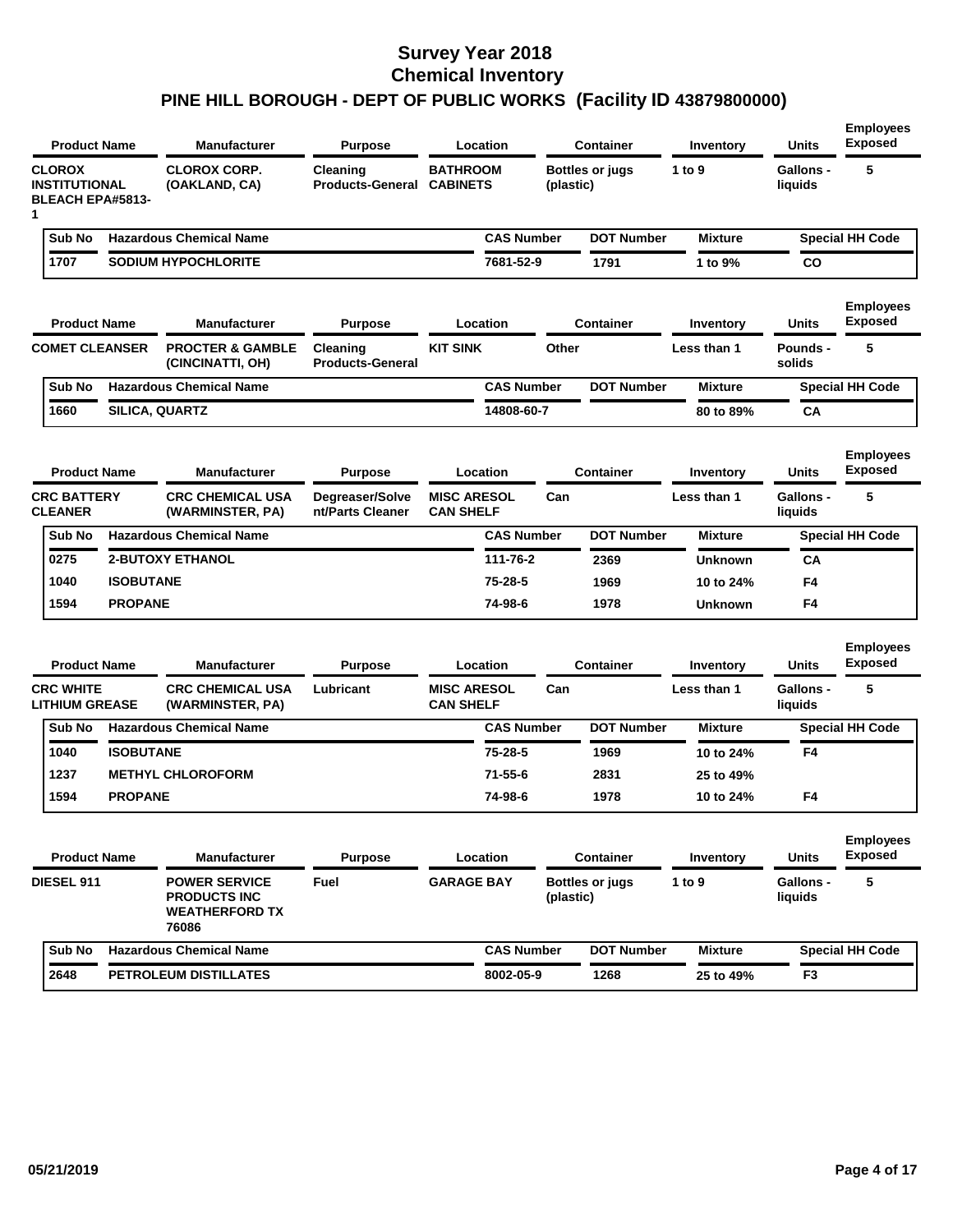| <b>Product Name</b>                                                         |                 | <b>Manufacturer</b>                                               | <b>Purpose</b>                               | Location                                                              |           | <b>Container</b>       | Inventory      | <b>Units</b>                | <b>Employees</b><br><b>Exposed</b> |
|-----------------------------------------------------------------------------|-----------------|-------------------------------------------------------------------|----------------------------------------------|-----------------------------------------------------------------------|-----------|------------------------|----------------|-----------------------------|------------------------------------|
| <b>DIESEL FUEL</b>                                                          |                 | <b>COASTAL</b><br><b>CORPORATION</b><br>(HOUSTON, TX)             | Fuel                                         | <b>YELLOW</b><br><b>FLAMMABLE</b><br><b>LIQUIDS</b><br><b>CABINET</b> | Can       |                        | 10 to 99       | <b>Gallons -</b><br>liquids | 5                                  |
| Sub No                                                                      |                 | <b>Hazardous Chemical Name</b>                                    |                                              | <b>CAS Number</b>                                                     |           | <b>DOT Number</b>      | <b>Mixture</b> |                             | <b>Special HH Code</b>             |
| 2444                                                                        |                 | <b>FUEL OILS (LIGHT)</b>                                          |                                              |                                                                       |           | 1202                   | 100%           |                             |                                    |
| <b>Product Name</b>                                                         |                 | <b>Manufacturer</b>                                               | <b>Purpose</b>                               | Location                                                              |           | <b>Container</b>       | Inventory      | Units                       | <b>Employees</b><br><b>Exposed</b> |
| <b>FABREZE ODOR</b><br><b>ELIMINATOR</b>                                    |                 | <b>PROCTER &amp; GAMBLE</b><br>(CINCINATTI, OH)                   | Cleaning<br><b>Products-General</b>          | <b>BATHRROM</b><br><b>CABINETS</b>                                    | Can       |                        | Less than 1    | Gallons -<br>liquids        | 5                                  |
| Sub No                                                                      |                 | <b>Hazardous Chemical Name</b>                                    |                                              | <b>CAS Number</b>                                                     |           | <b>DOT Number</b>      | <b>Mixture</b> |                             | <b>Special HH Code</b>             |
| 0844                                                                        |                 | <b>ETHYL ALCOHOL</b>                                              |                                              | 64-17-5                                                               |           | 1170                   | <b>Unknown</b> |                             | CA,F3,MU,TE                        |
| <b>Product Name</b>                                                         |                 | <b>Manufacturer</b>                                               | <b>Purpose</b>                               | Location                                                              |           | <b>Container</b>       | Inventory      | <b>Units</b>                | <b>Employees</b><br><b>Exposed</b> |
| <b>FABULOUS</b><br><b>BLASTER ALL</b><br><b>PURPOSE</b><br><b>DEGREASER</b> |                 | <b>BLASTER CHEMICAL</b><br><b>COMPANY INC.</b><br>(CLEVELAND, OH) | Degreaser/Solve<br>nt/Parts Cleaner          | <b>YELLOW</b><br><b>FLAMMABLE</b><br><b>LIQUIDS</b><br><b>CABINET</b> | (plastic) | <b>Bottles or jugs</b> | 1 to 9         | Gallons -<br>liquids        | 5                                  |
|                                                                             |                 | <b>Hazardous Chemical Name</b>                                    |                                              | <b>CAS Number</b>                                                     |           | <b>DOT Number</b>      | <b>Mixture</b> |                             | <b>Special HH Code</b>             |
| Sub No                                                                      |                 |                                                                   |                                              |                                                                       |           |                        |                |                             |                                    |
| 0343                                                                        |                 | <b>CARBON DIOXIDE</b>                                             |                                              | 124-38-9                                                              |           | 1013                   | <b>Unknown</b> |                             |                                    |
| 2648                                                                        |                 | <b>PETROLEUM DISTILLATES</b>                                      |                                              | 8002-05-9                                                             |           | 1268                   | <b>Unknown</b> | F <sub>3</sub>              |                                    |
| <b>Product Name</b>                                                         |                 | <b>Manufacturer</b>                                               | <b>Purpose</b>                               | Location                                                              |           | <b>Container</b>       | Inventory      | <b>Units</b>                | <b>Employees</b><br><b>Exposed</b> |
| <b>FEBREZE</b>                                                              |                 | <b>PROCTER &amp; GAMBLE</b><br>(CINCINATTI, OH)                   | <b>Deodorizer</b>                            | <b>KIT SINK</b>                                                       | Can       |                        | Less than 1    | <b>Gallons -</b><br>liquids | 5                                  |
| Sub No                                                                      |                 | <b>Hazardous Chemical Name</b>                                    |                                              | <b>CAS Number</b>                                                     |           | <b>DOT Number</b>      | <b>Mixture</b> |                             | <b>Special HH Code</b>             |
| 0844                                                                        |                 | <b>ETHYL ALCOHOL</b>                                              |                                              | 64-17-5                                                               |           | 1170                   | 1 to 9%        |                             | CA,F3,MU,TE                        |
| <b>Product Name</b>                                                         |                 | Manufacturer                                                      | <b>Purpose</b>                               | Location                                                              |           | <b>Container</b>       | Inventory      | Units                       | <b>Employees</b><br>Exposed        |
| <b>GASOLINE</b>                                                             |                 | <b>CAPE MAY COUNTY</b><br><b>COOPERATIVE</b>                      | Fuel                                         | <b>YELLOW</b><br><b>FLAMMABLE</b><br><b>LIQUIDS</b><br><b>CABINET</b> | (plastic) | <b>Bottles or jugs</b> | 1 to 9         | <b>Gallons -</b><br>liquids | 5                                  |
| Sub No                                                                      |                 | <b>Hazardous Chemical Name</b>                                    |                                              | <b>CAS Number</b>                                                     |           | <b>DOT Number</b>      | <b>Mixture</b> |                             | <b>Special HH Code</b>             |
| 0957                                                                        | <b>GASOLINE</b> |                                                                   |                                              | 8006-61-9                                                             |           | 1203                   | 100%           | CA,F3                       |                                    |
| <b>Product Name</b>                                                         |                 | <b>Manufacturer</b>                                               | <b>Purpose</b>                               | Location                                                              |           | <b>Container</b>       | Inventory      | Units                       | <b>Employees</b><br><b>Exposed</b> |
| <b>GEAR OIL</b>                                                             |                 | <b>DRYDEN OIL CO</b><br>(BALTIMORE, MD)                           | <b>Cutting/Machinin</b><br>g oils and fluids | <b>MAIN FLOOR</b><br><b>DRUM STORAGE</b><br>AREA                      |           | <b>Plastic drum</b>    | 10 to 99       | <b>Gallons -</b><br>liquids | 5                                  |
| Sub No                                                                      |                 | <b>Hazardous Chemical Name</b>                                    |                                              | <b>CAS Number</b>                                                     |           | <b>DOT Number</b>      | Mixture        |                             | <b>Special HH Code</b>             |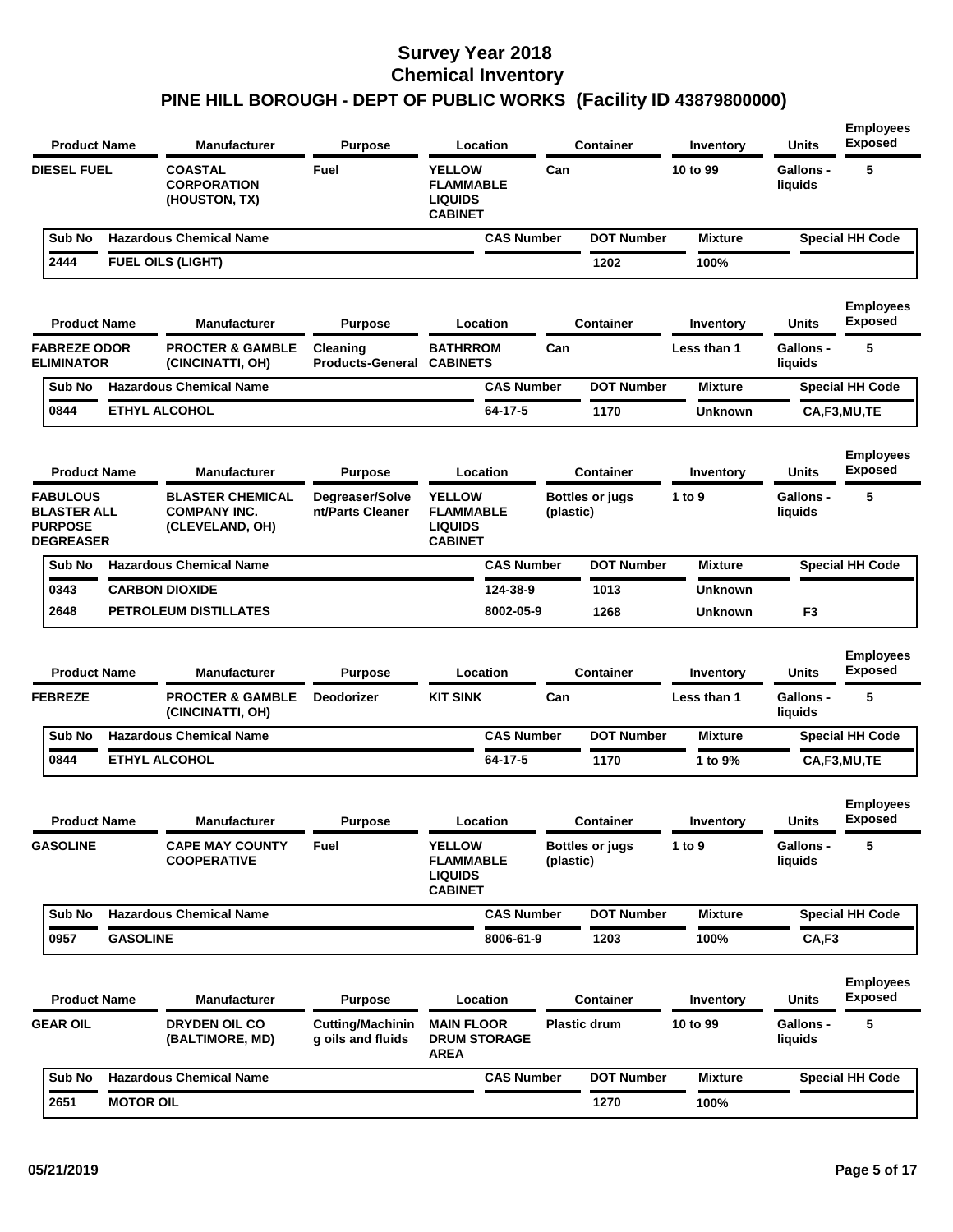| <b>Product Name</b>                                                                   |               | <b>Manufacturer</b>                                           | <b>Purpose</b>                                     | Location                                                |                   |           | <b>Container</b>       | Inventory      | <b>Units</b>                | <b>Employees</b><br><b>Exposed</b> |
|---------------------------------------------------------------------------------------|---------------|---------------------------------------------------------------|----------------------------------------------------|---------------------------------------------------------|-------------------|-----------|------------------------|----------------|-----------------------------|------------------------------------|
| <b>GOO GONE</b>                                                                       |               | <b>GOO GONE 755 TRI</b><br><b>STAE PKY GURNEE IL</b><br>60031 | Cleaning<br><b>Products-General</b>                | <b>GARAGE BAY</b>                                       |                   | (plastic) | <b>Bottles or jugs</b> | 1 to 9         | <b>Gallons -</b><br>liquids | 5                                  |
| Sub No                                                                                |               | <b>Hazardous Chemical Name</b>                                |                                                    |                                                         | <b>CAS Number</b> |           | <b>DOT Number</b>      | <b>Mixture</b> |                             | <b>Special HH Code</b>             |
| 2648                                                                                  |               | <b>PETROLEUM DISTILLATES</b>                                  |                                                    |                                                         | 8002-05-9         |           | 1268                   | 100%           | F <sub>3</sub>              |                                    |
| <b>Product Name</b>                                                                   |               | <b>Manufacturer</b>                                           | <b>Purpose</b>                                     | Location                                                |                   |           | <b>Container</b>       | Inventory      | Units                       | <b>Employees</b><br><b>Exposed</b> |
| <b>GUNK AIRBRAKE</b><br><b>SYSTEM</b><br><b>ANTIFREEZE &amp;</b><br><b>RUST GUARD</b> |               | <b>RADIATOR SPECIALTY</b><br>CO. (CHARLOTTE,<br>NC)           | Anitfreeze/Coola<br>nt                             | <b>MISC ARESOL</b><br><b>CAN SHELF</b>                  |                   | Can       |                        | Less than 1    | <b>Gallons -</b><br>liquids | 5                                  |
| Sub No                                                                                |               | <b>Hazardous Chemical Name</b>                                |                                                    |                                                         | <b>CAS Number</b> |           | <b>DOT Number</b>      | <b>Mixture</b> |                             | <b>Special HH Code</b>             |
| 1222                                                                                  |               | <b>METHYL ALCOHOL</b>                                         |                                                    |                                                         | 67-56-1           |           | 1230                   | <b>Unknown</b> | F <sub>3</sub> ,TE          |                                    |
| <b>Product Name</b>                                                                   |               | <b>Manufacturer</b>                                           | <b>Purpose</b>                                     | Location                                                |                   |           | <b>Container</b>       | Inventory      | <b>Units</b>                | <b>Employees</b><br><b>Exposed</b> |
| <b>GUNK THRUST</b><br><b>QUICK STARTING</b><br><b>FLUID</b>                           |               | <b>RADIATOR SPECIALTY</b><br>(CHARLOTTE, NC)                  | <b>Cutting/Machinin</b><br>g oils and fluids       | <b>MISC ARESOL</b><br><b>CAN SHELF</b>                  |                   | Can       |                        | Less than 1    | <b>Gallons -</b><br>liquids | 5                                  |
| Sub No                                                                                |               | <b>Hazardous Chemical Name</b>                                |                                                    |                                                         | <b>CAS Number</b> |           | <b>DOT Number</b>      | <b>Mixture</b> |                             | <b>Special HH Code</b>             |
| 0273                                                                                  | <b>BUTANE</b> |                                                               |                                                    |                                                         | 106-97-8          |           | 1011                   | <b>Unknown</b> | F4                          |                                    |
| 0343                                                                                  |               | <b>CARBON DIOXIDE</b>                                         |                                                    |                                                         | 124-38-9          |           | 1013                   | 1 to 9%        |                             |                                    |
| 1339                                                                                  | n-HEPTANE     |                                                               |                                                    |                                                         | 142-82-5          |           | 1206                   | 25 to 49%      | F <sub>3</sub>              |                                    |
| <b>Product Name</b>                                                                   |               | <b>Manufacturer</b>                                           | <b>Purpose</b>                                     | Location                                                |                   |           | Container              | Inventory      | <b>Units</b>                | <b>Employees</b><br><b>Exposed</b> |
| <b>HYDRAULIC AW32</b><br><b>FLUID</b>                                                 |               | <b>DUNLAP MELLOR &amp;</b><br>CO INC (ASTON, PA)              | <b>Hydrolic Fluid</b>                              | <b>MAIN FLOOR</b><br><b>DRUM STORAGE</b><br><b>AREA</b> |                   | Can       |                        | 1 to 9         | <b>Gallons -</b><br>liquids | 5                                  |
| Sub No                                                                                |               | <b>Hazardous Chemical Name</b>                                |                                                    |                                                         | <b>CAS Number</b> |           | <b>DOT Number</b>      | <b>Mixture</b> |                             | <b>Special HH Code</b>             |
| 2648                                                                                  |               | PETROLEUM DISTILLATES                                         |                                                    |                                                         | 8002-05-9         |           | 1268                   | 90 to 99%      | F <sub>3</sub>              |                                    |
| <b>Product Name</b>                                                                   |               | <b>Manufacturer</b>                                           | <b>Purpose</b>                                     | Location                                                |                   |           | <b>Container</b>       | Inventory      | Units                       | <b>Employees</b><br><b>Exposed</b> |
| <b>INTERIOR SEMI-</b><br><b>GLOSS ENAMEL</b>                                          |               | <b>UNKNOWN</b>                                                | Paint (Spray, Oil<br><b>Based, Latex</b><br>Based) | <b>PAINT CABINET</b>                                    |                   | Can       |                        | 1 to 9         | Gallons -<br>liquids        | 5                                  |
| Sub No                                                                                |               | <b>Hazardous Chemical Name</b>                                |                                                    |                                                         | <b>CAS Number</b> |           | <b>DOT Number</b>      | <b>Mixture</b> |                             | <b>Special HH Code</b>             |
| 0878                                                                                  |               | <b>ETHYLENE GLYCOL</b>                                        |                                                    |                                                         | $107 - 21 - 1$    |           | 3082                   | <b>Unknown</b> |                             |                                    |
| 1861                                                                                  |               | <b>TITANIUM DIOXIDE</b>                                       |                                                    |                                                         | 13463-67-7        |           |                        | <b>Unknown</b> |                             |                                    |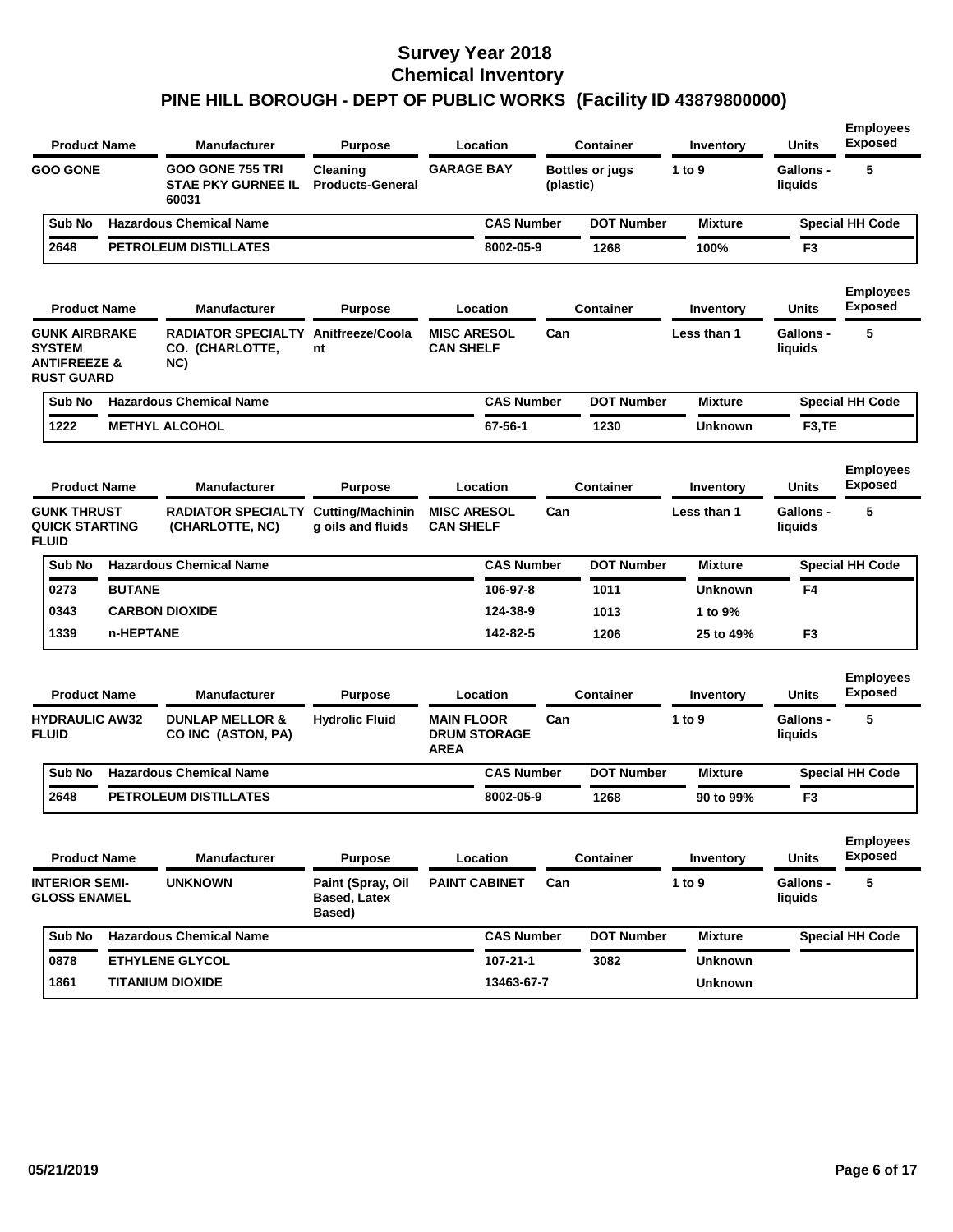| <b>Product Name</b>                        |                | <b>Manufacturer</b>                                       | <b>Purpose</b>                                     |                      | Location          |     | <b>Container</b>  | Inventory      | <b>Units</b>                | <b>Employees</b><br><b>Exposed</b> |
|--------------------------------------------|----------------|-----------------------------------------------------------|----------------------------------------------------|----------------------|-------------------|-----|-------------------|----------------|-----------------------------|------------------------------------|
| <b>KRYLON PRIMER</b><br><b>SPRAY PAINT</b> |                | <b>KRYLON PRODUCTS</b><br><b>GROUP (CLEVELAND,</b><br>OH) | Paint (Spray, Oil<br><b>Based, Latex</b><br>Based) | <b>PAINT CABINET</b> |                   | Can |                   | Less than 1    | <b>Gallons -</b><br>liquids | 5                                  |
| Sub No                                     |                | <b>Hazardous Chemical Name</b>                            |                                                    |                      | <b>CAS Number</b> |     | <b>DOT Number</b> | <b>Mixture</b> |                             | <b>Special HH Code</b>             |
| 0006                                       | <b>ACETONE</b> |                                                           |                                                    |                      | 67-64-1           |     | 1090              | 25 to 49%      | F <sub>3</sub>              |                                    |
| 0206                                       |                | <b>VM &amp; P NAPHTHA</b>                                 |                                                    |                      | 8032-32-4         |     | 1268              | 10 to 24%      | F <sub>3</sub>              |                                    |
| 1043                                       |                | <b>ISOBUTYL ALCOHOL</b>                                   |                                                    |                      | 78-83-1           |     | 1212              | 1 to 9%        | F <sub>3</sub>              |                                    |
| 1594                                       | <b>PROPANE</b> |                                                           |                                                    |                      | 74-98-6           |     | 1978              | 25 to 49%      | F <sub>4</sub>              |                                    |
| 1866                                       | <b>TOLUENE</b> |                                                           |                                                    |                      | 108-88-3          |     | 1294              | 25 to 49%      | F <sub>3</sub> , TE         |                                    |

| <b>Product Name</b>                            | <b>Manufacturer</b>                          | <b>Purpose</b> |                                        | Location          |     | <b>Container</b>  | Inventory      | <b>Units</b>                | <b>Employees</b><br><b>Exposed</b> |
|------------------------------------------------|----------------------------------------------|----------------|----------------------------------------|-------------------|-----|-------------------|----------------|-----------------------------|------------------------------------|
| <b>LIQUID WRENCH</b><br><b>CHAIN LUBRICANT</b> | <b>RADIATOR SPECIALTY</b><br>(CHARLOTTE, NC) | Lubricant      | <b>MISC ARESOL</b><br><b>CAN SHELF</b> |                   | Can |                   | Less than 1    | <b>Gallons -</b><br>liquids | 5                                  |
| Sub No                                         | <b>Hazardous Chemical Name</b>               |                |                                        | <b>CAS Number</b> |     | <b>DOT Number</b> | <b>Mixture</b> |                             | <b>Special HH Code</b>             |
| 0343                                           | <b>CARBON DIOXIDE</b>                        |                |                                        | 124-38-9          |     | 1013              | 1 to 9%        |                             |                                    |
| 0851                                           | <b>ETHYL BENZENE</b>                         |                |                                        | $100 - 41 - 4$    |     | 1175              | 1 to 9%        | CA.F <sub>3</sub>           |                                    |
| 1736                                           | <b>STODDARD SOLVENT</b>                      |                |                                        | 8052-41-3         |     | 1268              | 70 to 79%      |                             |                                    |
| 2648                                           | <b>PETROLEUM DISTILLATES</b>                 |                |                                        | 8002-05-9         |     | 1268              | 25 to 49%      | F <sub>3</sub>              |                                    |
| 2716                                           | <b>PSEUDOCUMENE</b>                          |                |                                        | $95 - 63 - 6$     |     | 2325              | 1 to 9%        |                             |                                    |
|                                                |                                              |                |                                        |                   |     |                   |                |                             |                                    |

| <b>Product Name</b>                     |                  | <b>Manufacturer</b>                          | <b>Purpose</b> |                                        | Location          |     | <b>Container</b>  | Inventory      | <b>Units</b>         | <b>Employees</b><br><b>Exposed</b> |
|-----------------------------------------|------------------|----------------------------------------------|----------------|----------------------------------------|-------------------|-----|-------------------|----------------|----------------------|------------------------------------|
| <b>LIQUID WRENCH</b><br>PENETRATING OIL |                  | <b>RADIATOR SPECIALTY</b><br>(CHARLOTTE, NC) | Lubricant      | <b>MISC ARESOL</b><br><b>CAN SHELF</b> |                   | Can |                   | Less than 1    | Gallons -<br>liquids | 5                                  |
| Sub No                                  |                  | <b>Hazardous Chemical Name</b>               |                |                                        | <b>CAS Number</b> |     | <b>DOT Number</b> | <b>Mixture</b> |                      | <b>Special HH Code</b>             |
| 0275                                    |                  | <b>2-BUTOXY ETHANOL</b>                      |                |                                        | 111-76-2          |     | 2369              | <b>Unknown</b> | СA                   |                                    |
| 0343                                    |                  | <b>CARBON DIOXIDE</b>                        |                |                                        | 124-38-9          |     | 1013              | <b>Unknown</b> |                      |                                    |
| 2648                                    |                  | <b>PETROLEUM DISTILLATES</b>                 |                |                                        | 8002-05-9         |     | 1268              | <b>Unknown</b> | F <sub>3</sub>       |                                    |
| 2651                                    | <b>MOTOR OIL</b> |                                              |                |                                        |                   |     | 1270              | <b>Unknown</b> |                      |                                    |

| <b>Product Name</b>                           | <b>Manufacturer</b>                          | <b>Purpose</b> |                                        | Location          |     | Container         | Inventory      | <b>Units</b>         | <b>Employees</b><br><b>Exposed</b> |
|-----------------------------------------------|----------------------------------------------|----------------|----------------------------------------|-------------------|-----|-------------------|----------------|----------------------|------------------------------------|
| <b>LIQUID WRENCH</b><br><b>SILICONE SPRAY</b> | <b>RADIATOR SPECIALTY</b><br>(CHARLOTTE, NC) | Lubricant      | <b>MISC ARESOL</b><br><b>CAN SHELF</b> |                   | Can |                   | Less than 1    | Gallons -<br>liquids | 5                                  |
| Sub No                                        | <b>Hazardous Chemical Name</b>               |                |                                        | <b>CAS Number</b> |     | <b>DOT Number</b> | <b>Mixture</b> |                      | <b>Special HH Code</b>             |
| 0343                                          | <b>CARBON DIOXIDE</b>                        |                |                                        | 124-38-9          |     | 1013              | <b>Unknown</b> |                      |                                    |
| 1736                                          | <b>STODDARD SOLVENT</b>                      |                |                                        | 8052-41-3         |     | 1268              | <b>Unknown</b> |                      |                                    |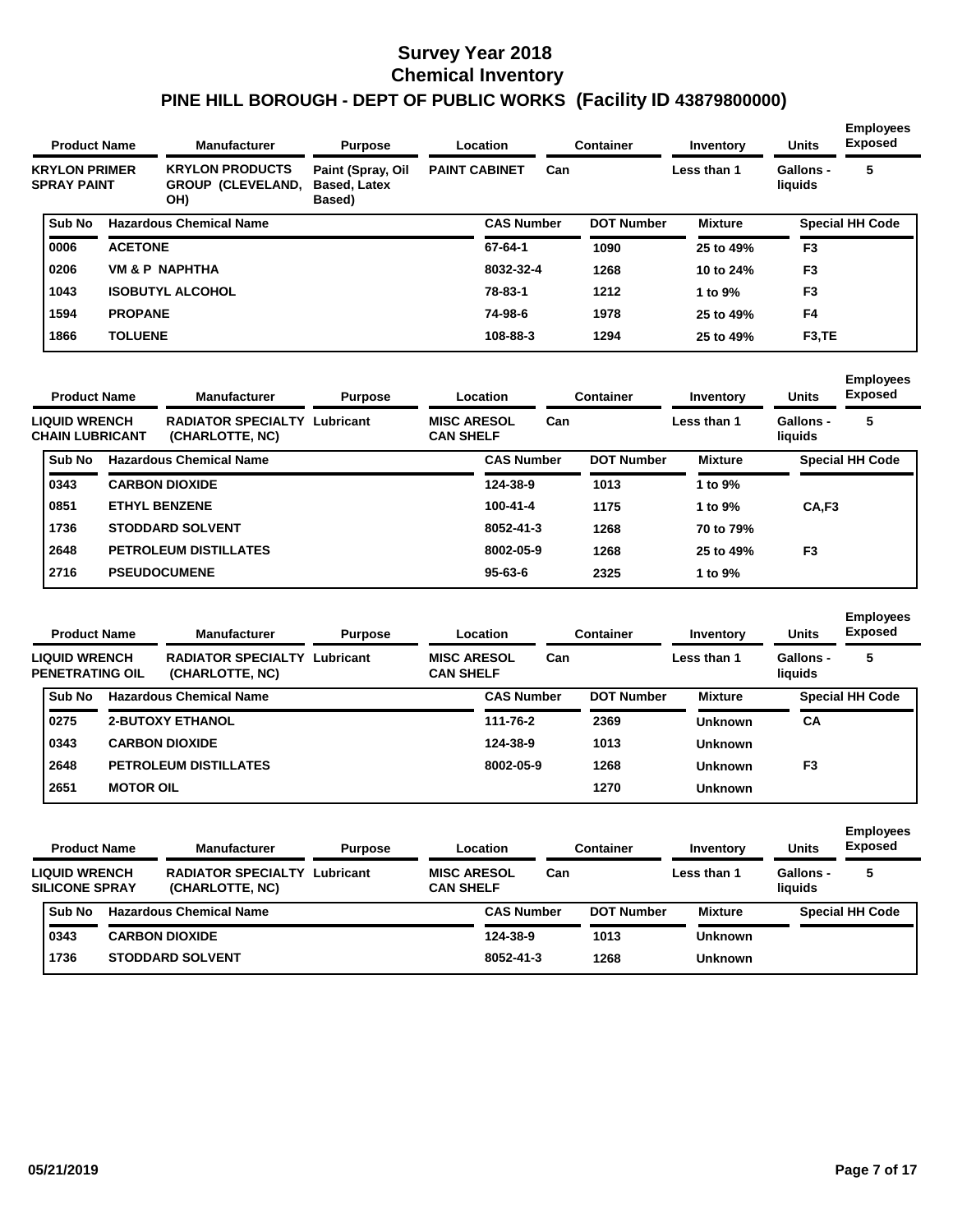| <b>LYSOL</b><br><b>RECKITT BENCKISER</b><br>Medical<br><b>KITCHEN SINK</b><br>Can<br><b>DISINFECTANT</b><br><b>Disinfectant</b><br>INC. (PARSIPPANY,<br><b>SPRAY (EPA 777-99-</b><br>NJ)<br>675)<br><b>Hazardous Chemical Name</b><br><b>CAS Number</b><br>Sub No<br><b>DOT Number</b><br><b>ETHYL ALCOHOL</b><br>0844<br>64-17-5<br>1170<br><b>Product Name</b><br>Manufacturer<br><b>Purpose</b><br>Location<br><b>Container</b><br><b>LYSOL</b><br><b>RECKITT BENCKISER</b><br><b>BATHROOM</b><br>Can<br>Cleaning<br><b>DISINFECTANT</b><br><b>Products-General</b><br><b>CABINETS</b><br>INC. (PARSIPPANY,<br><b>SPRAY (EPA 777-99-</b><br>NJ)<br>675)<br><b>Hazardous Chemical Name</b><br><b>DOT Number</b><br>Sub No<br><b>CAS Number</b><br>0844<br><b>ETHYL ALCOHOL</b><br>64-17-5<br>1170<br><b>Product Name</b><br><b>Container</b><br>Manufacturer<br><b>Purpose</b><br>Location<br><b>LYSOL</b><br><b>RECKITT BENCKISER</b><br><b>BATHROOM</b><br>Can<br>Cleaning<br><b>Products-General</b><br><b>DISINFECTANT</b><br><b>NORTH AMERICA, INC</b><br><b>CABINETS</b><br><b>TOILET BOWL</b><br>(PARSIPPANY, NJ)<br><b>CLEANER EPA</b><br><b>Hazardous Chemical Name</b><br><b>CAS Number</b><br><b>DOT Number</b><br>Sub No<br>1012<br><b>HYDROGEN CHLORIDE</b><br>7647-01-0<br>1050 | Less than 1<br><b>Mixture</b><br>50 to 59%<br>Inventory<br>Less than 1<br><b>Mixture</b><br>50 to 59% | <b>Gallons -</b><br>liquids<br><b>Special HH Code</b><br>CA,F3,MU,TE<br><b>Units</b><br>Gallons -<br>liquids<br><b>Special HH Code</b> | 5<br><b>Employees</b><br><b>Exposed</b><br>5 |
|-------------------------------------------------------------------------------------------------------------------------------------------------------------------------------------------------------------------------------------------------------------------------------------------------------------------------------------------------------------------------------------------------------------------------------------------------------------------------------------------------------------------------------------------------------------------------------------------------------------------------------------------------------------------------------------------------------------------------------------------------------------------------------------------------------------------------------------------------------------------------------------------------------------------------------------------------------------------------------------------------------------------------------------------------------------------------------------------------------------------------------------------------------------------------------------------------------------------------------------------------------------------------------------------------|-------------------------------------------------------------------------------------------------------|----------------------------------------------------------------------------------------------------------------------------------------|----------------------------------------------|
|                                                                                                                                                                                                                                                                                                                                                                                                                                                                                                                                                                                                                                                                                                                                                                                                                                                                                                                                                                                                                                                                                                                                                                                                                                                                                                 |                                                                                                       |                                                                                                                                        |                                              |
|                                                                                                                                                                                                                                                                                                                                                                                                                                                                                                                                                                                                                                                                                                                                                                                                                                                                                                                                                                                                                                                                                                                                                                                                                                                                                                 |                                                                                                       |                                                                                                                                        |                                              |
|                                                                                                                                                                                                                                                                                                                                                                                                                                                                                                                                                                                                                                                                                                                                                                                                                                                                                                                                                                                                                                                                                                                                                                                                                                                                                                 |                                                                                                       |                                                                                                                                        |                                              |
|                                                                                                                                                                                                                                                                                                                                                                                                                                                                                                                                                                                                                                                                                                                                                                                                                                                                                                                                                                                                                                                                                                                                                                                                                                                                                                 |                                                                                                       |                                                                                                                                        |                                              |
|                                                                                                                                                                                                                                                                                                                                                                                                                                                                                                                                                                                                                                                                                                                                                                                                                                                                                                                                                                                                                                                                                                                                                                                                                                                                                                 |                                                                                                       |                                                                                                                                        |                                              |
|                                                                                                                                                                                                                                                                                                                                                                                                                                                                                                                                                                                                                                                                                                                                                                                                                                                                                                                                                                                                                                                                                                                                                                                                                                                                                                 |                                                                                                       |                                                                                                                                        |                                              |
|                                                                                                                                                                                                                                                                                                                                                                                                                                                                                                                                                                                                                                                                                                                                                                                                                                                                                                                                                                                                                                                                                                                                                                                                                                                                                                 |                                                                                                       | CA,F3,MU,TE                                                                                                                            |                                              |
|                                                                                                                                                                                                                                                                                                                                                                                                                                                                                                                                                                                                                                                                                                                                                                                                                                                                                                                                                                                                                                                                                                                                                                                                                                                                                                 | Inventory                                                                                             | Units                                                                                                                                  | <b>Employees</b><br><b>Exposed</b>           |
|                                                                                                                                                                                                                                                                                                                                                                                                                                                                                                                                                                                                                                                                                                                                                                                                                                                                                                                                                                                                                                                                                                                                                                                                                                                                                                 | 1 to 9                                                                                                | <b>Gallons -</b><br>liquids                                                                                                            | 5                                            |
|                                                                                                                                                                                                                                                                                                                                                                                                                                                                                                                                                                                                                                                                                                                                                                                                                                                                                                                                                                                                                                                                                                                                                                                                                                                                                                 | <b>Mixture</b>                                                                                        | <b>Special HH Code</b>                                                                                                                 |                                              |
|                                                                                                                                                                                                                                                                                                                                                                                                                                                                                                                                                                                                                                                                                                                                                                                                                                                                                                                                                                                                                                                                                                                                                                                                                                                                                                 | 1 to 9%                                                                                               | <b>CO</b>                                                                                                                              |                                              |
| <b>Product Name</b><br><b>Manufacturer</b><br>Location<br><b>Container</b><br><b>Purpose</b>                                                                                                                                                                                                                                                                                                                                                                                                                                                                                                                                                                                                                                                                                                                                                                                                                                                                                                                                                                                                                                                                                                                                                                                                    | Inventory                                                                                             | <b>Units</b>                                                                                                                           | <b>Employees</b><br><b>Exposed</b>           |
| <b>LYSOL TOILET</b><br><b>RECKITT BENCKISER</b><br><b>BATHROOM</b><br><b>Bottles or jugs</b><br>Cleaning<br><b>BOWL CLEANER</b><br><b>Products-General</b><br>PARSIPPANY, NJ<br><b>CABINETS</b><br>(plastic)                                                                                                                                                                                                                                                                                                                                                                                                                                                                                                                                                                                                                                                                                                                                                                                                                                                                                                                                                                                                                                                                                    | 1 to 9                                                                                                | Gallons -<br>liquids                                                                                                                   | 5                                            |
| <b>Hazardous Chemical Name</b><br><b>CAS Number</b><br><b>DOT Number</b><br>Sub No                                                                                                                                                                                                                                                                                                                                                                                                                                                                                                                                                                                                                                                                                                                                                                                                                                                                                                                                                                                                                                                                                                                                                                                                              | <b>Mixture</b>                                                                                        | <b>Special HH Code</b>                                                                                                                 |                                              |
| 1012<br>7647-01-0<br><b>HYDROGEN CHLORIDE</b><br>1050                                                                                                                                                                                                                                                                                                                                                                                                                                                                                                                                                                                                                                                                                                                                                                                                                                                                                                                                                                                                                                                                                                                                                                                                                                           | 1 to 9%                                                                                               | CO                                                                                                                                     |                                              |
| <b>Product Name</b><br>Location<br><b>Container</b><br><b>Manufacturer</b><br><b>Purpose</b>                                                                                                                                                                                                                                                                                                                                                                                                                                                                                                                                                                                                                                                                                                                                                                                                                                                                                                                                                                                                                                                                                                                                                                                                    | Inventory                                                                                             | Units                                                                                                                                  | <b>Employees</b><br><b>Exposed</b>           |
| <b>MAB LATEX PAINT</b><br><b>MAB PAINTS</b><br>Paint (Spray, Oil<br><b>MAIN FLOOR</b><br>Can<br><b>Based, Latex</b><br>(PHILADELPHIA, PA)<br>Based)                                                                                                                                                                                                                                                                                                                                                                                                                                                                                                                                                                                                                                                                                                                                                                                                                                                                                                                                                                                                                                                                                                                                             | 1 to 9                                                                                                | Gallons -<br>liquids                                                                                                                   | 5                                            |
| <b>Hazardous Chemical Name</b><br><b>CAS Number</b><br><b>DOT Number</b><br>Sub No                                                                                                                                                                                                                                                                                                                                                                                                                                                                                                                                                                                                                                                                                                                                                                                                                                                                                                                                                                                                                                                                                                                                                                                                              | <b>Mixture</b>                                                                                        | <b>Special HH Code</b>                                                                                                                 |                                              |
| 1655<br>SILICA, AMORPHOUS (FUME)<br>69012-64-2                                                                                                                                                                                                                                                                                                                                                                                                                                                                                                                                                                                                                                                                                                                                                                                                                                                                                                                                                                                                                                                                                                                                                                                                                                                  | <b>Unknown</b>                                                                                        |                                                                                                                                        |                                              |
| 1861<br><b>TITANIUM DIOXIDE</b><br>13463-67-7                                                                                                                                                                                                                                                                                                                                                                                                                                                                                                                                                                                                                                                                                                                                                                                                                                                                                                                                                                                                                                                                                                                                                                                                                                                   | <b>Unknown</b>                                                                                        |                                                                                                                                        |                                              |
| <b>Product Name</b><br>Manufacturer<br>Location<br><b>Container</b><br><b>Purpose</b>                                                                                                                                                                                                                                                                                                                                                                                                                                                                                                                                                                                                                                                                                                                                                                                                                                                                                                                                                                                                                                                                                                                                                                                                           | Inventory                                                                                             | <b>Units</b>                                                                                                                           | <b>Employees</b><br><b>Exposed</b>           |
| <b>MINWAX WOOD</b><br><b>MINWAX CO</b><br><b>PAINT CABINET</b><br>Lacquer,<br>Bottles or jugs<br><b>FINISH</b><br>(MONTVALE, NJ)<br>Varnish, Stains<br>(plastic)                                                                                                                                                                                                                                                                                                                                                                                                                                                                                                                                                                                                                                                                                                                                                                                                                                                                                                                                                                                                                                                                                                                                | 1 to 9                                                                                                | <b>Gallons -</b><br>liquids                                                                                                            | 5                                            |
| <b>Hazardous Chemical Name</b><br><b>CAS Number</b><br><b>DOT Number</b><br>Sub No                                                                                                                                                                                                                                                                                                                                                                                                                                                                                                                                                                                                                                                                                                                                                                                                                                                                                                                                                                                                                                                                                                                                                                                                              |                                                                                                       | <b>Special HH Code</b>                                                                                                                 |                                              |
| 1736<br><b>STODDARD SOLVENT</b><br>8052-41-3<br>1268                                                                                                                                                                                                                                                                                                                                                                                                                                                                                                                                                                                                                                                                                                                                                                                                                                                                                                                                                                                                                                                                                                                                                                                                                                            | <b>Mixture</b>                                                                                        |                                                                                                                                        |                                              |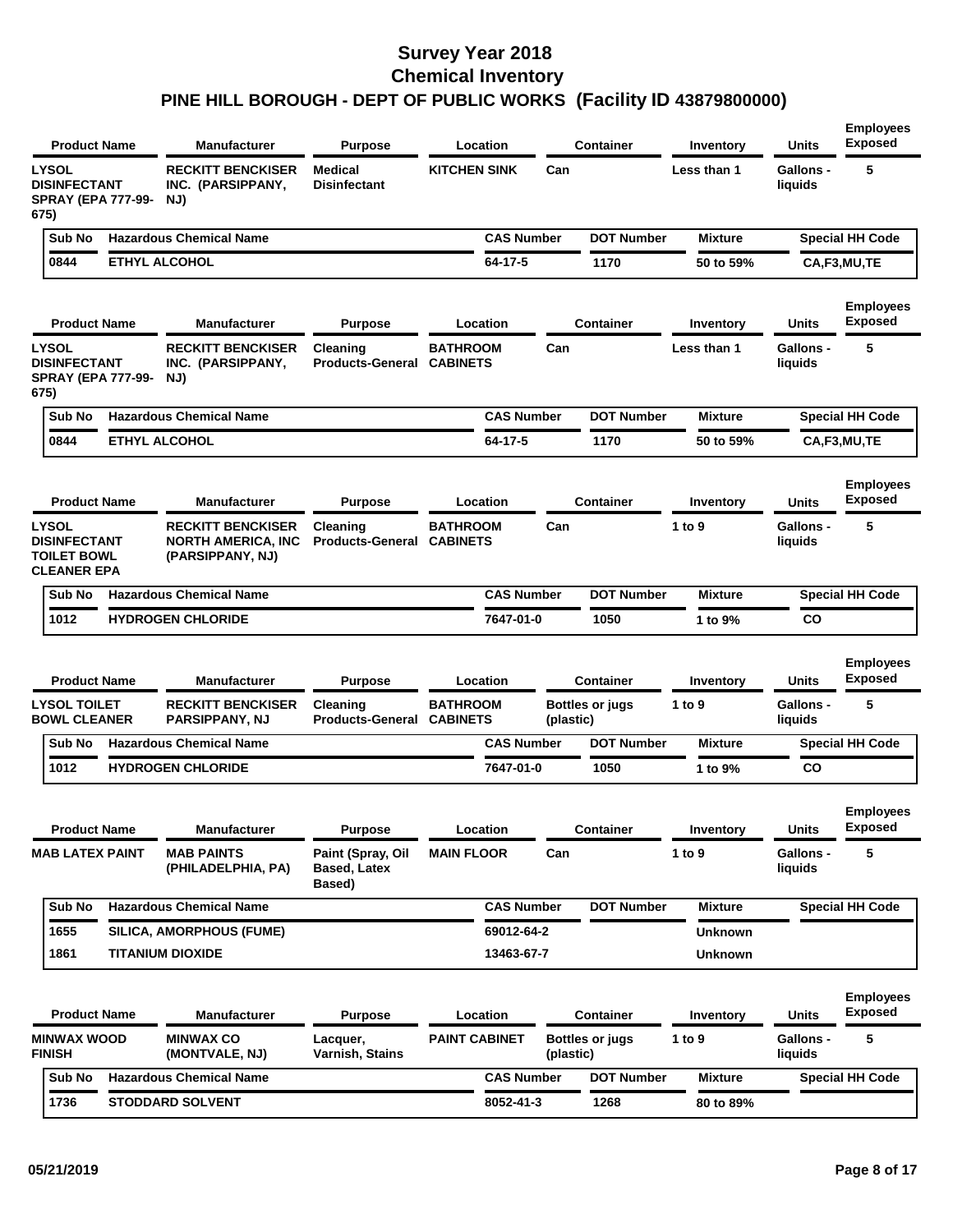| <b>Product Name</b>                                                                                    |                | <b>Manufacturer</b>                                    | Purpose                             | Location                               |           | <b>Container</b>       | Inventory        | <b>Units</b>                | <b>Employees</b><br><b>Exposed</b> |
|--------------------------------------------------------------------------------------------------------|----------------|--------------------------------------------------------|-------------------------------------|----------------------------------------|-----------|------------------------|------------------|-----------------------------|------------------------------------|
| <b>MKG GRAFX</b><br><b>VANDALISM MARK</b><br><b>REMOVER</b>                                            |                | <b>MKG SALES</b><br><b>ASSOCIATES</b><br>(MEDFORD, NJ) | Other                               | <b>MISC ARESOL</b><br><b>CAN SHELF</b> | Can       |                        | Less than 1      | <b>Gallons -</b><br>liquids | 5                                  |
| Sub No                                                                                                 |                | <b>Hazardous Chemical Name</b>                         |                                     | <b>CAS Number</b>                      |           | <b>DOT Number</b>      | <b>Mixture</b>   |                             | <b>Special HH Code</b>             |
| 0606                                                                                                   |                | <b>DIACETONE ALCOHOL</b>                               |                                     | 123-42-2                               |           | 1148                   | 10 to 24%        |                             |                                    |
| 1076                                                                                                   |                | <b>ISOPROPYL ALCOHOL</b>                               |                                     | 67-63-0                                |           | 1219                   | 10 to 24%        | F <sub>3</sub>              |                                    |
| 1118                                                                                                   |                | <b>LIQUEFIED PETROLEUM GAS</b>                         |                                     | 68476-85-7                             |           | 1075                   | 10 to 24%        | F4                          |                                    |
| 1866                                                                                                   | <b>TOLUENE</b> |                                                        |                                     | 108-88-3                               |           | 1294                   | 60 to 69%        | F <sub>3</sub> ,TE          |                                    |
| <b>Product Name</b>                                                                                    |                | <b>Manufacturer</b>                                    | <b>Purpose</b>                      | Location                               |           | <b>Container</b>       | <b>Inventory</b> | Units                       | <b>Employees</b><br><b>Exposed</b> |
| <b>MKG WHITE</b><br><b>LIGHTNING ALL</b><br><b>WEATHER MULTI</b><br><b>PURPOSE</b><br><b>LUBRICANT</b> |                | <b>MKG SALES</b><br><b>ASSOCIATES</b><br>(MEDFORD, NJ) | Lubricant                           | <b>MISC ARESOL</b><br><b>CAN SHELF</b> | Can       |                        | Less than 1      | <b>Gallons -</b><br>liquids | 5                                  |
| Sub No                                                                                                 |                | <b>Hazardous Chemical Name</b>                         |                                     | <b>CAS Number</b>                      |           | <b>DOT Number</b>      | <b>Mixture</b>   |                             | <b>Special HH Code</b>             |
| 1118                                                                                                   |                | <b>LIQUEFIED PETROLEUM GAS</b>                         |                                     | 68476-85-7                             |           | 1075                   | 50 to 59%        | F4                          |                                    |
| <b>Product Name</b>                                                                                    |                | <b>Manufacturer</b>                                    | <b>Purpose</b>                      | Location                               |           | <b>Container</b>       | Inventory        | Units                       | <b>Employees</b><br><b>Exposed</b> |
| <b>MR CLEAN ANTI</b><br><b>BACTERIAL</b><br>EPA#3573-63                                                |                | <b>PROCTER &amp; GAMBLE</b><br>(CINCINATTI, OH)        | Cleaning<br><b>Products-General</b> | <b>BATHROOM</b><br><b>CABINETS</b>     | (plastic) | <b>Bottles or jugs</b> | 1 to 9           | <b>Gallons -</b><br>liquids | 5                                  |
| Sub No                                                                                                 |                | <b>Hazardous Chemical Name</b>                         |                                     | <b>CAS Number</b>                      |           | <b>DOT Number</b>      | <b>Mixture</b>   |                             | <b>Special HH Code</b>             |
| 1706                                                                                                   |                | <b>SODIUM HYDROXIDE</b>                                |                                     | 1310-73-2                              |           | 1823                   | 0.1 to 0.9%      | CO                          |                                    |
| <b>Product Name</b>                                                                                    |                | <b>Manufacturer</b>                                    | <b>Purpose</b>                      | Location                               |           | <b>Container</b>       | Inventory        | Units                       | <b>Employees</b><br><b>Exposed</b> |
| <b>MR. CLEAN</b>                                                                                       |                | <b>PROCTER &amp; GAMBLE</b><br>CININNITI, OH           | Cleaning<br><b>Products-General</b> | <b>SHELVES</b>                         | (plastic) | <b>Bottles or jugs</b> | 1 to 9           | <b>Gallons -</b><br>liquids | 5                                  |
| Sub No                                                                                                 |                | <b>Hazardous Chemical Name</b>                         |                                     | <b>CAS Number</b>                      |           | <b>DOT Number</b>      | <b>Mixture</b>   |                             | <b>Special HH Code</b>             |
| 1706                                                                                                   |                | <b>SODIUM HYDROXIDE</b>                                |                                     | 1310-73-2                              |           | 1823                   | 1 to 9%          | CO.                         |                                    |
| 1707                                                                                                   |                | <b>SODIUM HYPOCHLORITE</b>                             |                                     | 7681-52-9                              |           | 1791                   | 1 to 9%          | CO                          |                                    |
|                                                                                                        |                |                                                        |                                     |                                        |           |                        |                  |                             |                                    |
| <b>Product Name</b>                                                                                    |                | <b>Manufacturer</b>                                    | <b>Purpose</b>                      | Location                               |           | <b>Container</b>       | Inventory        | Units                       | <b>Employees</b><br><b>Exposed</b> |
| <b>ORTHO</b>                                                                                           |                | <b>ORTHO MARYSVILLE,</b><br>OН                         | Lawn/Garden<br>Product              | <b>SHELVES</b>                         | (plastic) | <b>Bottles or jugs</b> | 1 to 9           | Gallons -<br>liquids        | 5                                  |
| Sub No                                                                                                 |                | <b>Hazardous Chemical Name</b>                         |                                     | <b>CAS Number</b>                      |           | <b>DOT Number</b>      | <b>Mixture</b>   |                             | <b>Special HH Code</b>             |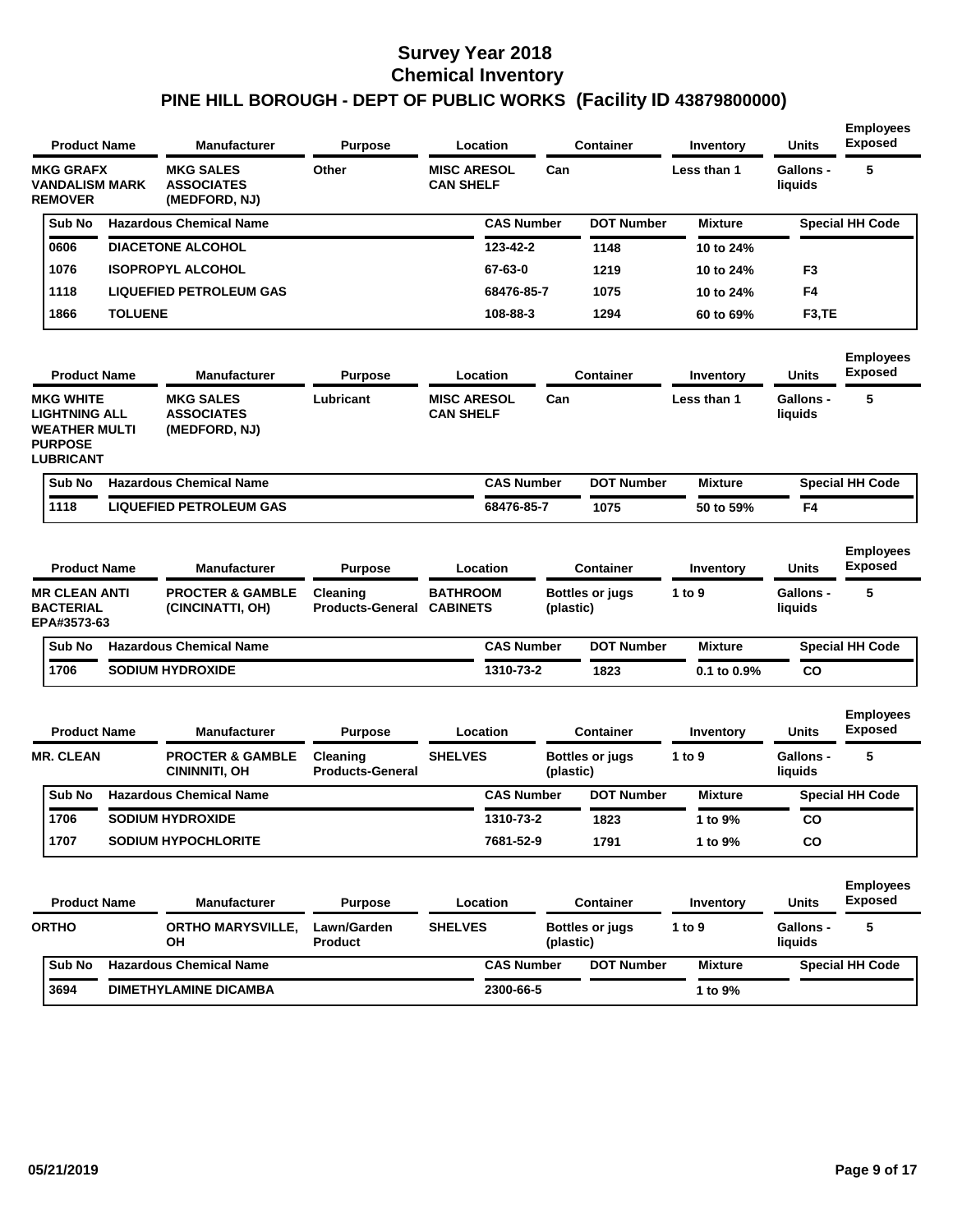| <b>Product Name</b>                                                 |                   | <b>Manufacturer</b>                                               | Purpose                                      | Location                                                |                   |           | <b>Container</b>       | Inventory      | Units                       | <b>Employees</b><br><b>Exposed</b> |
|---------------------------------------------------------------------|-------------------|-------------------------------------------------------------------|----------------------------------------------|---------------------------------------------------------|-------------------|-----------|------------------------|----------------|-----------------------------|------------------------------------|
| <b>ORTHO HORNET</b><br><b>AND WASP KILLER</b><br>EPA# 1021-17       |                   | <b>ORTHO GROUPS</b><br>(COLUMBUS, OH)                             | Pesticide/Insectic<br>ide                    | <b>TOP OF AIR</b><br><b>VENT</b>                        |                   | (plastic) | <b>Bottles or jugs</b> | 1 to 9         | Gallons -<br>liquids        | 5                                  |
| Sub No                                                              |                   | <b>Hazardous Chemical Name</b>                                    |                                              |                                                         | <b>CAS Number</b> |           | <b>DOT Number</b>      | <b>Mixture</b> |                             | <b>Special HH Code</b>             |
| 3745                                                                |                   | <b>TETRAMETHRIN</b>                                               |                                              |                                                         | 7696-12-0         |           | 2588                   | <b>Unknown</b> |                             |                                    |
| <b>Product Name</b>                                                 |                   | <b>Manufacturer</b>                                               | <b>Purpose</b>                               | Location                                                |                   |           | <b>Container</b>       | Inventory      | Units                       | <b>Employees</b><br><b>Exposed</b> |
| <b>OXYGEN</b>                                                       |                   | AIR GAS RADNOR, PA                                                | <b>Welding Supply</b>                        | <b>GARAGE FLOOR</b>                                     |                   | Cylinder  |                        | 1 to 9         | Cubic Ft -<br>gases         | 5                                  |
| Sub No                                                              |                   | <b>Hazardous Chemical Name</b>                                    |                                              |                                                         | <b>CAS Number</b> |           | <b>DOT Number</b>      | <b>Mixture</b> |                             | <b>Special HH Code</b>             |
| 1448                                                                | <b>OXYGEN</b>     |                                                                   |                                              |                                                         | 7782-44-7         |           | 1072                   | 100%           |                             |                                    |
| <b>Product Name</b>                                                 |                   | <b>Manufacturer</b>                                               | Purpose                                      | Location                                                |                   |           | <b>Container</b>       | Inventory      | <b>Units</b>                | <b>Employees</b><br><b>Exposed</b> |
| <b>PARTS MASTER</b><br>SAE 15W40 ALL<br><b>WEATHER MOTOR</b><br>OIL |                   | <b>AUTO PARTS</b><br><b>ALLIANCE (SAN</b><br>ANTONIO, TX)         | <b>Motor Oil</b>                             | <b>MAIN FLOOR</b><br><b>DRUM STORAGE</b><br><b>AREA</b> |                   | Can       |                        | 1 to $9$       | <b>Gallons -</b><br>liquids | 5                                  |
| Sub No                                                              |                   | <b>Hazardous Chemical Name</b>                                    |                                              |                                                         | <b>CAS Number</b> |           | <b>DOT Number</b>      | <b>Mixture</b> |                             | <b>Special HH Code</b>             |
| 3012                                                                |                   | <b>ZINC COMPOUNDS</b>                                             |                                              |                                                         |                   |           | 3082                   | 1 to 9%        |                             |                                    |
| <b>Product Name</b>                                                 |                   | <b>Manufacturer</b>                                               | <b>Purpose</b>                               | Location                                                |                   |           | <b>Container</b>       | Inventory      | <b>Units</b>                | <b>Employees</b><br><b>Exposed</b> |
| <b>PB BLASTER</b>                                                   |                   | <b>BLASTER CHEMICAL</b><br><b>COMPANY INC.</b><br>(CLEVELAND, OH) | Lubricant                                    | <b>MISC ARESOL</b><br><b>CAN SHELF</b>                  |                   | Can       |                        | Less than 1    | <b>Gallons -</b><br>liquids | 5                                  |
| Sub No                                                              |                   | <b>Hazardous Chemical Name</b>                                    |                                              |                                                         | <b>CAS Number</b> |           | <b>DOT Number</b>      | <b>Mixture</b> |                             | <b>Special HH Code</b>             |
| 1339                                                                | n-HEPTANE         |                                                                   |                                              |                                                         | 142-82-5          |           | 1206                   | <b>Unknown</b> | F3                          |                                    |
| 2037                                                                | <b>ZINC OXIDE</b> |                                                                   |                                              |                                                         | 1314-13-2         |           | 3077                   | <b>Unknown</b> |                             |                                    |
| 2648                                                                |                   | PETROLEUM DISTILLATES                                             |                                              |                                                         | 8002-05-9         |           | 1268                   | <b>Unknown</b> | F <sub>3</sub>              |                                    |
| <b>Product Name</b>                                                 |                   | <b>Manufacturer</b>                                               | <b>Purpose</b>                               | Location                                                |                   |           | Container              | Inventory      | <b>Units</b>                | <b>Employees</b><br><b>Exposed</b> |
| <b>PEAK WINDSHIELD</b><br><b>WASHER FLUID</b>                       |                   | <b>CAMCO</b><br><b>MANUFACTURING,</b><br>INC. (GREENSBORO,<br>NC) | <b>Cutting/Machinin</b><br>g oils and fluids | <b>PARTS ROOM</b>                                       |                   | (plastic) | <b>Bottles or jugs</b> | 1 to 9         | Gallons -<br>liquids        | 5                                  |
| Sub No                                                              |                   | <b>Hazardous Chemical Name</b>                                    |                                              |                                                         | <b>CAS Number</b> |           | <b>DOT Number</b>      | <b>Mixture</b> |                             | <b>Special HH Code</b>             |
| 1222                                                                |                   | <b>METHYL ALCOHOL</b>                                             |                                              |                                                         | 67-56-1           |           | 1230                   | 10 to 24%      | F <sub>3</sub> ,TE          |                                    |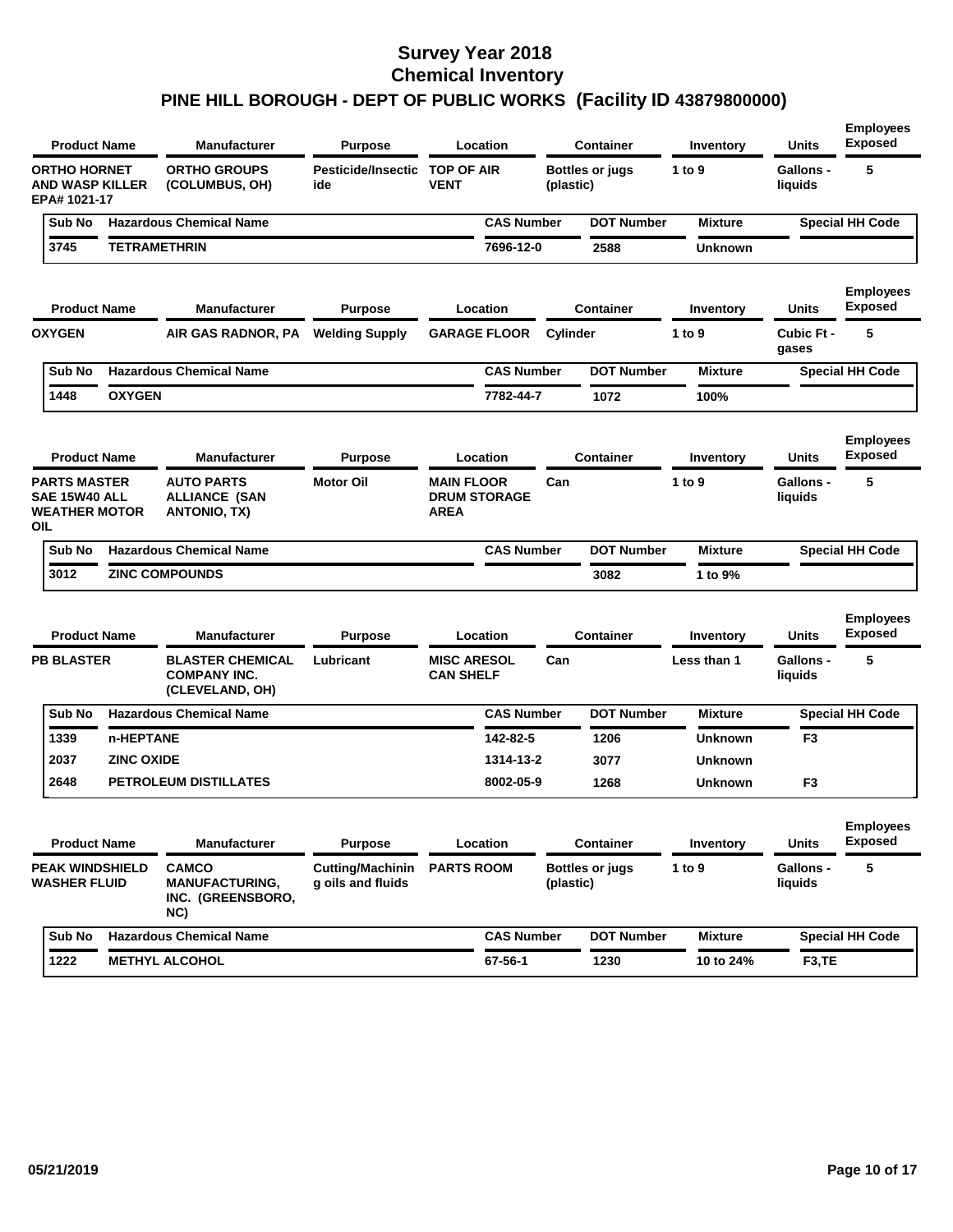| <b>Product Name</b>                                        |                  | <b>Manufacturer</b>                                        | Purpose                                      |                                  | Location            |           | <b>Container</b>       | Inventory      | <b>Units</b>                | <b>Employees</b><br><b>Exposed</b> |
|------------------------------------------------------------|------------------|------------------------------------------------------------|----------------------------------------------|----------------------------------|---------------------|-----------|------------------------|----------------|-----------------------------|------------------------------------|
| <b>PENNZOIL ANTI</b><br><b>FREEZE</b>                      |                  | <b>PENNZOIL CO</b><br>(HOUSTON, TX)                        | Anitfreeze/Coola<br>nt                       | <b>MAIN FLOOR</b><br><b>AREA</b> | <b>DRUM STORAGE</b> |           | <b>Plastic drum</b>    | 10 to 99       | <b>Gallons -</b><br>liquids | 5                                  |
| Sub No                                                     |                  | <b>Hazardous Chemical Name</b>                             |                                              |                                  | <b>CAS Number</b>   |           | <b>DOT Number</b>      | <b>Mixture</b> |                             | <b>Special HH Code</b>             |
| 0878                                                       |                  | <b>ETHYLENE GLYCOL</b>                                     |                                              |                                  | 107-21-1            |           | 3082                   | 90 to 99%      |                             |                                    |
| 1723                                                       |                  | SODIUM PHOSPHATE, DIBASIC                                  |                                              |                                  | 7558-79-4           |           | 3082                   | <b>Unknown</b> |                             |                                    |
| 1724                                                       |                  | SODIUM PHOSPHATE, TRIBASIC                                 |                                              |                                  | 7601-54-9           |           | 3082                   | <b>Unknown</b> |                             |                                    |
| <b>Product Name</b>                                        |                  | <b>Manufacturer</b>                                        | <b>Purpose</b>                               |                                  | Location            |           | <b>Container</b>       | Inventory      | <b>Units</b>                | <b>Employees</b><br><b>Exposed</b> |
| <b>PENNZOIL ATF</b><br><b>AUTO, TRANS.</b><br><b>FLUID</b> |                  | <b>PENNZOIL CO</b><br>(HOUSTON, TX)                        | <b>Cutting/Machinin</b><br>g oils and fluids | <b>MAIN FLOOR</b><br>AREA        | <b>DRUM STORAGE</b> |           | <b>Plastic drum</b>    | 10 to 99       | Gallons -<br>liquids        | 5                                  |
| Sub No                                                     |                  | <b>Hazardous Chemical Name</b>                             |                                              |                                  | <b>CAS Number</b>   |           | <b>DOT Number</b>      | <b>Mixture</b> |                             | <b>Special HH Code</b>             |
| 2648                                                       |                  | <b>PETROLEUM DISTILLATES</b>                               |                                              |                                  | 8002-05-9           |           | 1268                   | 90 to 99%      | F3                          |                                    |
| 2651                                                       | <b>MOTOR OIL</b> |                                                            |                                              |                                  |                     |           | 1270                   | <b>Unknown</b> |                             |                                    |
| <b>Product Name</b>                                        |                  | <b>Manufacturer</b>                                        | Purpose                                      |                                  | Location            |           | <b>Container</b>       | Inventory      | <b>Units</b>                | <b>Employees</b><br><b>Exposed</b> |
| <b>PENNZOIL</b><br><b>LUBRICANT</b>                        |                  | <b>PENNZOIL CO</b><br>(HOUSTON, TX)                        | Lubricant                                    | <b>MAIN FLOOR</b>                |                     | Can       |                        | 1 to 9         | <b>Gallons -</b><br>liquids | 5                                  |
| Sub No                                                     |                  | <b>Hazardous Chemical Name</b>                             |                                              |                                  | <b>CAS Number</b>   |           | <b>DOT Number</b>      | <b>Mixture</b> |                             | <b>Special HH Code</b>             |
| 2651                                                       | <b>MOTOR OIL</b> |                                                            |                                              |                                  |                     |           | 1270                   | <b>Unknown</b> |                             |                                    |
| <b>Product Name</b>                                        |                  | <b>Manufacturer</b>                                        | <b>Purpose</b>                               |                                  | Location            |           | Container              | Inventory      | <b>Units</b>                | <b>Employees</b><br><b>Exposed</b> |
| <b>PENZOIL</b><br><b>ANTIFREEZE/COOL</b><br>ANT            |                  | <b>PENZOIL PRODUCTS</b><br><b>COMPANY</b><br>(HOUSTON, TX) | Anitfreeze/Coola<br>nt                       | <b>FLC</b>                       |                     | (plastic) | <b>Bottles or jugs</b> | 10 to 99       | <b>Gallons -</b><br>liquids | 5                                  |
| Sub No                                                     |                  | <b>Hazardous Chemical Name</b>                             |                                              |                                  | <b>CAS Number</b>   |           | <b>DOT Number</b>      | <b>Mixture</b> |                             | <b>Special HH Code</b>             |
| 0844                                                       |                  | <b>ETHYL ALCOHOL</b>                                       |                                              |                                  | 64-17-5             |           | 1170                   | <b>Unknown</b> |                             | CA,F3,MU,TE                        |
| <b>Product Name</b>                                        |                  | <b>Manufacturer</b>                                        | <b>Purpose</b>                               |                                  | Location            |           | <b>Container</b>       | Inventory      | <b>Units</b>                | <b>Employees</b><br><b>Exposed</b> |
| PERMATEX ANTI-<br><b>SEIZE LUBRICANT</b>                   |                  | PERMATEX, INC.<br>(SOLON, OH)                              | Lubricant                                    | <b>SHELF</b>                     |                     | Can       |                        | Less than 1    | Gallons -<br>liquids        | 5                                  |
| Sub No                                                     |                  | <b>Hazardous Chemical Name</b>                             |                                              |                                  | <b>CAS Number</b>   |           | <b>DOT Number</b>      | <b>Mixture</b> |                             | <b>Special HH Code</b>             |
| 0325                                                       |                  | <b>CALCIUM OXIDE</b>                                       |                                              |                                  | 1305-78-8           |           | 1910                   | 10 to 24%      | CO                          |                                    |
| 2648                                                       |                  | PETROLEUM DISTILLATES                                      |                                              |                                  | 8002-05-9           |           | 1268                   | 25 to 49%      | F <sub>3</sub>              |                                    |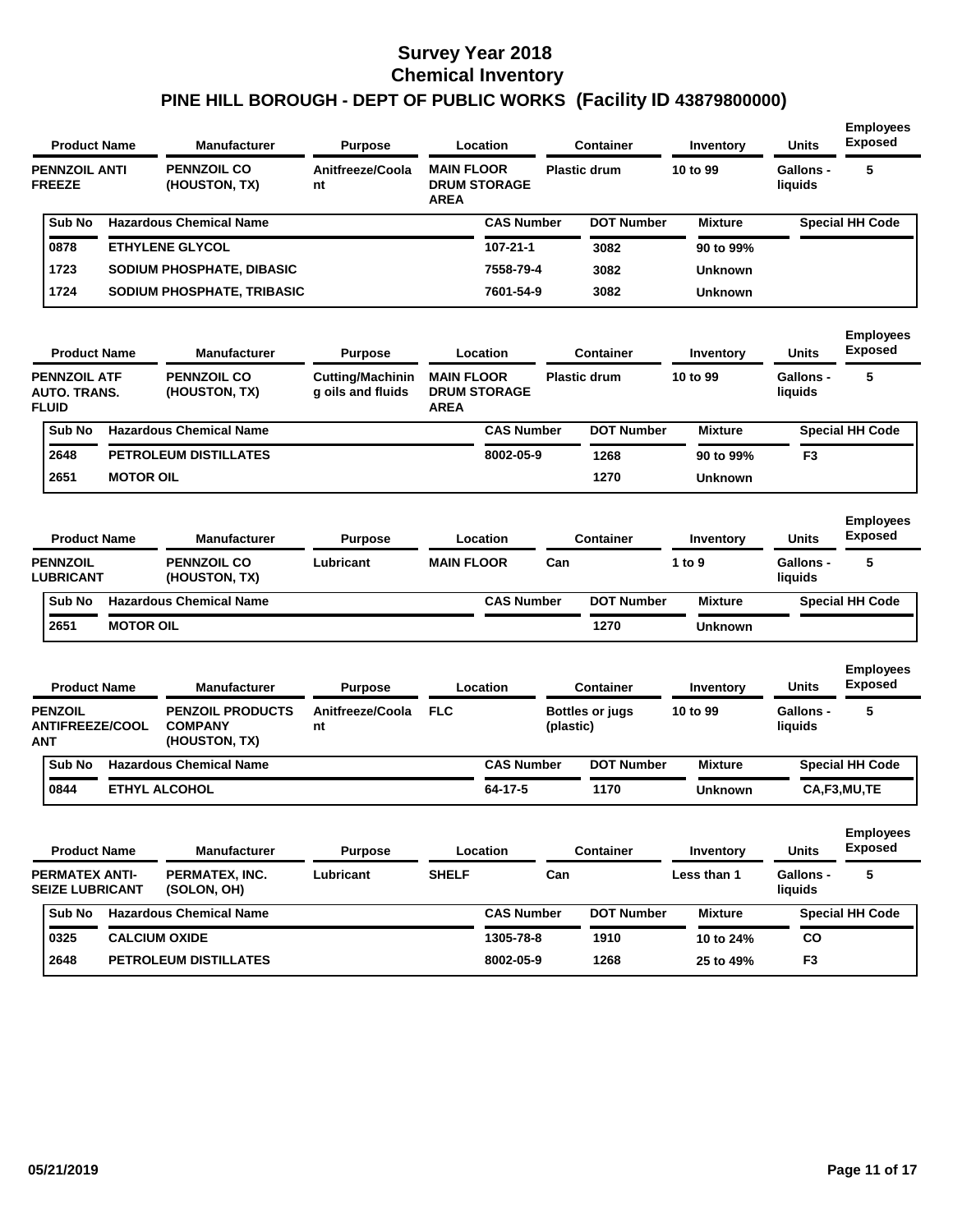| <b>Product Name</b>                             |                  | <b>Manufacturer</b>                                        | <b>Purpose</b>                               |                                    | Location          |     | <b>Container</b>  | Inventory        | <b>Units</b>                | <b>Employees</b><br><b>Exposed</b> |
|-------------------------------------------------|------------------|------------------------------------------------------------|----------------------------------------------|------------------------------------|-------------------|-----|-------------------|------------------|-----------------------------|------------------------------------|
| <b>PERMATEX</b><br><b>BATTERY CLEANER</b>       |                  | PERMATEX, INC.<br>(SOLON, OH)                              | Degreaser/Solve<br>nt/Parts Cleaner          | <b>SHELF</b>                       |                   | Can |                   | Less than 1      | <b>Gallons -</b><br>liquids | 5                                  |
| Sub No                                          |                  | <b>Hazardous Chemical Name</b>                             |                                              |                                    | <b>CAS Number</b> |     | <b>DOT Number</b> | <b>Mixture</b>   |                             | <b>Special HH Code</b>             |
| 0275                                            |                  | <b>2-BUTOXY ETHANOL</b>                                    |                                              |                                    | 111-76-2          |     | 2369              | 1 to 9%          | CA                          |                                    |
| 1594                                            | <b>PROPANE</b>   |                                                            |                                              |                                    | 74-98-6           |     | 1978              | 1 to 9%          | F4                          |                                    |
| 4094                                            |                  | <b>TRIETHANOLAMINE</b>                                     |                                              |                                    | 102-71-6          |     |                   | 1 to 9%          |                             |                                    |
| <b>Product Name</b>                             |                  | <b>Manufacturer</b>                                        | <b>Purpose</b>                               |                                    | Location          |     | <b>Container</b>  | Inventory        | Units                       | <b>Employees</b><br><b>Exposed</b> |
| <b>PERMATEX</b><br><b>HYDRAULIC JACK</b><br>OIL |                  | <b>PERMATEX</b><br><b>COMPANY, INC.</b><br>(BROOKLYN, NY)  | <b>Cutting/Machinin</b><br>g oils and fluids | <b>PARTS ROOM</b>                  |                   | Can |                   | 1 to 9           | <b>Gallons -</b><br>liquids | 5                                  |
| Sub No                                          |                  | <b>Hazardous Chemical Name</b>                             |                                              |                                    | <b>CAS Number</b> |     | <b>DOT Number</b> | <b>Mixture</b>   |                             | <b>Special HH Code</b>             |
| 2648                                            |                  | <b>PETROLEUM DISTILLATES</b>                               |                                              |                                    | 8002-05-9         |     | 1268              | 100%             | F3                          |                                    |
| <b>Product Name</b>                             |                  | <b>Manufacturer</b>                                        | <b>Purpose</b>                               |                                    | Location          |     | Container         | <b>Inventory</b> | Units                       | <b>Employees</b><br><b>Exposed</b> |
| <b>PLEDGE</b>                                   |                  | <b>DRACKETT</b><br><b>PRODUCTS CO</b><br>(CINNCINATTI, OH) | Cleaning<br><b>Products-General</b>          | <b>KIT SINK</b>                    |                   | Can |                   | Less than 1      | <b>Gallons -</b><br>liquids | 5                                  |
| Sub No                                          |                  | <b>Hazardous Chemical Name</b>                             |                                              |                                    | <b>CAS Number</b> |     | <b>DOT Number</b> | <b>Mixture</b>   |                             | <b>Special HH Code</b>             |
| 0273                                            | <b>BUTANE</b>    |                                                            |                                              |                                    | 106-97-8          |     | 1011              | 1 to 9%          | F4                          |                                    |
| 1040                                            | <b>ISOBUTANE</b> |                                                            |                                              |                                    | 75-28-5           |     | 1969              | <b>Unknown</b>   | F4                          |                                    |
| 1594                                            | <b>PROPANE</b>   |                                                            |                                              |                                    | 74-98-6           |     | 1978              | 1 to 9%          | F4                          |                                    |
| <b>Product Name</b>                             |                  | <b>Manufacturer</b>                                        | <b>Purpose</b>                               |                                    | Location          |     | <b>Container</b>  | <b>Inventory</b> | <b>Units</b>                | <b>Employees</b><br><b>Exposed</b> |
| <b>PLEDGE</b>                                   |                  | <b>DRACKETT</b><br><b>PRODUCTS CO</b><br>(CINNCINATTI, OH) | Cleaning<br><b>Products-General</b>          | <b>KIT SINK</b>                    |                   | Can |                   | Less than 1      | <b>Gallons -</b><br>liquids | 5                                  |
| Sub No                                          |                  | <b>Hazardous Chemical Name</b>                             |                                              |                                    | <b>CAS Number</b> |     | <b>DOT Number</b> | <b>Mixture</b>   |                             | <b>Special HH Code</b>             |
| 0273                                            | <b>BUTANE</b>    |                                                            |                                              |                                    | 106-97-8          |     | 1011              | 1 to 9%          | F4                          |                                    |
| 1040                                            | <b>ISOBUTANE</b> |                                                            |                                              |                                    | 75-28-5           |     | 1969              | <b>Unknown</b>   | F4                          |                                    |
| 1594                                            | <b>PROPANE</b>   |                                                            |                                              |                                    | 74-98-6           |     | 1978              | 1 to 9%          | F4                          |                                    |
| <b>Product Name</b>                             |                  | <b>Manufacturer</b>                                        | <b>Purpose</b>                               |                                    | Location          |     | <b>Container</b>  | Inventory        | Units                       | <b>Employees</b><br><b>Exposed</b> |
| <b>PLEDGE</b>                                   |                  | <b>DRACKETT</b><br><b>PRODUCTS CO</b><br>(CINNCINATTI, OH) | Cleaning<br><b>Products-General</b>          | <b>BATHROOM</b><br><b>CABINETS</b> |                   | Can |                   | Less than 1      | Gallons -<br>liquids        | 5                                  |
| Sub No                                          |                  | <b>Hazardous Chemical Name</b>                             |                                              |                                    | <b>CAS Number</b> |     | <b>DOT Number</b> | <b>Mixture</b>   |                             | <b>Special HH Code</b>             |
| 0273                                            | <b>BUTANE</b>    |                                                            |                                              |                                    | 106-97-8          |     | 1011              | 1 to 9%          | F4                          |                                    |
| 1040                                            | <b>ISOBUTANE</b> |                                                            |                                              |                                    | 75-28-5           |     | 1969              | <b>Unknown</b>   | F4                          |                                    |
| 1594                                            | <b>PROPANE</b>   |                                                            |                                              |                                    | 74-98-6           |     | 1978              | 1 to 9%          | F4                          |                                    |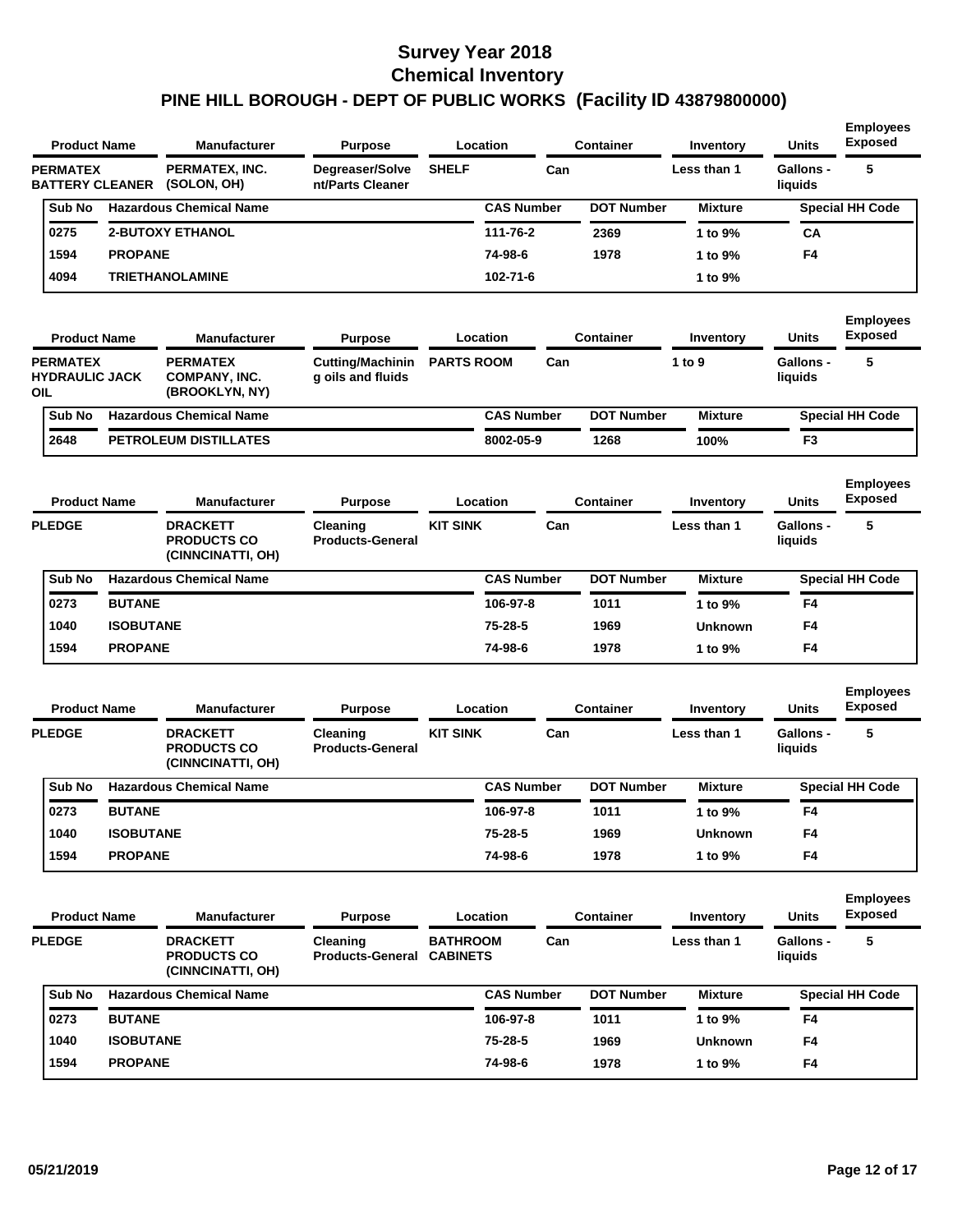|                |                                          | <b>Product Name</b>     | <b>Manufacturer</b>                                                   | <b>Purpose</b>          |                   | Location          |           | <b>Container</b>       | <b>Inventory</b> | <b>Units</b>                | <b>Employees</b><br><b>Exposed</b> |
|----------------|------------------------------------------|-------------------------|-----------------------------------------------------------------------|-------------------------|-------------------|-------------------|-----------|------------------------|------------------|-----------------------------|------------------------------------|
| <b>COOLANT</b> | <b>POWERLINE</b><br><b>WINTER/SUMMER</b> |                         | <b>POLY FREEZE LLC</b><br>(TROY, IN)                                  | Anitfreeze/Coola<br>nt  | <b>PARTS ROOM</b> |                   | (plastic) | <b>Bottles or jugs</b> | 1 to 9           | <b>Gallons -</b><br>liquids | 5                                  |
|                | Sub No                                   |                         | <b>Hazardous Chemical Name</b>                                        |                         |                   | <b>CAS Number</b> |           | <b>DOT Number</b>      | <b>Mixture</b>   |                             | <b>Special HH Code</b>             |
|                | 0241                                     |                         | <b>BORATE COMPOUNDS, Inorganic</b>                                    |                         |                   |                   |           |                        | 25 to 49%        |                             |                                    |
|                | 0878                                     |                         | <b>ETHYLENE GLYCOL</b>                                                |                         |                   | 107-21-1          |           | 3082                   | 50 to 59%        |                             |                                    |
|                | 1571                                     |                         | <b>POTASSIUM HYDROXIDE</b>                                            |                         |                   | 1310-58-3         |           | 1813                   | 10 to 24%        | CO                          |                                    |
|                | <b>Product Name</b>                      |                         | <b>Manufacturer</b>                                                   | <b>Purpose</b>          |                   | Location          |           | <b>Container</b>       | Inventory        | <b>Units</b>                | <b>Employees</b><br><b>Exposed</b> |
| <b>COOLANT</b> | <b>PRESTONE</b><br><b>ANTIFREEZE AND</b> |                         | <b>PRESTONE</b><br><b>PRODUCTS CORP</b><br>DANBURY CT 06810           | Anitfreeze/Coola<br>nt  | <b>GARAGE BAY</b> |                   | (plastic) | <b>Bottles or jugs</b> | 1 to 9           | <b>Gallons -</b><br>liquids | 5                                  |
|                | Sub No                                   |                         | <b>Hazardous Chemical Name</b>                                        |                         |                   | <b>CAS Number</b> |           | <b>DOT Number</b>      | <b>Mixture</b>   |                             | <b>Special HH Code</b>             |
|                | 0878                                     |                         | <b>ETHYLENE GLYCOL</b>                                                |                         |                   | 107-21-1          |           | 3082                   | 90 to 99%        |                             |                                    |
|                | <b>Product Name</b>                      |                         | <b>Manufacturer</b>                                                   | <b>Purpose</b>          |                   | Location          |           | Container              | Inventory        | <b>Units</b>                | <b>Employees</b><br><b>Exposed</b> |
|                |                                          | <b>PRESTONE DE ICER</b> | PRESTONE DANBURY, Cleaning<br>CТ                                      | <b>Products-General</b> | <b>SHELVES</b>    |                   | Can       |                        | 1 to 9           | Gallons -<br>liquids        | 5                                  |
|                | Sub No                                   |                         | <b>Hazardous Chemical Name</b>                                        |                         |                   | <b>CAS Number</b> |           | <b>DOT Number</b>      | <b>Mixture</b>   |                             | <b>Special HH Code</b>             |
|                | 0343                                     |                         | <b>CARBON DIOXIDE</b>                                                 |                         |                   | 124-38-9          |           | 1013                   | 1 to 9%          |                             |                                    |
|                | 0878                                     |                         | <b>ETHYLENE GLYCOL</b>                                                |                         |                   | 107-21-1          |           | 3082                   | 1 to 9%          |                             |                                    |
|                | 1222                                     |                         | <b>METHYL ALCOHOL</b>                                                 |                         |                   | 67-56-1           |           | 1230                   | 100%             | F <sub>3</sub> ,TE          |                                    |
|                | <b>Product Name</b>                      |                         | <b>Manufacturer</b>                                                   | <b>Purpose</b>          |                   | Location          |           | <b>Container</b>       | Inventory        | Units                       | <b>Employees</b><br><b>Exposed</b> |
| <b>PROPANE</b> |                                          |                         | <b>AMERICA'S FINEST</b><br><b>CORPORATION</b><br>(SANTA MONICA, CA)   | Fuel                    | <b>MAIN FLOOR</b> |                   |           | <b>Steel drum</b>      | 10 to 99         | Pounds -<br>solids          | 5                                  |
|                | Sub No                                   |                         | <b>Hazardous Chemical Name</b>                                        |                         |                   | <b>CAS Number</b> |           | <b>DOT Number</b>      | <b>Mixture</b>   |                             | <b>Special HH Code</b>             |
|                | 1594                                     | <b>PROPANE</b>          |                                                                       |                         |                   | 74-98-6           |           | 1978                   | 100%             | F4                          |                                    |
|                | <b>Product Name</b>                      |                         | <b>Manufacturer</b>                                                   | <b>Purpose</b>          |                   | Location          |           | <b>Container</b>       | Inventory        | <b>Units</b>                | <b>Employees</b><br><b>Exposed</b> |
|                | <b>RUBBERIZED</b><br><b>UNDERCOAT</b>    |                         | <b>DUPLI COLOR</b><br><b>PRODUCTS CO</b><br><b>CLEVELAND OH 44115</b> | <b>Sealant</b>          | <b>GARAGE BAY</b> |                   | Can       |                        | 1 to 9           | Gallons -<br>liquids        | 5                                  |
|                | Sub No                                   |                         | <b>Hazardous Chemical Name</b>                                        |                         |                   | <b>CAS Number</b> |           | <b>DOT Number</b>      | <b>Mixture</b>   |                             | <b>Special HH Code</b>             |
|                | 0273                                     | <b>BUTANE</b>           |                                                                       |                         |                   | 106-97-8          |           | 1011                   | 1 to 9%          | F4                          |                                    |
|                | 1222                                     |                         | <b>METHYL ALCOHOL</b>                                                 |                         |                   | 67-56-1           |           | 1230                   | 1 to 9%          | F <sub>3</sub> ,TE          |                                    |
|                | 1594                                     | <b>PROPANE</b>          |                                                                       |                         |                   | 74-98-6           |           | 1978                   | 1 to 9%          | F4                          |                                    |
|                | 3197                                     |                         | <b>ASPHALT, OXIDIZED</b>                                              |                         |                   | 64742-93-4        |           | 1999                   | 1 to 9%          | CA                          |                                    |
|                | 4016                                     | <b>KAOLIN</b>           |                                                                       |                         |                   | 1332-58-7         |           |                        | 1 to 9%          |                             |                                    |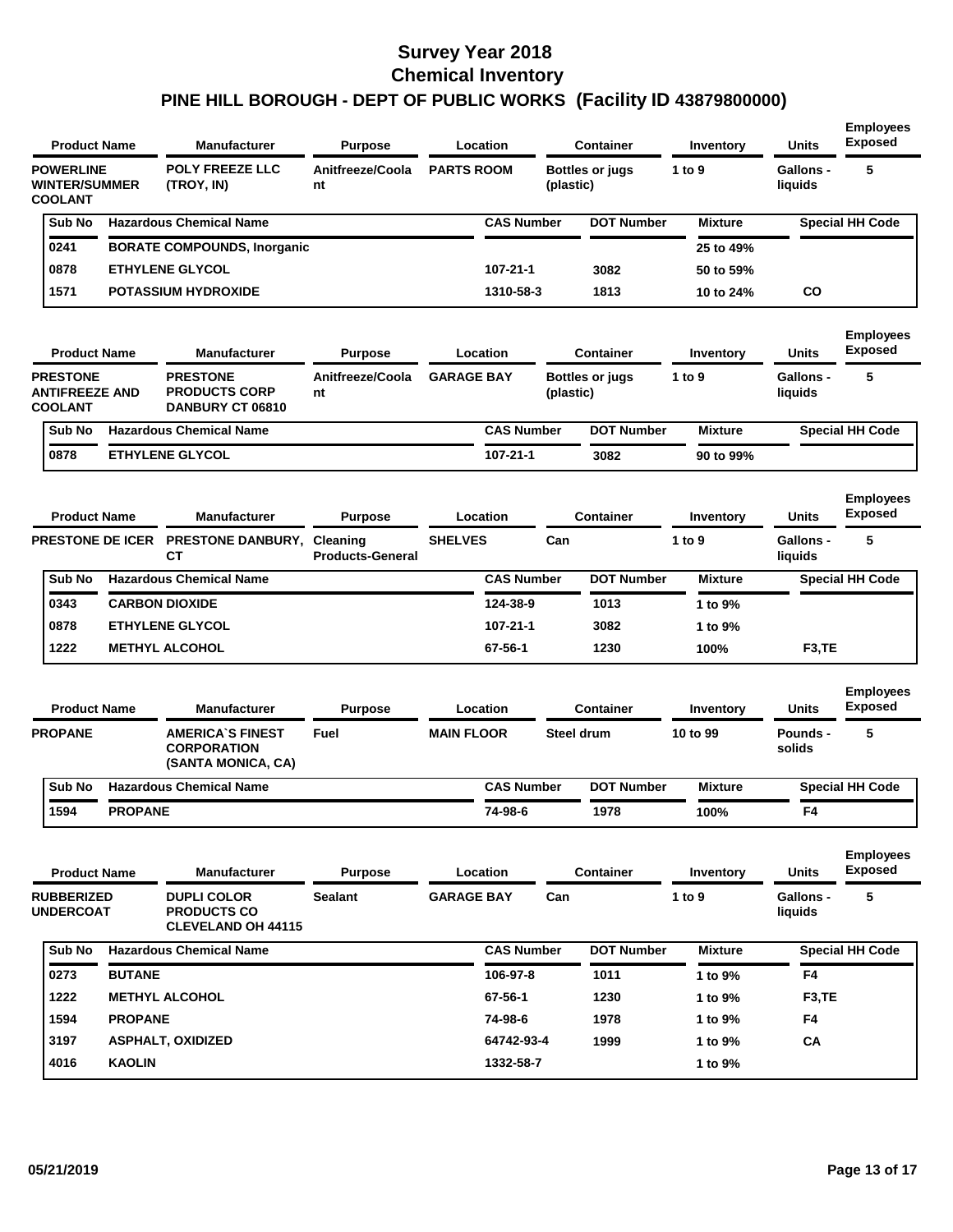| <b>Product Name</b>                                                             |                     | <b>Manufacturer</b>                                       | <b>Purpose</b>                                     |                      | <b>Location</b>   |     | <b>Container</b>  | Inventory      | <b>Units</b>         | <b>Employees</b><br><b>Exposed</b> |
|---------------------------------------------------------------------------------|---------------------|-----------------------------------------------------------|----------------------------------------------------|----------------------|-------------------|-----|-------------------|----------------|----------------------|------------------------------------|
| <b>RUSTOLEUM</b><br><b>INDUSTRIAL</b><br><b>CHOICE PRECISION</b><br><b>LINE</b> |                     | <b>RUST-OLEUM</b><br><b>COMPANY (VERNON</b><br>HILLS, IL) | Paint (Spray, Oil<br><b>Based, Latex</b><br>Based) | <b>PAINT CABINET</b> |                   | Can |                   | Less than 1    | Gallons -<br>liquids | 5                                  |
| Sub No                                                                          |                     | <b>Hazardous Chemical Name</b>                            |                                                    |                      | <b>CAS Number</b> |     | <b>DOT Number</b> | <b>Mixture</b> |                      | <b>Special HH Code</b>             |
| 0006                                                                            | <b>ACETONE</b>      |                                                           |                                                    |                      | $67 - 64 - 1$     |     | 1090              | <b>Unknown</b> | F <sub>3</sub>       |                                    |
| 0851                                                                            |                     | <b>ETHYL BENZENE</b>                                      |                                                    |                      | 100-41-4          |     | 1175              | <b>Unknown</b> | CA,F3                |                                    |
| 1118                                                                            |                     | <b>LIQUEFIED PETROLEUM GAS</b>                            |                                                    |                      | 68476-85-7        |     | 1075              | <b>Unknown</b> | F4                   |                                    |
| 2014                                                                            | <b>XYLENES</b>      |                                                           |                                                    |                      | 1330-20-7         |     | 1307              | <b>Unknown</b> | F <sub>3</sub>       |                                    |
| 2648                                                                            |                     | <b>PETROLEUM DISTILLATES</b>                              |                                                    |                      | 8002-05-9         |     | 1268              | Unknown        | F <sub>3</sub>       |                                    |
| 4001                                                                            |                     | <b>CALCIUM CARBONATE</b>                                  |                                                    |                      | 1317-65-3         |     |                   | <b>Unknown</b> |                      |                                    |
| <b>Product Name</b>                                                             |                     | <b>Manufacturer</b>                                       | <b>Purpose</b>                                     |                      | Location          |     | <b>Container</b>  | Inventory      | <b>Units</b>         | <b>Employees</b><br><b>Exposed</b> |
| <b>RUSTOLEUM STOP</b><br><b>RUST ENAMEL</b><br><b>PAINT</b>                     |                     | <b>SHERWIN WILLIAMS</b><br>(DEPFORD HGTS., OH)            | Paint (Spray, Oil<br><b>Based, Latex</b><br>Based) | <b>PAINT CABINET</b> |                   | Can |                   | Less than 1    | Gallons -<br>liquids | 5                                  |
| Sub No                                                                          |                     | <b>Hazardous Chemical Name</b>                            |                                                    |                      | <b>CAS Number</b> |     | <b>DOT Number</b> | <b>Mixture</b> |                      | <b>Special HH Code</b>             |
| 0006                                                                            | <b>ACETONE</b>      |                                                           |                                                    |                      | 67-64-1           |     | 1090              | 25 to 49%      | F <sub>3</sub>       |                                    |
| 0342                                                                            | <b>CARBON BLACK</b> |                                                           |                                                    |                      | 1333-86-4         |     | 1361              | 1 to 9%        | CA                   |                                    |
| 0851                                                                            |                     | <b>ETHYL BENZENE</b>                                      |                                                    |                      | $100 - 41 - 4$    |     | 1175              | 10 to 24%      | CA,F3                |                                    |
| 1736                                                                            |                     | <b>STODDARD SOLVENT</b>                                   |                                                    |                      | 8052-41-3         |     | 1268              | 10 to 24%      |                      |                                    |
| 1773                                                                            |                     | TALC (NOT CONTAINING ASBESTOS FIBERS)                     |                                                    |                      | 14807-96-6        |     |                   | 10 to 24%      |                      |                                    |
| 1861                                                                            |                     | <b>TITANIUM DIOXIDE</b>                                   |                                                    |                      | 13463-67-7        |     |                   | 10 to 24%      |                      |                                    |
| 1866                                                                            | <b>TOLUENE</b>      |                                                           |                                                    |                      | 108-88-3          |     | 1294              | 25 to 49%      | F <sub>3</sub> ,TE   |                                    |

| 2716<br>4000 | <b>PSEUDOCUMENE</b><br><b>BARIUM SULFATE</b> | $95 - 63 - 6$<br>7727-43-7 | 2325<br>1564 | 1 to 9%<br>1 to 9% |                |  |
|--------------|----------------------------------------------|----------------------------|--------------|--------------------|----------------|--|
| 2014         | <b>XYLENES</b>                               | 1330-20-7                  | 1307         | 10 to 24%          | F <sub>3</sub> |  |

| <b>Product Name</b>                                         | <b>Manufacturer</b>                    | <b>Purpose</b>   | Location          |                   |     | Container         | Inventory      | <b>Units</b>                | <b>Employees</b><br><b>Exposed</b> |
|-------------------------------------------------------------|----------------------------------------|------------------|-------------------|-------------------|-----|-------------------|----------------|-----------------------------|------------------------------------|
| SHELL ROTELLA T<br><b>HEAVY DUTY SAE</b><br>15W40 MOTOR OIL | <b>SOPUS PRODUCTS</b><br>(HOUSTON, TX) | <b>Motor Oil</b> | <b>MAIN FLOOR</b> |                   | Can |                   | 1 to $9$       | <b>Gallons -</b><br>liquids | 5                                  |
| <b>Sub No</b>                                               | <b>Hazardous Chemical Name</b>         |                  |                   | <b>CAS Number</b> |     | <b>DOT Number</b> | <b>Mixture</b> |                             | <b>Special HH Code</b>             |
| 2648                                                        | <b>PETROLEUM DISTILLATES</b>           |                  |                   | 8002-05-9         |     | 1268              | 90 to 99%      | F3                          |                                    |
| 3012                                                        | <b>ZINC COMPOUNDS</b>                  |                  |                   |                   |     | 3082              | 1 to $9\%$     |                             |                                    |

| <b>Product Name</b>                   |                  | <b>Manufacturer</b>             | <b>Purpose</b>                           | Location          |                                     | Container         | Inventory      | <b>Units</b>                | <b>Employees</b><br><b>Exposed</b> |
|---------------------------------------|------------------|---------------------------------|------------------------------------------|-------------------|-------------------------------------|-------------------|----------------|-----------------------------|------------------------------------|
| <b>SPECTRACIDE BUG</b><br><b>STOP</b> |                  | <b>CHEMISCO ST LOUIS.</b><br>MО | <b>Pesticide/Insectic SHELVES</b><br>ide |                   | <b>Bottles or jugs</b><br>(plastic) |                   | 1 to $9$       | <b>Gallons -</b><br>liquids | 5                                  |
| Sub No                                |                  | <b>Hazardous Chemical Name</b>  |                                          | <b>CAS Number</b> |                                     | <b>DOT Number</b> | <b>Mixture</b> |                             | <b>Special HH Code</b>             |
| 1040                                  | <b>ISOBUTANE</b> |                                 |                                          | 75-28-5           |                                     | 1969              | 1 to $9\%$     | F4                          |                                    |
| 1594                                  | <b>PROPANE</b>   |                                 |                                          | 74-98-6           |                                     | 1978              | 1 to $9\%$     | F4                          |                                    |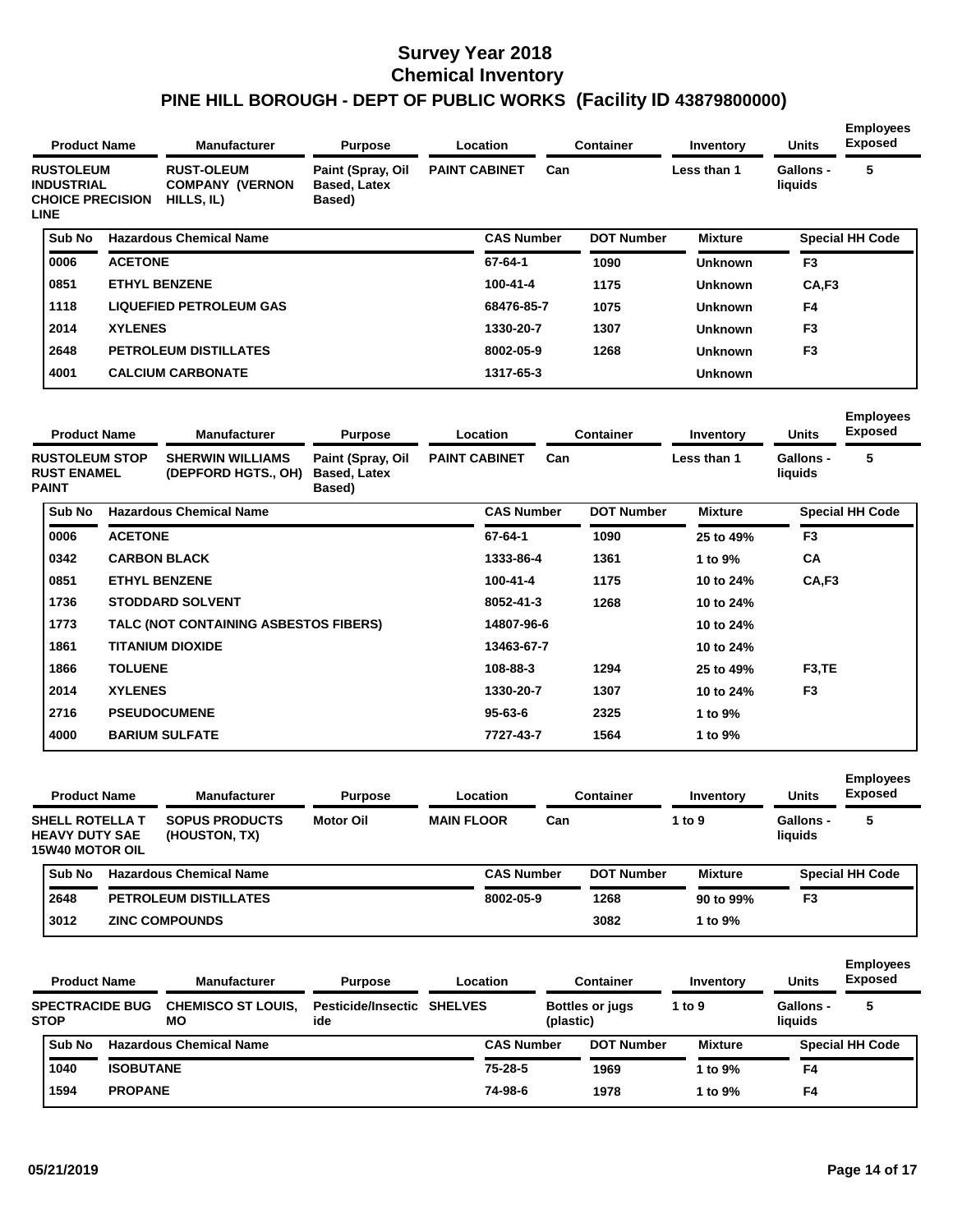| <b>Product Name</b>                       |                | <b>Manufacturer</b>                    | <b>Purpose</b>                      |                                        | Location          | <b>Container</b>                    | Inventory      | <b>Units</b>                | <b>Employees</b><br><b>Exposed</b> |
|-------------------------------------------|----------------|----------------------------------------|-------------------------------------|----------------------------------------|-------------------|-------------------------------------|----------------|-----------------------------|------------------------------------|
| <b>SPRAY AWAY</b><br><b>GLASS CLEANER</b> |                | <b>SPRAY AWAY INC</b><br>(ADDISON, IL) | Cleaning<br><b>Products-General</b> | <b>MISC ARESOL</b><br><b>CAN SHELF</b> |                   | <b>Bottles or jugs</b><br>(plastic) | Less than 1    | <b>Gallons -</b><br>liauids | 5                                  |
| Sub No                                    |                | <b>Hazardous Chemical Name</b>         |                                     |                                        | <b>CAS Number</b> | <b>DOT Number</b>                   | <b>Mixture</b> |                             | <b>Special HH Code</b>             |
| 0273                                      | <b>BUTANE</b>  |                                        |                                     |                                        | 106-97-8          | 1011                                | 1 to $9\%$     | F4                          |                                    |
| 0275                                      |                | <b>2-BUTOXY ETHANOL</b>                |                                     |                                        | 111-76-2          | 2369                                | 1 to $9\%$     | CA                          |                                    |
| 0844                                      |                | <b>ETHYL ALCOHOL</b>                   |                                     |                                        | 64-17-5           | 1170                                | 1 to $9\%$     |                             | CA,F3,MU,TE                        |
| 1594                                      | <b>PROPANE</b> |                                        |                                     |                                        | 74-98-6           | 1978                                | 1 to $9\%$     | F4                          |                                    |
|                                           |                |                                        |                                     |                                        |                   |                                     |                |                             |                                    |

| <b>Product Name</b>                      |               | <b>Manufacturer</b>                   | <b>Purpose</b>                             |                                   | <b>Location</b>   | <b>Container</b>                    |                   | Inventory      | <b>Units</b>         | <b>Employees</b><br><b>Exposed</b> |
|------------------------------------------|---------------|---------------------------------------|--------------------------------------------|-----------------------------------|-------------------|-------------------------------------|-------------------|----------------|----------------------|------------------------------------|
| <b>SPRAY WAY GLASS</b><br><b>CLEANER</b> |               | <b>SPRAY WAY INC</b><br>(ADDISON, IL) | <b>Cleaning</b><br><b>Products-General</b> | <b>BATHROOM</b><br><b>CABINTS</b> |                   | <b>Bottles or jugs</b><br>(plastic) |                   | Less than 1    | Gallons -<br>liquids | 5                                  |
| Sub No                                   |               | <b>Hazardous Chemical Name</b>        |                                            |                                   | <b>CAS Number</b> |                                     | <b>DOT Number</b> | <b>Mixture</b> |                      | <b>Special HH Code</b>             |
| 0273                                     | <b>BUTANE</b> |                                       |                                            |                                   | 106-97-8          |                                     | 1011              | 25 to 49%      | F4                   |                                    |
| 0275                                     |               | <b>2-BUTOXY ETHANOL</b>               |                                            |                                   | 111-76-2          |                                     | 2369              | 10 to 24%      | CA                   |                                    |
| 0844                                     |               | <b>ETHYL ALCOHOL</b>                  |                                            |                                   | 64-17-5           |                                     | 1170              | 10 to 24%      |                      | CA,F3,MU,TE                        |
| 1222                                     |               | <b>METHYL ALCOHOL</b>                 |                                            |                                   | 67-56-1           |                                     | 1230              | 10 to 24%      | F <sub>3</sub> , TE  |                                    |

| <b>Product Name</b>                     | <b>Manufacturer</b>                   | <b>Purpose</b>                               |              | Location          | Container              | Inventory      | <b>Units</b>         | <b>Employees</b><br><b>Exposed</b> |
|-----------------------------------------|---------------------------------------|----------------------------------------------|--------------|-------------------|------------------------|----------------|----------------------|------------------------------------|
| <b>STABIL FUEL</b><br><b>STABILIZER</b> | <b>GOLD EAGLE CO</b><br>(CHICAGO, IL) | <b>Cutting/Machinin</b><br>g oils and fluids | <b>SHELF</b> | (plastic)         | <b>Bottles or jugs</b> | Less than 1    | Gallons -<br>liquids | 5                                  |
| <b>Sub No</b>                           | <b>Hazardous Chemical Name</b>        |                                              |              | <b>CAS Number</b> | <b>DOT Number</b>      | <b>Mixture</b> |                      | <b>Special HH Code</b>             |
| 1437                                    | <b>MINERAL OIL (HIGHLY REFINED)</b>   |                                              |              | 8012-95-1         |                        | 90 to 99%      |                      |                                    |

| <b>Product Name</b>                       | <b>Manufacturer</b>                              | <b>Purpose</b>                               |                                 | Location          |           | Container              |          | Inventory      | <b>Units</b>         | <b>Employees</b><br><b>Exposed</b> |
|-------------------------------------------|--------------------------------------------------|----------------------------------------------|---------------------------------|-------------------|-----------|------------------------|----------|----------------|----------------------|------------------------------------|
| <b>STIHL 2 CYCLE</b><br><b>ENGINE OIL</b> | <b>STIHL INC. (VIRGINIA</b><br><b>BEACH, VA)</b> | <b>Cutting/Machinin</b><br>g oils and fluids | <b>CHAIN SAW</b><br><b>AREA</b> |                   | (plastic) | <b>Bottles or jugs</b> | 1 to $9$ |                | Gallons -<br>liauids | 5                                  |
| <b>Sub No</b>                             | <b>Hazardous Chemical Name</b>                   |                                              |                                 | <b>CAS Number</b> |           | <b>DOT Number</b>      |          | <b>Mixture</b> |                      | <b>Special HH Code</b>             |
| 1736                                      | <b>STODDARD SOLVENT</b>                          |                                              |                                 | 8052-41-3         |           | 1268                   |          | 1 to 9%        |                      |                                    |

| <b>Product Name</b>                                                          |                   | <b>Manufacturer</b>                                   | <b>Purpose</b>            |                                     | Location          |     | <b>Container</b>  | Inventory      | <b>Units</b>         | <b>Employees</b><br><b>Exposed</b> |
|------------------------------------------------------------------------------|-------------------|-------------------------------------------------------|---------------------------|-------------------------------------|-------------------|-----|-------------------|----------------|----------------------|------------------------------------|
| <b>STOMP WASP &amp;</b><br><b>HORNET</b><br><b>REPELLANT EPA#</b><br>4446-54 |                   | <b>QUEST COMPANY</b><br><b>CORP. (HOUSTON,</b><br>TX) | Pesticide/Insectic<br>ide | <b>MISC AEROSOL</b><br><b>SHELF</b> |                   | Can |                   | Less than 1    | Gallons -<br>liquids | 5                                  |
| Sub No                                                                       |                   | <b>Hazardous Chemical Name</b>                        |                           |                                     | <b>CAS Number</b> |     | <b>DOT Number</b> | <b>Mixture</b> |                      | <b>Special HH Code</b>             |
| 0343                                                                         |                   | <b>CARBON DIOXIDE</b>                                 |                           |                                     | 124-38-9          |     | 1013              | <b>Unknown</b> |                      |                                    |
| 2648                                                                         |                   | <b>PETROLEUM DISTILLATES</b>                          |                           |                                     | 8002-05-9         |     | 1268              | <b>Unknown</b> | F <sub>3</sub>       |                                    |
| 3727                                                                         | <b>PHENOTHRIN</b> |                                                       |                           |                                     | 26002-80-2        |     | 2902              | <b>Unknown</b> |                      |                                    |
| 3745                                                                         |                   | <b>TETRAMETHRIN</b>                                   |                           |                                     | 7696-12-0         |     | 2588              | 10 to 24%      |                      |                                    |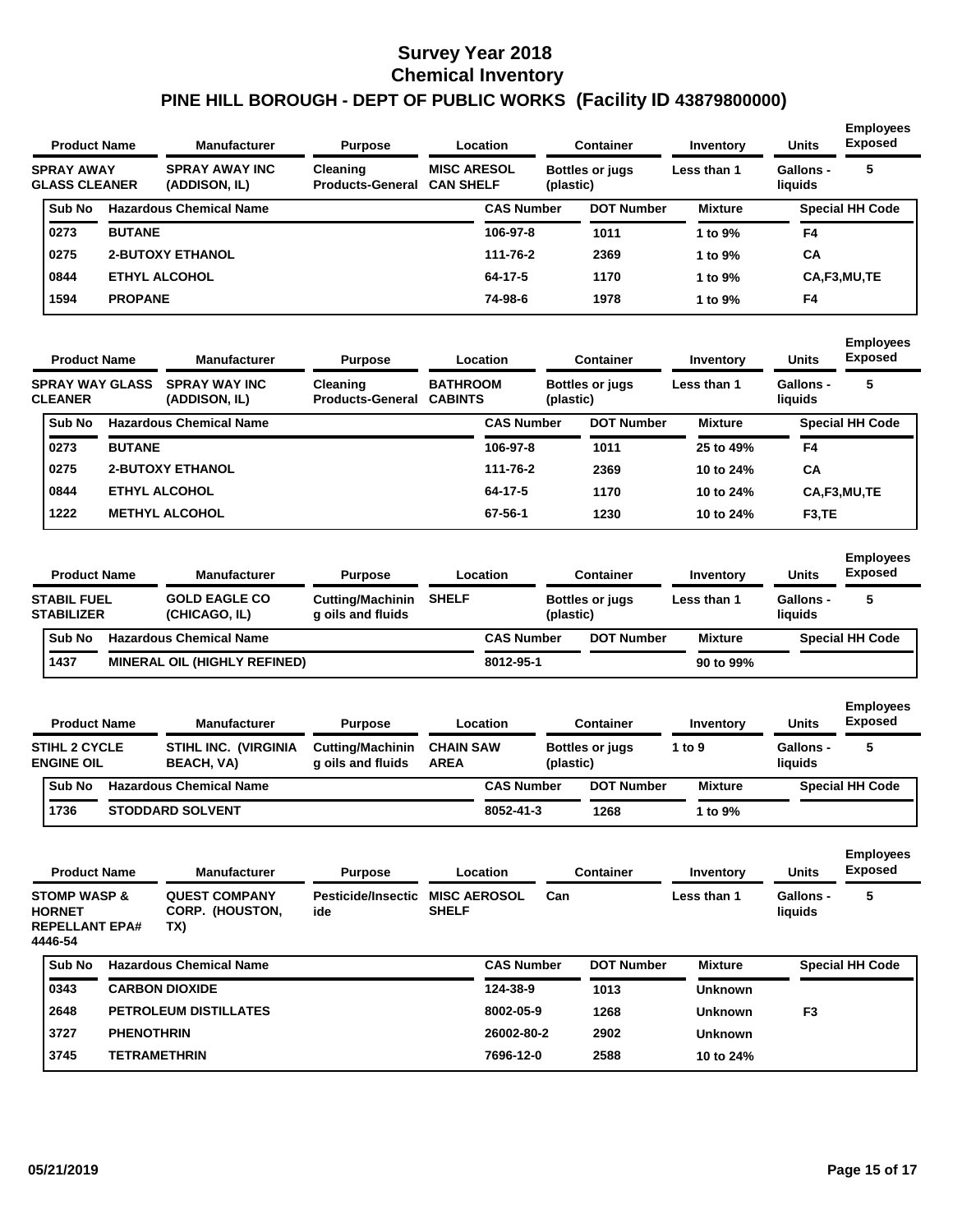|                                                                   | <b>Product Name</b> |                  | <b>Manufacturer</b>                                       | Purpose                                            |                                                                       | Location          |           | <b>Container</b>       | Inventory      | <b>Units</b>                | <b>Employees</b><br><b>Exposed</b> |
|-------------------------------------------------------------------|---------------------|------------------|-----------------------------------------------------------|----------------------------------------------------|-----------------------------------------------------------------------|-------------------|-----------|------------------------|----------------|-----------------------------|------------------------------------|
| <b>VALVOLINE POWER</b><br><b>STEERING FLUID</b>                   |                     |                  | <b>VALVOLILNE</b><br>(LEXINGTON, KY)                      | <b>Cutting/Machinin</b><br>g oils and fluids       | <b>YELLOW</b><br><b>FLAMMABLE</b><br><b>LIQUIDS</b><br><b>CABINET</b> |                   | (plastic) | <b>Bottles or jugs</b> | 1 to 9         | Gallons -<br>liquids        | 5                                  |
| Sub No                                                            |                     |                  | <b>Hazardous Chemical Name</b>                            |                                                    |                                                                       | <b>CAS Number</b> |           | <b>DOT Number</b>      | <b>Mixture</b> |                             | <b>Special HH Code</b>             |
| 2648                                                              |                     |                  | PETROLEUM DISTILLATES                                     |                                                    |                                                                       | 8002-05-9         |           | 1268                   | <b>Unknown</b> | F3                          |                                    |
|                                                                   | <b>Product Name</b> |                  | <b>Manufacturer</b>                                       | Purpose                                            |                                                                       | Location          |           | <b>Container</b>       | Inventory      | <b>Units</b>                | <b>Employees</b><br><b>Exposed</b> |
| <b>WD40 LUBRICANT</b>                                             |                     |                  | <b>WD40 CO (SAN</b><br>DIEGO, CA)                         | Lubricant                                          | <b>PARTS ROOM</b>                                                     |                   | Can       |                        | Less than 1    | <b>Gallons -</b><br>liquids | 5                                  |
| Sub No                                                            |                     |                  | <b>Hazardous Chemical Name</b>                            |                                                    |                                                                       | <b>CAS Number</b> |           | <b>DOT Number</b>      | <b>Mixture</b> |                             | <b>Special HH Code</b>             |
| 0343                                                              |                     |                  | <b>CARBON DIOXIDE</b>                                     |                                                    |                                                                       | 124-38-9          |           | 1013                   | 1 to 9%        |                             |                                    |
| 1736                                                              |                     |                  | <b>STODDARD SOLVENT</b>                                   |                                                    |                                                                       | 8052-41-3         |           | 1268                   | 50 to 59%      |                             |                                    |
| 2648                                                              |                     |                  | PETROLEUM DISTILLATES                                     |                                                    |                                                                       | 8002-05-9         |           | 1268                   | 10 to 24%      | F <sub>3</sub>              |                                    |
|                                                                   | <b>Product Name</b> |                  | <b>Manufacturer</b>                                       | <b>Purpose</b>                                     |                                                                       | Location          |           | <b>Container</b>       | Inventory      | <b>Units</b>                | <b>Employees</b><br><b>Exposed</b> |
| <b>WEAREVER GOLD</b><br><b>BREAK FLUID</b>                        |                     |                  | <b>WEAREVER</b><br>(ROANKE, VA)                           | <b>Cutting/Machinin</b><br>g oils and fluids       | <b>SHELF</b>                                                          |                   | (plastic) | <b>Bottles or jugs</b> | 1 to 9         | <b>Gallons -</b><br>liquids | 5                                  |
| Sub No                                                            |                     |                  | <b>Hazardous Chemical Name</b>                            |                                                    |                                                                       | <b>CAS Number</b> |           | <b>DOT Number</b>      | <b>Mixture</b> |                             | <b>Special HH Code</b>             |
| 2648                                                              |                     |                  | PETROLEUM DISTILLATES                                     |                                                    |                                                                       | 8002-05-9         |           | 1268                   | <b>Unknown</b> | F <sub>3</sub>              |                                    |
|                                                                   | <b>Product Name</b> |                  | <b>Manufacturer</b>                                       | <b>Purpose</b>                                     |                                                                       | Location          |           | <b>Container</b>       | Inventory      | <b>Units</b>                | <b>Employees</b><br><b>Exposed</b> |
| <b>WESTERN HI</b><br><b>PERFORMANCE</b><br><b>HYDRAULIC FLUID</b> |                     |                  | <b>WESTERN PRODUCTS Hydrolic Fluid</b><br>(MILWAUKEE, WI) |                                                    | <b>FLAMMABLE</b><br><b>LIQUIDS</b><br><b>CABINET (MAIN</b><br>FLOOR)  |                   | (plastic) | <b>Bottles or jugs</b> | 1 to 9         | <b>Gallons -</b><br>liquids | 5                                  |
| Sub No                                                            |                     |                  | <b>Hazardous Chemical Name</b>                            |                                                    |                                                                       | <b>CAS Number</b> |           | <b>DOT Number</b>      | <b>Mixture</b> |                             | <b>Special HH Code</b>             |
| 2651                                                              |                     | <b>MOTOR OIL</b> |                                                           |                                                    |                                                                       |                   |           | 1270                   | 100%           |                             |                                    |
|                                                                   | <b>Product Name</b> |                  | <b>Manufacturer</b>                                       | <b>Purpose</b>                                     |                                                                       | Location          |           | <b>Container</b>       | Inventory      | <b>Units</b>                | <b>Employees</b><br><b>Exposed</b> |
| <b>XO RUST</b><br><b>INTERIOR/EXTERIO</b><br><b>R ENAMEL</b>      |                     |                  | <b>TRU TEST</b><br><b>MANUFACTURING</b><br>(CARY, IL)     | Paint (Spray, Oil<br><b>Based, Latex</b><br>Based) | <b>PAINT CABINET</b>                                                  |                   | Can       |                        | 1 to 9         | Gallons -<br>liquids        | 5                                  |
| Sub No                                                            |                     |                  | <b>Hazardous Chemical Name</b>                            |                                                    |                                                                       | <b>CAS Number</b> |           | <b>DOT Number</b>      | <b>Mixture</b> |                             | <b>Special HH Code</b>             |
| 0006                                                              |                     | <b>ACETONE</b>   |                                                           |                                                    |                                                                       | 67-64-1           |           | 1090                   | Unknown        | F3                          |                                    |
| 1655                                                              |                     |                  | SILICA, AMORPHOUS (FUME)                                  |                                                    |                                                                       | 69012-64-2        |           |                        | <b>Unknown</b> |                             |                                    |
| 1748                                                              |                     |                  | <b>STYRENE MONOMER</b>                                    |                                                    |                                                                       | 100-42-5          |           | 2055                   | <b>Unknown</b> | CA,F3                       |                                    |
| 1866                                                              |                     | <b>TOLUENE</b>   |                                                           |                                                    |                                                                       | 108-88-3          |           | 1294                   | <b>Unknown</b> | F <sub>3</sub> ,TE          |                                    |
| 1986                                                              |                     | <b>URETHANE</b>  |                                                           |                                                    |                                                                       | 51-79-6           |           | 3077                   | <b>Unknown</b> | CA, MU, TE                  |                                    |
| 2014                                                              |                     | <b>XYLENES</b>   |                                                           |                                                    |                                                                       | 1330-20-7         |           | 1307                   | <b>Unknown</b> | F <sub>3</sub>              |                                    |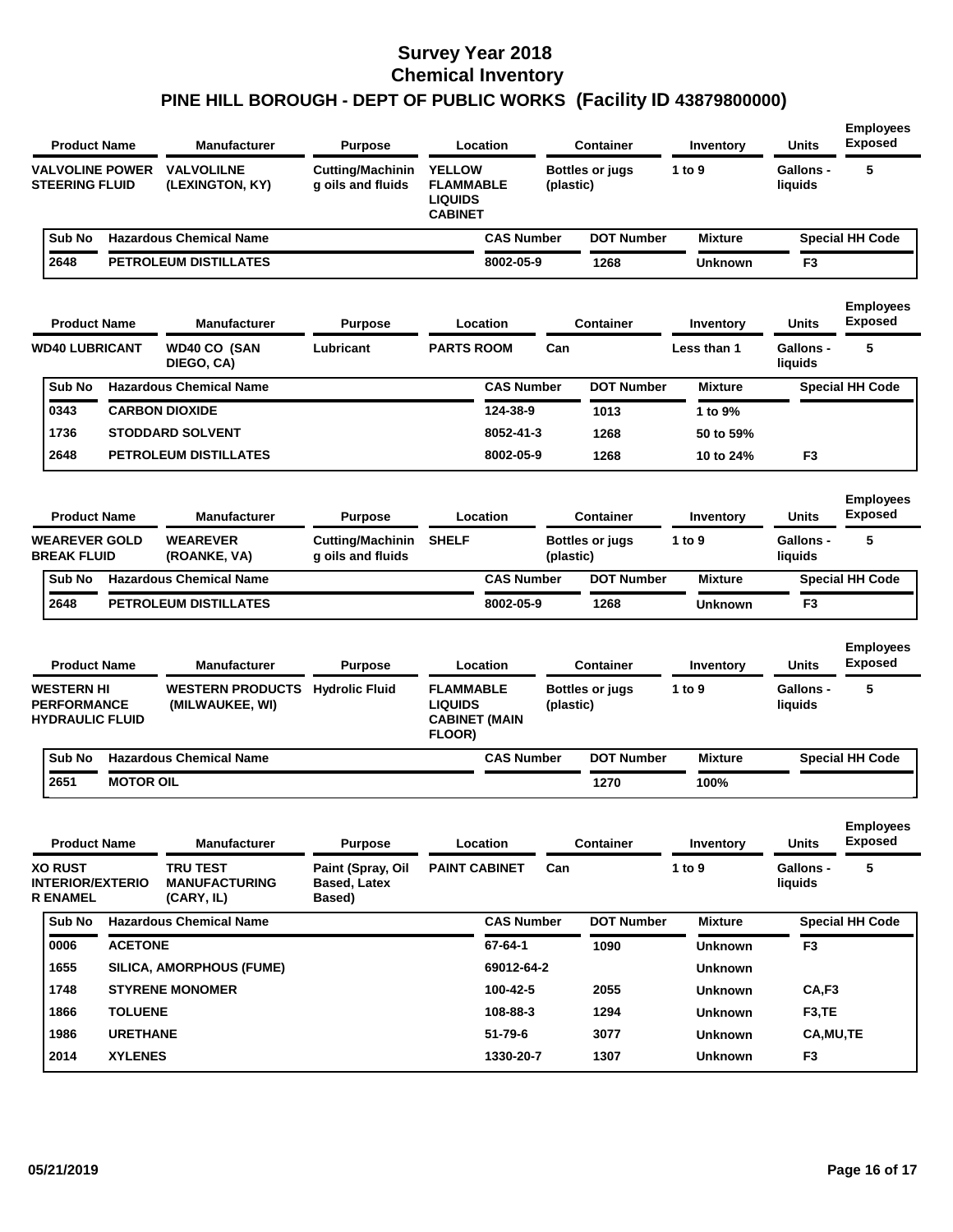|               | <b>Product Name</b>                                          |                        | <b>Manufacturer</b>                                                                           | <b>Purpose</b>                      |                                    | Location          |           | <b>Container</b>       | Inventory      | <b>Units</b>                | <b>Employees</b><br>Exposed        |
|---------------|--------------------------------------------------------------|------------------------|-----------------------------------------------------------------------------------------------|-------------------------------------|------------------------------------|-------------------|-----------|------------------------|----------------|-----------------------------|------------------------------------|
| <b>WASHER</b> | <b>XTREME BLUE</b><br><b>WINDSHIELD</b>                      |                        | <b>CAMCO</b><br><b>GREENSBORO, NC</b>                                                         | Cleaning<br><b>Products-General</b> | <b>SHELVES</b>                     |                   | (plastic) | <b>Bottles or jugs</b> | 1 to 9         | Gallons -<br>liquids        | 5                                  |
|               | Sub No                                                       |                        | <b>Hazardous Chemical Name</b>                                                                |                                     |                                    | <b>CAS Number</b> |           | <b>DOT Number</b>      | <b>Mixture</b> |                             | <b>Special HH Code</b>             |
|               | 1222                                                         |                        | <b>METHYL ALCOHOL</b>                                                                         |                                     |                                    | 67-56-1           |           | 1230                   | 10 to 24%      | F3,TE                       |                                    |
|               | <b>Product Name</b>                                          |                        | <b>Manufacturer</b>                                                                           | <b>Purpose</b>                      |                                    | Location          |           | <b>Container</b>       | Inventory      | <b>Units</b>                | <b>Employees</b><br><b>Exposed</b> |
|               | <b>GLASS CLEANER</b>                                         | <b>ZEP STREAK FREE</b> | <b>ZEP INC 1310</b><br><b>SEABOARD</b><br><b>INDUSRIAL BLVD NW</b><br><b>ATLANTA GA 30318</b> | Cleaning<br><b>Products-General</b> | <b>GARAGE BAY</b>                  |                   | Can       |                        | 1 to 9         | <b>Gallons -</b><br>liquids | 5                                  |
|               | Sub No                                                       |                        | <b>Hazardous Chemical Name</b>                                                                |                                     |                                    | <b>CAS Number</b> |           | <b>DOT Number</b>      | <b>Mixture</b> |                             | <b>Special HH Code</b>             |
|               | 0275                                                         |                        | <b>2-BUTOXY ETHANOL</b>                                                                       |                                     |                                    | 111-76-2          |           | 2369                   | 1 to 9%        | СA                          |                                    |
|               | 0844                                                         |                        | <b>ETHYL ALCOHOL</b>                                                                          |                                     |                                    | 64-17-5           |           | 1170                   | 1 to 9%        |                             | CA.F3,MU.TE                        |
|               | <b>Product Name</b>                                          |                        | <b>Manufacturer</b>                                                                           | <b>Purpose</b>                      |                                    | Location          |           | <b>Container</b>       | Inventory      | Units                       | <b>Employees</b><br><b>Exposed</b> |
|               | <b>GLASS CLEANER</b>                                         | <b>ZEP STREAK FREE</b> | <b>ACUITY SPECIALITY</b><br><b>PRODUCTS GROUP</b><br>(CARTERSVILLE, GA)                       | Cleaning<br><b>Products-General</b> | <b>BATHROOM</b><br><b>CABINETS</b> |                   | (plastic) | <b>Bottles or jugs</b> | Less than 1    | Gallons -<br>liquids        | 5                                  |
|               | Sub No                                                       |                        | <b>Hazardous Chemical Name</b>                                                                |                                     |                                    | <b>CAS Number</b> |           | <b>DOT Number</b>      | <b>Mixture</b> |                             | <b>Special HH Code</b>             |
|               | 0084                                                         | <b>AMMONIA</b>         |                                                                                               |                                     |                                    | 7664-41-7         |           | 1005                   | <b>Unknown</b> | CO                          |                                    |
|               | 0844                                                         |                        | <b>ETHYL ALCOHOL</b>                                                                          |                                     |                                    | $64 - 17 - 5$     |           | 1170                   | 25 to 49%      |                             | CA.F3,MU.TE                        |
|               | <b>Product Name</b>                                          |                        | <b>Manufacturer</b>                                                                           | <b>Purpose</b>                      |                                    | Location          |           | Container              | Inventory      | <b>Units</b>                | <b>Employees</b><br><b>Exposed</b> |
|               | <b>ZEREX G-05</b><br><b>ANTIFREEZE AND</b><br><b>COOLANT</b> |                        | <b>ASHLAND COLUMBUS</b><br>OH 43216                                                           | Anitfreeze/Coola<br>nt              | <b>GARAGE BAY</b>                  |                   | (plastic) | <b>Bottles or jugs</b> | 1 to 9         | Gallons -<br>liquids        | 5                                  |
|               | Sub No                                                       |                        | <b>Hazardous Chemical Name</b>                                                                |                                     |                                    | <b>CAS Number</b> |           | <b>DOT Number</b>      | <b>Mixture</b> |                             | <b>Special HH Code</b>             |
|               | 0878                                                         |                        | <b>ETHYLENE GLYCOL</b>                                                                        |                                     |                                    | 107-21-1          |           | 3082                   | 90 to 99%      |                             |                                    |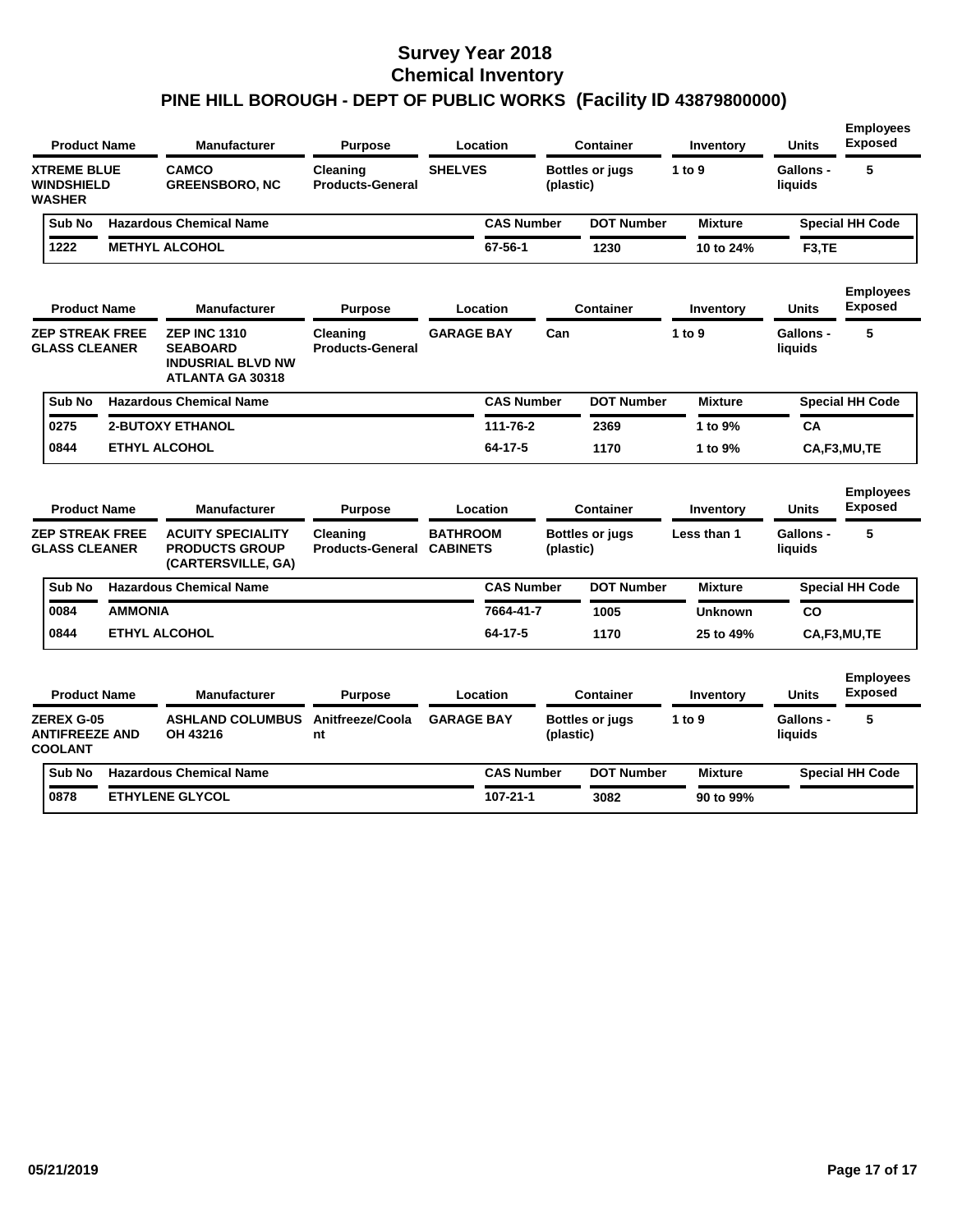

STATE OF NEW JERSEY DEPARTMENT OF HEALTH



# RIGHT TO KNOW SURVEY

|    |                                                                                                                                                 |                            |                                                                           |                    |    | <b>Survey Year 2018</b><br>(Meets requirements of the Workplace Survey)                                              |                                                                                                                                                                                                                                                                                                                           |                                 |
|----|-------------------------------------------------------------------------------------------------------------------------------------------------|----------------------------|---------------------------------------------------------------------------|--------------------|----|----------------------------------------------------------------------------------------------------------------------|---------------------------------------------------------------------------------------------------------------------------------------------------------------------------------------------------------------------------------------------------------------------------------------------------------------------------|---------------------------------|
|    | <b>Facility ID</b>                                                                                                                              | <b>SIC/NAICS</b>           | Co / Mu                                                                   | Due Date           |    |                                                                                                                      |                                                                                                                                                                                                                                                                                                                           |                                 |
|    | 43879800002                                                                                                                                     | 9131 / 921140              | 0428                                                                      | 7/15/2019          |    | A. Facility Location                                                                                                 |                                                                                                                                                                                                                                                                                                                           |                                 |
|    | <b>Facility Mailing Address</b><br>PINE HILL BOROUGH - POLICE DEPARTMENT<br>ATTN KEN CHEESEMAN<br>45 WEST 7TH AVENUE<br>PINE HILL NJ 08021-6300 |                            |                                                                           |                    |    | 48 W 6TH AVE<br>PINE HILL NJ                                                                                         |                                                                                                                                                                                                                                                                                                                           |                                 |
|    | <b>B.</b> Are there any substances or materials present at this facility that are                                                               |                            |                                                                           |                    |    | C. Number of Employees at this facility:                                                                             |                                                                                                                                                                                                                                                                                                                           | 26                              |
|    | on the Right to Know Hazardous Substance List?                                                                                                  |                            |                                                                           |                    |    |                                                                                                                      | Number of employees exposed or potentially exposed to                                                                                                                                                                                                                                                                     | 26                              |
|    | ✓<br>Yes                                                                                                                                        | No                         |                                                                           |                    |    | hazardous chemicals at this facility:                                                                                |                                                                                                                                                                                                                                                                                                                           |                                 |
|    | <b>D.</b> Indicate the nature of the operations conducted at this facility:                                                                     |                            |                                                                           |                    |    |                                                                                                                      | <b>E.</b> Are you reporting Products with Unknown Ingredients?                                                                                                                                                                                                                                                            |                                 |
|    | <b>Police</b>                                                                                                                                   |                            |                                                                           |                    |    | Yes<br>$\sqrt{ }$ No                                                                                                 |                                                                                                                                                                                                                                                                                                                           |                                 |
|    | Other Nature of Operations:                                                                                                                     |                            |                                                                           |                    |    |                                                                                                                      | F. Employer Email Address: phfdchief@gmail.com                                                                                                                                                                                                                                                                            |                                 |
|    |                                                                                                                                                 |                            |                                                                           |                    |    |                                                                                                                      |                                                                                                                                                                                                                                                                                                                           |                                 |
|    | <b>G. CERTIFICATION OF RESPONSIBLE OFFICIAL</b><br>and complete.                                                                                |                            |                                                                           |                    |    |                                                                                                                      | I certify under penalty of law that I have personally examined and am familiar with the information submitted in this document and all attachments and that<br>based on my inquiry of those individuals immediately responsible for obtaining the information, I believe that the submitted information is true, accurate |                                 |
|    | <b>Certifier Name</b>                                                                                                                           | <b>JOHN GREER</b>          |                                                                           |                    |    | Date Certified                                                                                                       | 03/29/2019                                                                                                                                                                                                                                                                                                                | Signature $\blacktriangleright$ |
|    | <b>Certifier Title</b>                                                                                                                          |                            | <b>BOROUGH ADMINISTRATOR</b>                                              |                    |    | Telephone Number 856-373-1168                                                                                        | Ext.                                                                                                                                                                                                                                                                                                                      |                                 |
|    | <b>H. POLICE AND FIRE DEPARTMENTS</b>                                                                                                           |                            |                                                                           |                    |    | Enter the respective phone numbers, name and addresses (include Zip Code) of your local fire and police departments. |                                                                                                                                                                                                                                                                                                                           |                                 |
|    | <b>POLICE DEPARTMENT:</b>                                                                                                                       |                            |                                                                           |                    |    | <b>FIRE DEPARTMENT:</b>                                                                                              |                                                                                                                                                                                                                                                                                                                           |                                 |
|    | Telephone Number: 856-783-1549                                                                                                                  |                            |                                                                           |                    |    | Telephone Number: 856-783-4900                                                                                       |                                                                                                                                                                                                                                                                                                                           |                                 |
|    | Department Name: PINE HILL POLICE DEPT                                                                                                          |                            |                                                                           |                    |    |                                                                                                                      | Department Name: PINE HILL FIRE DEPT                                                                                                                                                                                                                                                                                      |                                 |
|    | Address:                                                                                                                                        | 1077 Cranford Ave          |                                                                           |                    |    | Address:                                                                                                             | 1100 ERIAL RD                                                                                                                                                                                                                                                                                                             |                                 |
|    | City, State, Zip:                                                                                                                               | Pine Hill NJ 08021         |                                                                           |                    |    | City, State, Zip:                                                                                                    | PINE HILL NJ 08021                                                                                                                                                                                                                                                                                                        |                                 |
| ı. | <b>UNION REPRESENTATIVE</b>                                                                                                                     |                            |                                                                           |                    |    |                                                                                                                      |                                                                                                                                                                                                                                                                                                                           |                                 |
|    |                                                                                                                                                 |                            | Are employees at this facility represented by a union?                    | √∣Yes              | No |                                                                                                                      | (If 'Yes', all information in this section must be entered.)                                                                                                                                                                                                                                                              |                                 |
|    | Union Rep. Name: Karl Walko                                                                                                                     |                            |                                                                           |                    |    | Union Address:                                                                                                       | 330 Market Street, 2nd Floor                                                                                                                                                                                                                                                                                              |                                 |
|    | Union Name (Abbrev): CWA                                                                                                                        |                            |                                                                           | Local Number: 1014 |    | City, State, Zip:                                                                                                    | Camden NJ 08021                                                                                                                                                                                                                                                                                                           |                                 |
|    | Telephone Number: 856-541-4191                                                                                                                  |                            |                                                                           |                    |    |                                                                                                                      |                                                                                                                                                                                                                                                                                                                           |                                 |
|    | This Survey Has Reported 1 Additional Union(s).                                                                                                 |                            |                                                                           |                    |    |                                                                                                                      |                                                                                                                                                                                                                                                                                                                           |                                 |
|    | J. FACILITY EMERGENCY CONTACT                                                                                                                   |                            |                                                                           |                    |    |                                                                                                                      |                                                                                                                                                                                                                                                                                                                           |                                 |
|    | Contact Name:                                                                                                                                   | <b>CHRISTOPHER WINTERS</b> |                                                                           |                    |    | Telephone Number: 609-929-6144                                                                                       |                                                                                                                                                                                                                                                                                                                           |                                 |
|    | K. PART OF FACILITY COVERED (Check box if applicable)                                                                                           |                            |                                                                           |                    |    | This survey only covers part of the facility. The rest of the facility is occupied by (specify name of employer):    |                                                                                                                                                                                                                                                                                                                           |                                 |
|    |                                                                                                                                                 |                            | Right to Know survey online. You no longer need to send them a hard copy. |                    |    | You must keep a copy of this survey in your facility RTK Central File and make it available to your employees.       | NOTE: Your County Lead Agency, local health, fire, and police departments and your local emergency planning committee have access to this                                                                                                                                                                                 |                                 |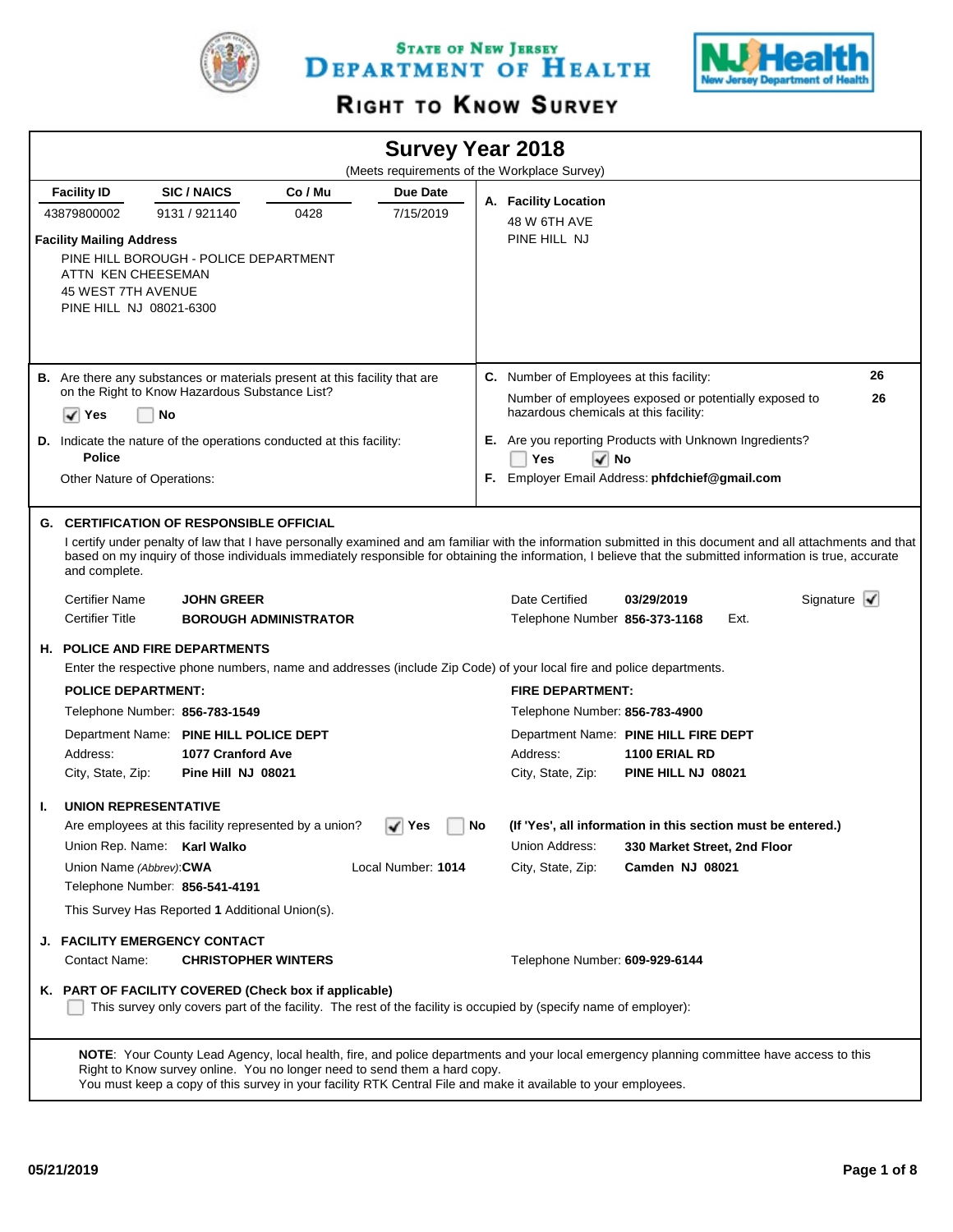| <b>Product Name</b>                                                     |                | <b>Manufacturer</b>                                                      | <b>Purpose</b>                                     | Location                                              |           | Container              | Inventory      | <b>Units</b>                | <b>Employees</b><br><b>Exposed</b> |
|-------------------------------------------------------------------------|----------------|--------------------------------------------------------------------------|----------------------------------------------------|-------------------------------------------------------|-----------|------------------------|----------------|-----------------------------|------------------------------------|
| <b>3M SUPER 77</b><br><b>MULTIPURPOSE</b><br><b>ADHESIVE</b>            |                | <b>3M ST PAUL, MN</b>                                                    | <b>Adhesives</b>                                   | <b>JANITOR'S</b><br><b>CLOSET</b>                     | Can       |                        | 1 to 9         | <b>Gallons -</b><br>liquids | 34                                 |
| Sub No                                                                  |                | <b>Hazardous Chemical Name</b>                                           |                                                    | <b>CAS Number</b>                                     |           | <b>DOT Number</b>      | <b>Mixture</b> |                             | <b>Special HH Code</b>             |
| 0006                                                                    | <b>ACETONE</b> |                                                                          |                                                    | 67-64-1                                               |           | 1090                   | 10 to 24%      | F <sub>3</sub>              |                                    |
| 0518                                                                    | <b>NAPHTHA</b> |                                                                          |                                                    | 8030-30-6                                             |           | 1268                   | 10 to 24%      | F4                          |                                    |
| 1594                                                                    | <b>PROPANE</b> |                                                                          |                                                    | 74-98-6                                               |           | 1978                   | 10 to 24%      | F4                          |                                    |
| <b>Product Name</b>                                                     |                | <b>Manufacturer</b>                                                      | <b>Purpose</b>                                     | Location                                              |           | <b>Container</b>       | Inventory      | <b>Units</b>                | <b>Employees</b><br><b>Exposed</b> |
| <b>BEHR PREMIUM</b><br><b>PLUS ENAMEL</b>                               |                | <b>BEHR PROCESS</b><br>CORP (SANTA ANA,<br>CA)                           | Paint (Spray, Oil<br><b>Based, Latex</b><br>Based) | <b>REC CENTER -</b><br><b>MECHANIC</b><br><b>ROOM</b> | Can       |                        | 1 to 9         | <b>Gallons -</b><br>liquids | 34                                 |
| Sub No                                                                  |                | <b>Hazardous Chemical Name</b>                                           |                                                    | <b>CAS Number</b>                                     |           | <b>DOT Number</b>      | <b>Mixture</b> |                             | <b>Special HH Code</b>             |
| 0616                                                                    |                | SILICA, AMORPHOUS DIATOMACEOUS EARTH                                     |                                                    | 61790-53-2                                            |           |                        | 1 to 9%        |                             |                                    |
| 1657                                                                    |                | <b>SILICA, CRISTOBALITE</b>                                              |                                                    | 14464-46-1                                            |           |                        | 1 to 9%        | СA                          |                                    |
| 1861                                                                    |                | <b>TITANIUM DIOXIDE</b>                                                  |                                                    | 13463-67-7                                            |           |                        | 25 to 49%      |                             |                                    |
| 3510                                                                    |                | SILICA, AMORPHOUS, PRECIPITATE & GEL                                     |                                                    | 112926-00-8                                           |           |                        | 1 to 9%        |                             |                                    |
| <b>Product Name</b>                                                     |                | <b>Manufacturer</b>                                                      | <b>Purpose</b>                                     | Location                                              |           | <b>Container</b>       | Inventory      | <b>Units</b>                | <b>Employees</b><br><b>Exposed</b> |
| <b>BIRCHWOOD</b><br><b>CASEY</b><br><b>CLEANER/DEGREA</b><br><b>SER</b> |                | <b>BIRCHWOOD LABS</b><br>INC (EDENBIARIE,<br>MN)                         | Degreaser/Solve<br>nt/Parts Cleaner                | <b>PD - ARMORY</b>                                    | Can       |                        | Less than 1    | <b>Gallons -</b><br>liquids | 34                                 |
|                                                                         |                |                                                                          |                                                    |                                                       |           |                        |                |                             |                                    |
| Sub No                                                                  |                | <b>Hazardous Chemical Name</b>                                           |                                                    | <b>CAS Number</b>                                     |           | <b>DOT Number</b>      | <b>Mixture</b> |                             | <b>Special HH Code</b>             |
| 1736                                                                    |                | <b>STODDARD SOLVENT</b>                                                  |                                                    | 8052-41-3                                             |           | 1268                   | Unknown        |                             |                                    |
| 1890                                                                    |                | <b>TRICHLOROETHYLENE</b>                                                 |                                                    | 79-01-6                                               |           | 1710                   | <b>Unknown</b> | CA                          |                                    |
| <b>Product Name</b>                                                     |                | <b>Manufacturer</b>                                                      | <b>Purpose</b>                                     | Location                                              |           | <b>Container</b>       | Inventory      | Units                       | <b>Employees</b><br><b>Exposed</b> |
| <b>BLACK MAGIC TIRE</b><br>WET                                          |                | SOPUS HOUSTOIN, TX Cleaning                                              | <b>Products-General</b>                            | <b>STORAGE</b>                                        | Can       |                        | 1 to $9$       | <b>Gallons -</b><br>liquids | 34                                 |
| Sub No                                                                  |                | <b>Hazardous Chemical Name</b>                                           |                                                    | <b>CAS Number</b>                                     |           | <b>DOT Number</b>      | <b>Mixture</b> |                             | <b>Special HH Code</b>             |
| 2648                                                                    |                | PETROLEUM DISTILLATES                                                    |                                                    | 8002-05-9                                             |           | 1268                   | <b>Unknown</b> | F3                          |                                    |
| <b>Product Name</b>                                                     |                | <b>Manufacturer</b>                                                      | <b>Purpose</b>                                     | Location                                              |           | <b>Container</b>       | Inventory      | Units                       | <b>Employees</b><br><b>Exposed</b> |
| <b>BUCKEYE GEL</b><br><b>SCRUB TUB &amp; TILE</b><br><b>CLEANER</b>     |                | <b>BUCKEYE</b><br><b>INTERNATIONAL INC.</b><br>(MARYLAND HEIGHTS,<br>MO) | Cleaning<br><b>Products-General</b>                | PD-<br><b>JANITOR/STORA</b><br><b>GE ROOM</b>         | (plastic) | <b>Bottles or jugs</b> | Less than 1    | <b>Gallons -</b><br>liquids | 34                                 |
| Sub No                                                                  |                | <b>Hazardous Chemical Name</b>                                           |                                                    | <b>CAS Number</b>                                     |           | <b>DOT Number</b>      | <b>Mixture</b> |                             | <b>Special HH Code</b>             |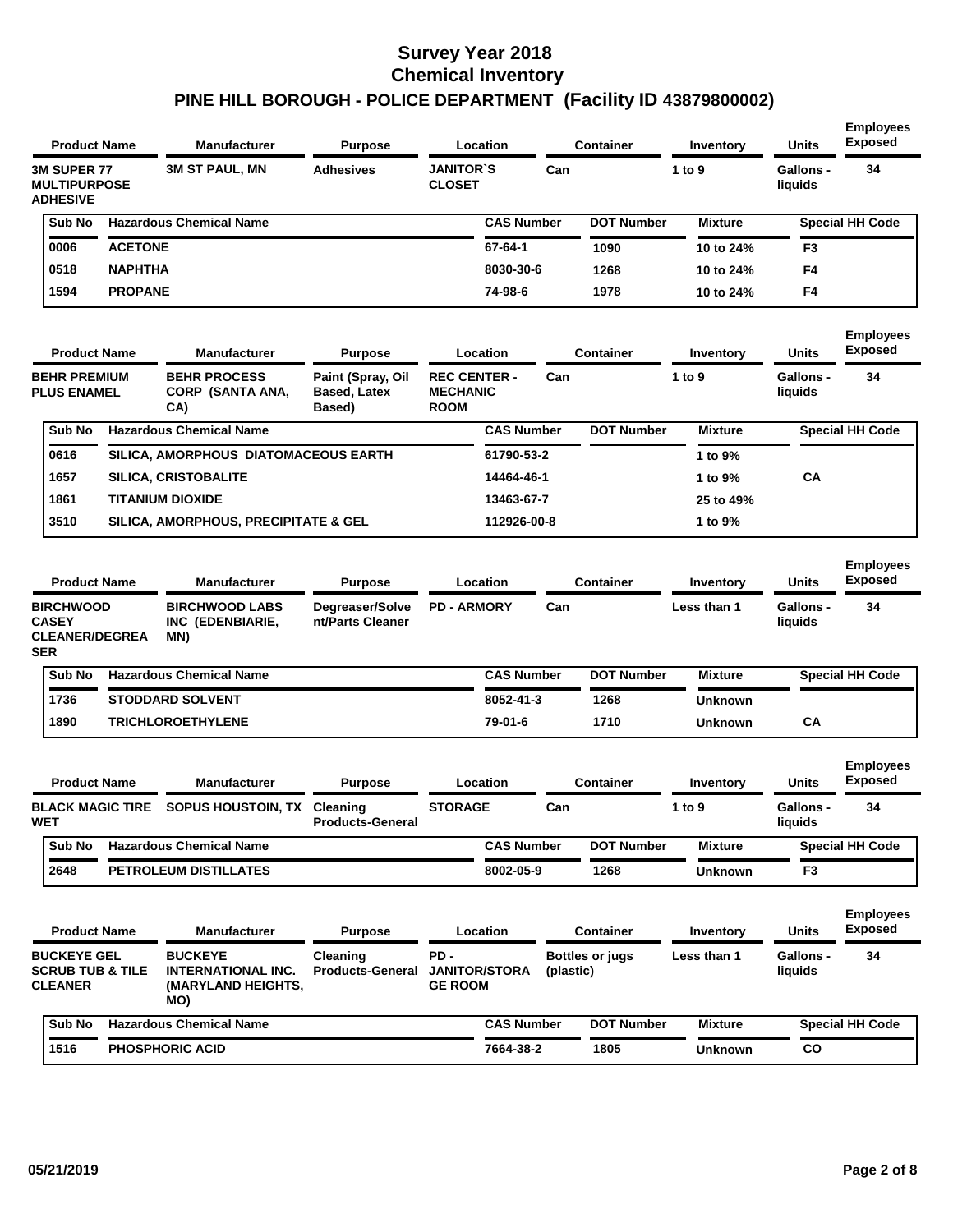| <b>Product Name</b>                                                           |                      | <b>Manufacturer</b>                                            | <b>Purpose</b>                      |                                           | Location          |           | <b>Container</b>       | Inventory        | <b>Units</b>                | <b>Employees</b><br><b>Exposed</b> |
|-------------------------------------------------------------------------------|----------------------|----------------------------------------------------------------|-------------------------------------|-------------------------------------------|-------------------|-----------|------------------------|------------------|-----------------------------|------------------------------------|
| <b>COMET W/BLEACH</b><br><b>DISINFECTANT</b><br><b>CLEANER</b><br>EPA#74965-2 |                      | <b>PRESTIGE BRANDS</b><br>INC. (BERNITA<br><b>SPRINGS, FL)</b> | Cleaning<br><b>Products-General</b> | <b>FLC</b>                                |                   | Can       |                        | Less than 1      | Pounds -<br>solids          | 34                                 |
| Sub No                                                                        |                      | <b>Hazardous Chemical Name</b>                                 |                                     |                                           | <b>CAS Number</b> |           | <b>DOT Number</b>      | <b>Mixture</b>   |                             | <b>Special HH Code</b>             |
| 1706                                                                          |                      | <b>SODIUM HYDROXIDE</b>                                        |                                     |                                           | 1310-73-2         |           | 1823                   | 1 to 9%          | CO                          |                                    |
| <b>Product Name</b>                                                           |                      | <b>Manufacturer</b>                                            | <b>Purpose</b>                      |                                           | Location          |           | <b>Container</b>       | Inventory        | <b>Units</b>                | <b>Employees</b><br><b>Exposed</b> |
| <b>DAWN</b><br><b>PROFESSIONAL</b><br><b>DISH DETERGENT</b>                   |                      | <b>PROCTER &amp; GAMBLE</b><br>(CINCINATTI, OH)                | Cleaning<br><b>Products-General</b> | <b>REC CENTER -</b><br><b>KITCHEN</b>     |                   | (plastic) | <b>Bottles or jugs</b> | 1 to 9           | <b>Gallons -</b><br>liquids | 34                                 |
| Sub No                                                                        |                      | <b>Hazardous Chemical Name</b>                                 |                                     |                                           | <b>CAS Number</b> |           | <b>DOT Number</b>      | <b>Mixture</b>   |                             | <b>Special HH Code</b>             |
| 0844                                                                          |                      | <b>ETHYL ALCOHOL</b>                                           |                                     |                                           | 64-17-5           |           | 1170                   | 10 to 24%        |                             | CA,F3,MU,TE                        |
| <b>Product Name</b>                                                           |                      | <b>Manufacturer</b>                                            | <b>Purpose</b>                      |                                           | Location          |           | Container              | Inventory        | <b>Units</b>                | <b>Employees</b><br><b>Exposed</b> |
| <b>DIAL SOAP</b>                                                              |                      | <b>DIAL CORP.</b><br><b>SCOTSDALE, AZ</b>                      | Cleaning<br><b>Products-General</b> | <b>JANITOR'S</b><br><b>CLOSET</b>         |                   | (plastic) | <b>Bottles or jugs</b> | 1 to 9           | <b>Gallons -</b><br>liquids | 34                                 |
| Sub No                                                                        |                      | <b>Hazardous Chemical Name</b>                                 |                                     |                                           | <b>CAS Number</b> |           | <b>DOT Number</b>      | <b>Mixture</b>   |                             | <b>Special HH Code</b>             |
| 3319                                                                          | <b>GLYCERIN</b>      |                                                                |                                     |                                           | 56-81-5           |           |                        | 1 to 9%          |                             |                                    |
| <b>Product Name</b>                                                           |                      | <b>Manufacturer</b>                                            | <b>Purpose</b>                      |                                           | Location          |           | Container              | Inventory        | <b>Units</b>                | <b>Employees</b><br><b>Exposed</b> |
| <b>DRAEGER SAFETY</b><br><b>BREATHALYZERS</b><br><b>SOLUTIONS</b>             |                      | <b>DRAEGER</b><br><b>DIAGNOSTICS INC</b><br>(IRVING, TX)       | Other                               | PD-<br><b>BREATHALYZER</b><br><b>ROOM</b> |                   | (plastic) | <b>Bottles or jugs</b> | 1 to 9           | <b>Gallons -</b><br>liquids | 34                                 |
| Sub No                                                                        |                      | <b>Hazardous Chemical Name</b>                                 |                                     |                                           | <b>CAS Number</b> |           | <b>DOT Number</b>      | <b>Mixture</b>   |                             | <b>Special HH Code</b>             |
| 0946                                                                          |                      | <b>FORMALDEHYDE</b>                                            |                                     |                                           | $50-00-0$         |           | 1198                   | $0.1$ to $0.9\%$ |                             | CA,CO,F4,MU                        |
| 1012                                                                          |                      | <b>HYDROGEN CHLORIDE</b>                                       |                                     |                                           | 7647-01-0         |           | 1050                   | 10 to 24%        | CO                          |                                    |
| 1762                                                                          |                      | SULFURIC ACID, FUMING see Fact Sheet # 1761 on                 |                                     |                                           | 8014-95-7         |           | 1831                   | 10 to 24%        | CA,CO                       |                                    |
| 3115                                                                          | <b>SULFURIC ACID</b> | HYDRAZINE HYDRATE                                              |                                     |                                           | 7803-57-8         |           | 2030                   | 1 to 9%          | CO                          |                                    |
| <b>Product Name</b>                                                           |                      | <b>Manufacturer</b>                                            | <b>Purpose</b>                      |                                           | Location          |           | <b>Container</b>       | Inventory        | <b>Units</b>                | <b>Employees</b><br><b>Exposed</b> |
|                                                                               |                      | <b>CHEMSICO ST LOUIS,</b>                                      | Pesticide/Insectic JANITOR'S        |                                           |                   |           |                        |                  |                             |                                    |
| <b>GREEN THUMB</b><br><b>FLYING INSECT</b><br><b>KILLER</b>                   |                      | МO                                                             | ide                                 | <b>CLOSET</b>                             |                   | Can       |                        | 1 to $9$         | Gallons -<br>liquids        | 34                                 |
| Sub No                                                                        |                      | <b>Hazardous Chemical Name</b>                                 |                                     |                                           | <b>CAS Number</b> |           | <b>DOT Number</b>      | <b>Mixture</b>   |                             | <b>Special HH Code</b>             |
| 0273                                                                          | <b>BUTANE</b>        |                                                                |                                     |                                           | 106-97-8          |           | 1011                   | 1 to 9%          | F4                          |                                    |
| 1040                                                                          | <b>ISOBUTANE</b>     |                                                                |                                     |                                           | 75-28-5           |           | 1969                   | 1 to 9%          | F4                          |                                    |
| 1594                                                                          | <b>PROPANE</b>       |                                                                |                                     |                                           | 74-98-6           |           | 1978                   | 1 to 9%          | F4                          |                                    |
| 4006                                                                          |                      | <b>MINERAL SPIRITS</b>                                         |                                     |                                           | 64475-85-0        |           | 1993                   | 1 to 9%          | F4                          |                                    |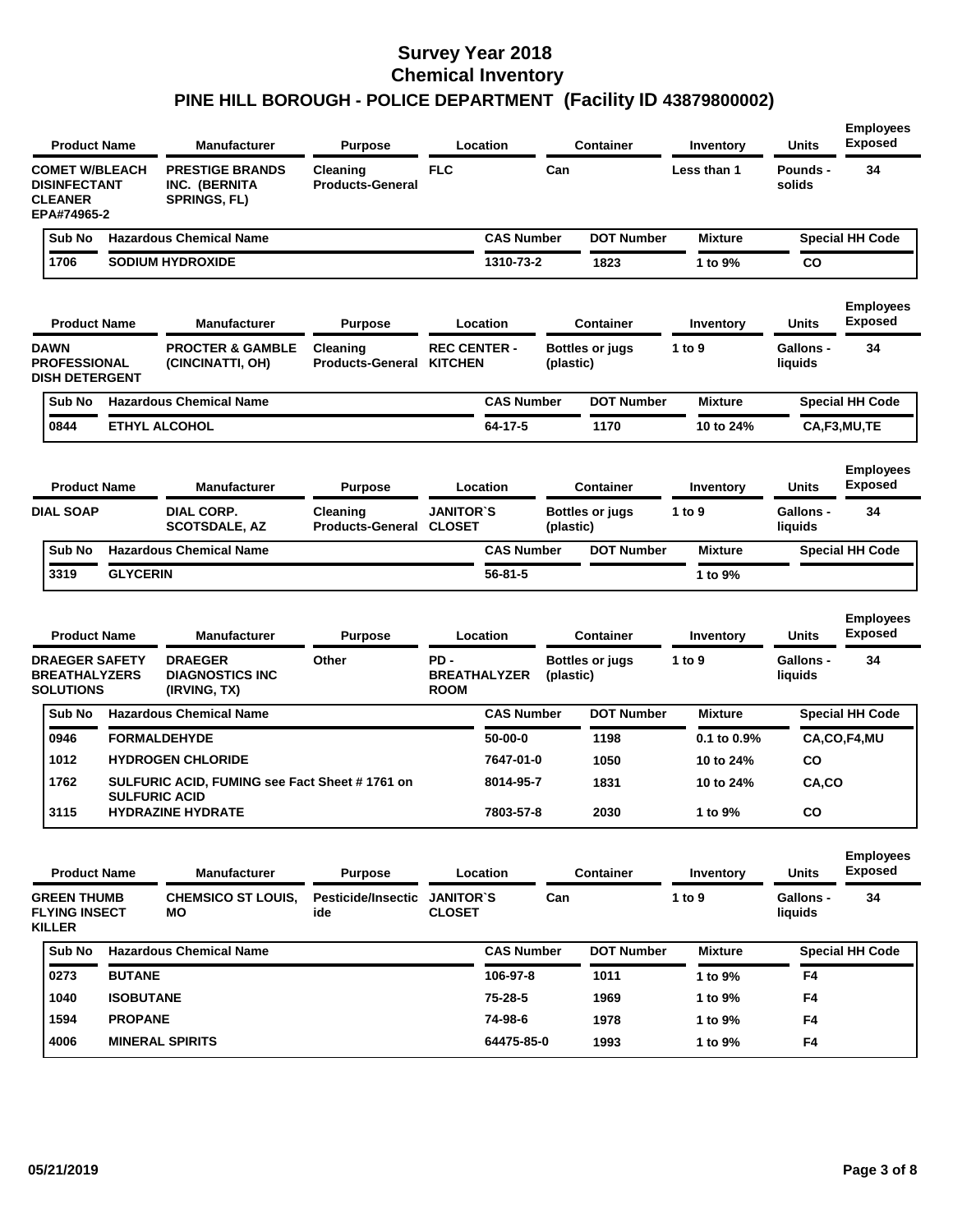| <b>Product Name</b>                 |                 | <b>Manufacturer</b>                           | <b>Purpose</b>                      |                    | Location          |       | <b>Container</b>  | Inventory      | <b>Units</b>       | <b>Employees</b><br><b>Exposed</b> |
|-------------------------------------|-----------------|-----------------------------------------------|-------------------------------------|--------------------|-------------------|-------|-------------------|----------------|--------------------|------------------------------------|
| HOPPE'S #9<br><b>POWDER SOLVENT</b> |                 | <b>FRANK A HOPPE INC</b><br>(COATESVILLE, PA) | Degreaser/Solve<br>nt/Parts Cleaner | <b>PD - ARMORY</b> |                   | Other |                   | 1 to 9         | Pounds -<br>solids | 34                                 |
| Sub No                              |                 | <b>Hazardous Chemical Name</b>                |                                     |                    | <b>CAS Number</b> |       | <b>DOT Number</b> | <b>Mixture</b> |                    | <b>Special HH Code</b>             |
| 0103                                |                 | <b>AMMONIUM HYDROXIDE</b>                     |                                     |                    | 1336-21-6         |       | 2672              | 10 to 24%      | <b>CO</b>          |                                    |
| 0844                                |                 | <b>ETHYL ALCOHOL</b>                          |                                     |                    | 64-17-5           |       | 1170              | 25 to 49%      |                    | CA,F3,MU,TE                        |
| 1091                                | <b>KEROSENE</b> |                                               |                                     |                    | 8008-20-6         |       | 1223              | 25 to 49%      |                    |                                    |
| 1321                                |                 | <b>n-AMYL ACETATE</b>                         |                                     |                    | 628-63-7          |       | 1104              | 10 to 24%      | F <sub>3</sub>     |                                    |
| 2014                                | <b>XYLENES</b>  |                                               |                                     |                    | 1330-20-7         |       | 1307              | 10 to 24%      | F <sub>3</sub>     |                                    |

|                                                       | <b>Product Name</b> | <b>Manufacturer</b><br><b>Purpose</b><br>Location                   | <b>Container</b>                    | Inventory          | <b>Units</b>      | <b>Employees</b><br><b>Exposed</b> |                   |                |                      |                        |
|-------------------------------------------------------|---------------------|---------------------------------------------------------------------|-------------------------------------|--------------------|-------------------|------------------------------------|-------------------|----------------|----------------------|------------------------|
| <b>HOPPE'S</b><br><b>CLEANER/DEGREA</b><br><b>SER</b> |                     | <b>HOPPES/PENQUIN</b><br><b>INDUSTRIES INC.</b><br>(COATSVILLE, PA) | Degreaser/Solve<br>nt/Parts Cleaner | <b>PD - ARMORY</b> |                   | Can                                |                   | Less than 1    | Gallons -<br>liquids | 34                     |
| <b>Sub No</b>                                         |                     | <b>Hazardous Chemical Name</b>                                      |                                     |                    | <b>CAS Number</b> |                                    | <b>DOT Number</b> | <b>Mixture</b> |                      | <b>Special HH Code</b> |
| 0006                                                  | <b>ACETONE</b>      |                                                                     |                                     |                    | 67-64-1           |                                    | 1090              | <b>Unknown</b> | F <sub>3</sub>       |                        |
| 0343                                                  |                     | <b>CARBON DIOXIDE</b>                                               |                                     |                    | 124-38-9          |                                    | 1013              | <b>Unknown</b> |                      |                        |
| 0841                                                  |                     | ETHYL ACETATE                                                       |                                     |                    | 141-78-6          |                                    | 1173              | <b>Unknown</b> | F <sub>3</sub>       |                        |
| 1237                                                  |                     | <b>METHYL CHLOROFORM</b>                                            |                                     |                    | 71-55-6           |                                    | 2831              | <b>Unknown</b> |                      |                        |
| 1258                                                  |                     | <b>METHYL ETHYL KETONE</b>                                          |                                     |                    | 78-93-3           |                                    | 1193              | <b>Unknown</b> | F <sub>3</sub>       |                        |
| 1339                                                  | n-HEPTANE           |                                                                     |                                     |                    | 142-82-5          |                                    | 1206              | <b>Unknown</b> | F <sub>3</sub>       |                        |
| 1340                                                  | n-HEXANE            |                                                                     |                                     |                    | 110-54-3          |                                    | 1208              | <b>Unknown</b> | F <sub>3</sub>       |                        |

| <b>Product Name</b>                                                                   | <b>Manufacturer</b>                                       | <b>Purpose</b>                                     | Location                              |     | Container         | Inventory      | Units                       | <b>Employees</b><br><b>Exposed</b> |
|---------------------------------------------------------------------------------------|-----------------------------------------------------------|----------------------------------------------------|---------------------------------------|-----|-------------------|----------------|-----------------------------|------------------------------------|
| <b>KILZ UNIVERSAL</b><br><b>SEALER PRIMER</b><br><b>STAIN BLOCKER</b><br><b>PAINT</b> | <b>MASTER CHEM</b><br><b>INDUSTRIES</b><br>(BARNHART, MO) | Paint (Spray, Oil<br><b>Based, Latex</b><br>Based) | <b>REC CENTER -</b><br><b>KITCHEN</b> | Can |                   | Less than 1    | <b>Gallons -</b><br>liquids | 34                                 |
| <b>Sub No</b>                                                                         | <b>Hazardous Chemical Name</b>                            |                                                    | <b>CAS Number</b>                     |     | <b>DOT Number</b> | <b>Mixture</b> |                             | <b>Special HH Code</b>             |

| 0006 | <b>ACETONE</b> | 67-64-1 | 1090 | 10 to 24% | F <sub>3</sub>   |
|------|----------------|---------|------|-----------|------------------|
|      |                |         |      |           | <b>Employees</b> |

| <b>Product Name</b>                                                                       |                | <b>Manufacturer</b>                                | <b>Purpose</b>                                     |                   | Location          | <b>Container</b>  | Inventory      | <b>Units</b>                | <b>Exposed</b>         |
|-------------------------------------------------------------------------------------------|----------------|----------------------------------------------------|----------------------------------------------------|-------------------|-------------------|-------------------|----------------|-----------------------------|------------------------|
| <b>KRYLON</b><br><b>FLOURESCENT</b><br><b>INDOOR/OUTDOOR</b><br>OH)<br><b>SPRAY PAINT</b> |                | <b>KRYLON PRODUCTS</b><br><b>GROUP (CLEVELAND,</b> | Paint (Spray, Oil<br><b>Based, Latex</b><br>Based) | <b>FLC</b><br>Can |                   |                   | Less than 1    | <b>Gallons -</b><br>liquids | 34                     |
| Sub No                                                                                    |                | <b>Hazardous Chemical Name</b>                     |                                                    |                   | <b>CAS Number</b> | <b>DOT Number</b> | <b>Mixture</b> |                             | <b>Special HH Code</b> |
| 0206                                                                                      |                | <b>VM &amp; P NAPHTHA</b>                          |                                                    |                   | 8032-32-4         | 1268              | <b>Unknown</b> | F <sub>3</sub>              |                        |
| 0273                                                                                      | <b>BUTANE</b>  |                                                    |                                                    |                   | 106-97-8          | 1011              | <b>Unknown</b> | F <sub>4</sub>              |                        |
| 1340                                                                                      | n-HEXANE       |                                                    |                                                    |                   | 110-54-3          | 1208              | <b>Unknown</b> | F <sub>3</sub>              |                        |
| 1594                                                                                      | <b>PROPANE</b> |                                                    |                                                    |                   | 74-98-6           | 1978              | <b>Unknown</b> | F <sub>4</sub>              |                        |
| 1866                                                                                      | <b>TOLUENE</b> |                                                    |                                                    |                   | 108-88-3          | 1294              | <b>Unknown</b> | F <sub>3</sub> , TE         |                        |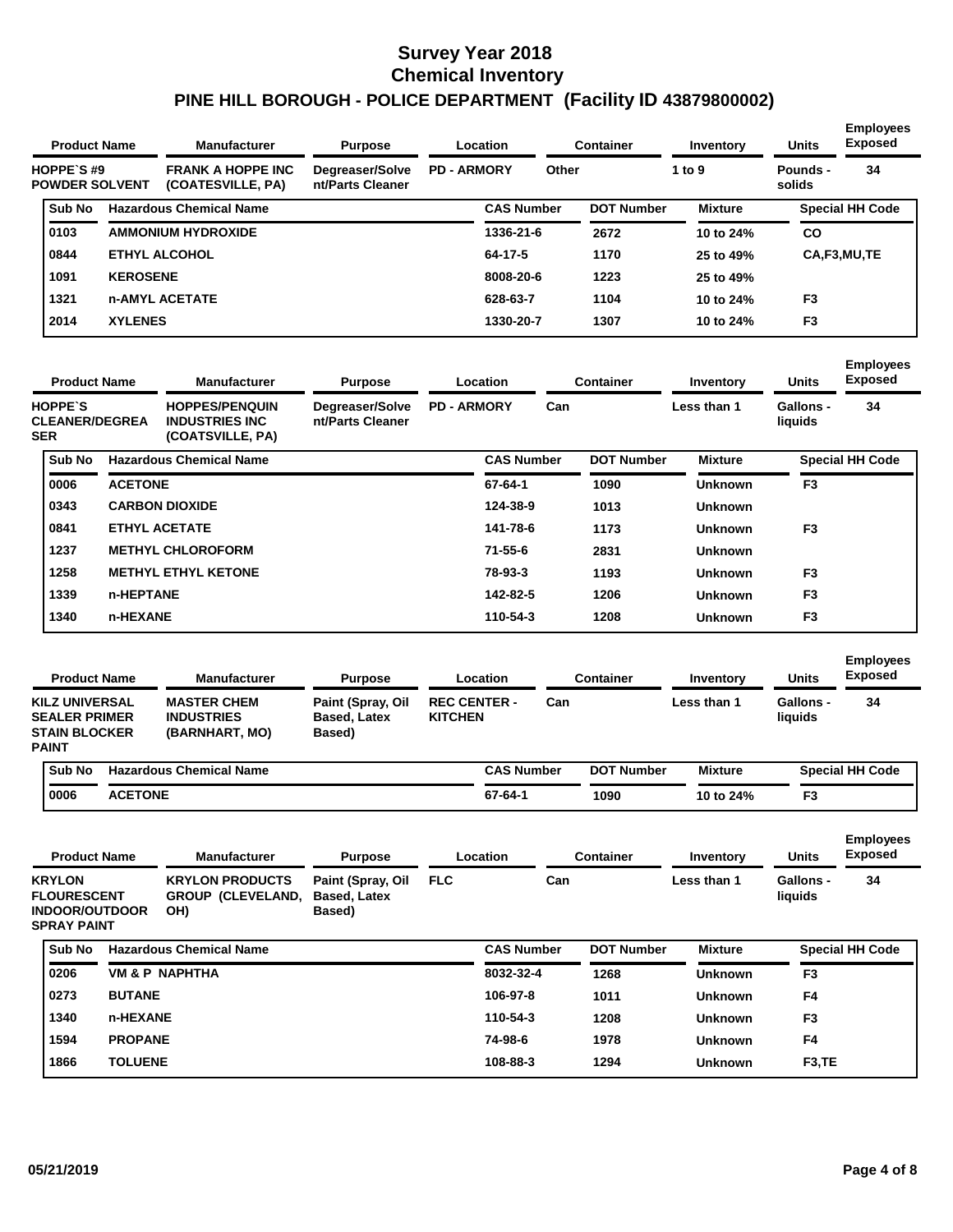|                                                                         | <b>Product Name</b>    | <b>Manufacturer</b>                                 | <b>Purpose</b>                               | Location                                              |                   |           | <b>Container</b>       | Inventory      | <b>Units</b>                | <b>Employees</b><br><b>Exposed</b> |
|-------------------------------------------------------------------------|------------------------|-----------------------------------------------------|----------------------------------------------|-------------------------------------------------------|-------------------|-----------|------------------------|----------------|-----------------------------|------------------------------------|
| <b>LYSOL MILDEW</b><br><b>STAIN REMOVER</b><br><b>WITH BLEACH</b>       |                        | <b>RICKETT BENSINGER</b><br>INC (WAYNE, NJ)         | Other                                        | PD -<br><b>JANITOR/STORA</b><br><b>GE ROOM</b>        |                   | (plastic) | <b>Bottles or jugs</b> | Less than 1    | <b>Gallons -</b><br>liquids | 34                                 |
| Sub No                                                                  |                        | <b>Hazardous Chemical Name</b>                      |                                              |                                                       | <b>CAS Number</b> |           | <b>DOT Number</b>      | <b>Mixture</b> |                             | <b>Special HH Code</b>             |
| 1707                                                                    |                        | <b>SODIUM HYPOCHLORITE</b>                          |                                              | 7681-52-9                                             |                   |           | 1791                   | <b>Unknown</b> | CO                          |                                    |
|                                                                         | <b>Product Name</b>    | <b>Manufacturer</b>                                 | <b>Purpose</b>                               | Location                                              |                   |           | <b>Container</b>       | Inventory      | Units                       | <b>Employees</b><br><b>Exposed</b> |
| <b>M PRO 7 GUN</b><br><b>CLEANER</b>                                    |                        | <b>PANTHEON</b><br><b>ENTERPRISE</b><br>PHOENIX, AZ | <b>Cutting/Machinin</b><br>g oils and fluids | <b>ARMORY</b>                                         |                   | (plastic) | <b>Bottles or jugs</b> | 1 to $9$       | <b>Gallons -</b><br>liquids | 34                                 |
| Sub No                                                                  |                        | <b>Hazardous Chemical Name</b>                      |                                              |                                                       | <b>CAS Number</b> |           | <b>DOT Number</b>      | <b>Mixture</b> |                             | <b>Special HH Code</b>             |
| 3138                                                                    |                        | <b>GLYCOL ETHERS</b>                                |                                              |                                                       |                   |           | 3082                   | 1 to 9%        |                             |                                    |
|                                                                         | <b>Product Name</b>    | <b>Manufacturer</b>                                 | <b>Purpose</b>                               | Location                                              |                   |           | Container              | Inventory      | Units                       | <b>Employees</b><br><b>Exposed</b> |
| <b>MR CLEAN MULTI</b><br><b>PURPOSE</b><br><b>CLEANER</b><br>EPA#3573-6 |                        | <b>PROCTER &amp; GAMBLE</b><br>(CINCINATTI, OH)     | Cleaning<br><b>Products-General</b>          | <b>REC CENTER -</b><br><b>MECHANIC</b><br><b>ROOM</b> |                   | (plastic) | <b>Bottles or jugs</b> | Less than 1    | <b>Gallons -</b><br>liquids | 34                                 |
| Sub No                                                                  |                        | <b>Hazardous Chemical Name</b>                      |                                              |                                                       | <b>CAS Number</b> |           | <b>DOT Number</b>      | <b>Mixture</b> |                             | <b>Special HH Code</b>             |
| 1698                                                                    |                        | SODIUM DODECYLBENZENE SULFONATE                     |                                              |                                                       | 25155-30-0        |           | 3077                   | 10 to 24%      |                             |                                    |
| 3138                                                                    |                        | <b>GLYCOL ETHERS</b>                                |                                              |                                                       |                   |           | 3082                   | 10 to 24%      |                             |                                    |
|                                                                         | <b>Product Name</b>    | <b>Manufacturer</b>                                 | <b>Purpose</b>                               | Location                                              |                   |           | <b>Container</b>       | Inventory      | <b>Units</b>                | <b>Employees</b><br><b>Exposed</b> |
| <b>SANIZIDE</b><br><b>GERMICIDAL</b><br><b>SOLUTION</b>                 |                        | <b>SAFETEC OF</b><br><b>AMERICA BUFFALO,</b><br>NΥ  | Cleaning<br><b>Products-General CLOSET</b>   | <b>STORAGE</b>                                        |                   | (plastic) | <b>Bottles or jugs</b> | 1 to 9         | <b>Gallons -</b><br>liquids | 34                                 |
| Sub No                                                                  |                        | <b>Hazardous Chemical Name</b>                      |                                              |                                                       | <b>CAS Number</b> |           | <b>DOT Number</b>      | <b>Mixture</b> |                             | <b>Special HH Code</b>             |
| 0093                                                                    |                        | <b>AMMONIUM CHLORIDE</b>                            |                                              |                                                       | 12125-02-9        |           | 3077                   | 1 to 9%        |                             |                                    |
|                                                                         | <b>Product Name</b>    | Manufacturer                                        | <b>Purpose</b>                               | Location                                              |                   |           | <b>Container</b>       | Inventory      | <b>Units</b>                | <b>Employees</b><br><b>Exposed</b> |
| <b>CLEANER</b>                                                          | <b>SPRAY WAY GLASS</b> | <b>SPRAY WAY INC</b><br>(ADDISON, IL)               | Cleaning<br><b>Products-General</b>          | PD -<br><b>JANITOR/STORA</b><br><b>GE ROOM</b>        |                   | (plastic) | <b>Bottles or jugs</b> | Less than 1    | Gallons -<br>liquids        | 34                                 |
| Sub No                                                                  |                        | <b>Hazardous Chemical Name</b>                      |                                              |                                                       | <b>CAS Number</b> |           | <b>DOT Number</b>      | <b>Mixture</b> |                             | <b>Special HH Code</b>             |
| 0273                                                                    | <b>BUTANE</b>          |                                                     |                                              | 106-97-8                                              |                   |           | 1011                   | 25 to 49%      | F4                          |                                    |
| 0275                                                                    |                        | <b>2-BUTOXY ETHANOL</b>                             |                                              | 111-76-2                                              |                   |           | 2369                   | 10 to 24%      | CA                          |                                    |
| 0844                                                                    |                        | <b>ETHYL ALCOHOL</b>                                |                                              | 64-17-5                                               |                   |           | 1170                   | 10 to 24%      |                             | CA,F3,MU,TE                        |
| 1222                                                                    |                        | <b>METHYL ALCOHOL</b>                               |                                              | 67-56-1                                               |                   |           | 1230                   | 10 to 24%      | F3,TE                       |                                    |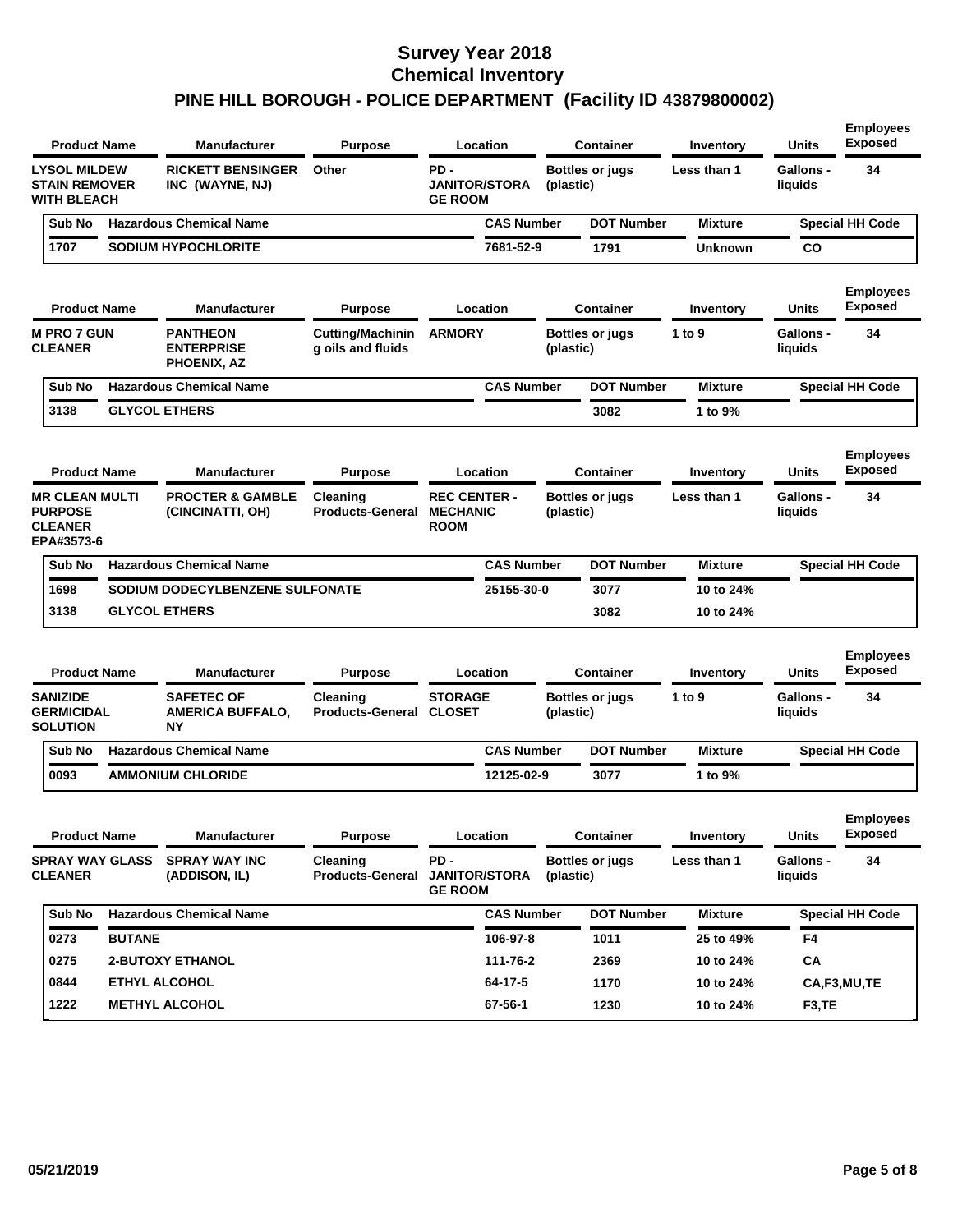|                                                            | <b>Product Name</b> | <b>Manufacturer</b>                        | <b>Purpose</b>                      |                                                       | Location             |           | <b>Container</b>       | Inventory      | <b>Units</b>                | <b>Employees</b><br><b>Exposed</b> |
|------------------------------------------------------------|---------------------|--------------------------------------------|-------------------------------------|-------------------------------------------------------|----------------------|-----------|------------------------|----------------|-----------------------------|------------------------------------|
| <b>SUNNYSIDE</b><br><b>MINERAL SPIRITS</b>                 |                     | <b>SUNNYSIDE CORP</b><br>(WHEELING, IL)    | Other                               | <b>REC CENTER -</b><br><b>MECHANIC</b><br><b>ROOM</b> |                      | Can       |                        | Less than 1    | <b>Gallons -</b><br>liquids | 34                                 |
| Sub No                                                     |                     | <b>Hazardous Chemical Name</b>             |                                     |                                                       | <b>CAS Number</b>    |           | <b>DOT Number</b>      | <b>Mixture</b> |                             | <b>Special HH Code</b>             |
| 2716                                                       |                     | <b>PSEUDOCUMENE</b>                        |                                     |                                                       | $95 - 63 - 6$        |           | 2325                   | <b>Unknown</b> |                             |                                    |
|                                                            | <b>Product Name</b> | <b>Manufacturer</b>                        | <b>Purpose</b>                      |                                                       | Location             |           | <b>Container</b>       | Inventory      | Units                       | <b>Employees</b><br><b>Exposed</b> |
| <b>SUNNYSIDE</b><br><b>NAPHTHA</b>                         |                     | <b>SUNNYSIDE CORP</b><br>(WHEELING, IL)    | Other                               | <b>PD - ARMORY</b>                                    |                      | Can       |                        | Less than 1    | Gallons -<br>liquids        | 34                                 |
| Sub No                                                     |                     | <b>Hazardous Chemical Name</b>             |                                     |                                                       | <b>CAS Number</b>    |           | <b>DOT Number</b>      | <b>Mixture</b> |                             | <b>Special HH Code</b>             |
| 0206                                                       |                     | <b>VM &amp; P NAPHTHA</b>                  |                                     |                                                       | 8032-32-4            |           | 1268                   | <b>Unknown</b> | F3                          |                                    |
|                                                            | <b>Product Name</b> | <b>Manufacturer</b>                        | <b>Purpose</b>                      |                                                       | Location             |           | <b>Container</b>       | Inventory      | Units                       | <b>Employees</b><br><b>Exposed</b> |
| <b>SWAN HYDROGEN</b><br><b>PEROXIDE</b>                    |                     | <b>CUMBERLAND SWAN</b><br>INC (SYMRNA, TN) | Other                               | PD-<br><b>GE ROOM</b>                                 | <b>JANITOR/STORA</b> | (plastic) | <b>Bottles or jugs</b> | Less than 1    | <b>Gallons -</b><br>liquids | 34                                 |
| Sub No                                                     |                     | <b>Hazardous Chemical Name</b>             |                                     |                                                       | <b>CAS Number</b>    |           | <b>DOT Number</b>      | <b>Mixture</b> |                             | <b>Special HH Code</b>             |
| 1015                                                       |                     | <b>HYDROGEN PEROXIDE</b>                   |                                     |                                                       | 7722-84-1            |           | 2015                   | Unknown        | CO,MU,R3                    |                                    |
| 1516                                                       |                     | <b>PHOSPHORIC ACID</b>                     |                                     |                                                       | 7664-38-2            |           | 1805                   | <b>Unknown</b> | CO                          |                                    |
|                                                            | <b>Product Name</b> | <b>Manufacturer</b>                        | <b>Purpose</b>                      |                                                       | Location             |           | <b>Container</b>       | Inventory      | <b>Units</b>                | <b>Employees</b><br><b>Exposed</b> |
| <b>SWAN HYDROGEN</b><br><b>PEROXIDE</b>                    |                     | <b>CUMBERLAND SWAN</b><br>INC (SYMRNA, TN) | Other                               | PD-<br><b>GE ROOM</b>                                 | <b>JANITOR/STORA</b> | (plastic) | <b>Bottles or jugs</b> | Less than 1    | Gallons -<br>liquids        | 34                                 |
| Sub No                                                     |                     | <b>Hazardous Chemical Name</b>             |                                     |                                                       | <b>CAS Number</b>    |           | <b>DOT Number</b>      | <b>Mixture</b> |                             | <b>Special HH Code</b>             |
| 1015                                                       |                     | <b>HYDROGEN PEROXIDE</b>                   |                                     |                                                       | 7722-84-1            |           | 2015                   | <b>Unknown</b> | CO, MU, R3                  |                                    |
| 1516                                                       |                     | <b>PHOSPHORIC ACID</b>                     |                                     |                                                       | 7664-38-2            |           | 1805                   | <b>Unknown</b> | CO                          |                                    |
|                                                            | <b>Product Name</b> | Manufacturer                               | <b>Purpose</b>                      |                                                       | Location             |           | <b>Container</b>       | Inventory      | <b>Units</b>                | <b>Employees</b><br><b>Exposed</b> |
| TURTLE WAX<br><b>LABEL &amp; STICKER</b><br><b>REMOVER</b> |                     | <b>TURTLE WAX</b>                          | Cleaning<br>Products-General CLOSET | <b>JANITOR'S</b>                                      |                      | Can       |                        | 1 to 9         | <b>Gallons -</b><br>liquids | 34                                 |
| Sub No                                                     |                     | <b>Hazardous Chemical Name</b>             |                                     |                                                       | <b>CAS Number</b>    |           | <b>DOT Number</b>      | <b>Mixture</b> |                             | <b>Special HH Code</b>             |
| 0006                                                       | <b>ACETONE</b>      |                                            |                                     |                                                       | 67-64-1              |           | 1090                   | 1 to 9%        | F3                          |                                    |
| 1594                                                       | <b>PROPANE</b>      |                                            |                                     |                                                       | 74-98-6              |           | 1978                   | 10 to 24%      | F4                          |                                    |
| 2648                                                       |                     | PETROLEUM DISTILLATES                      |                                     |                                                       | 8002-05-9            |           | 1268                   | 25 to 49%      | F <sub>3</sub>              |                                    |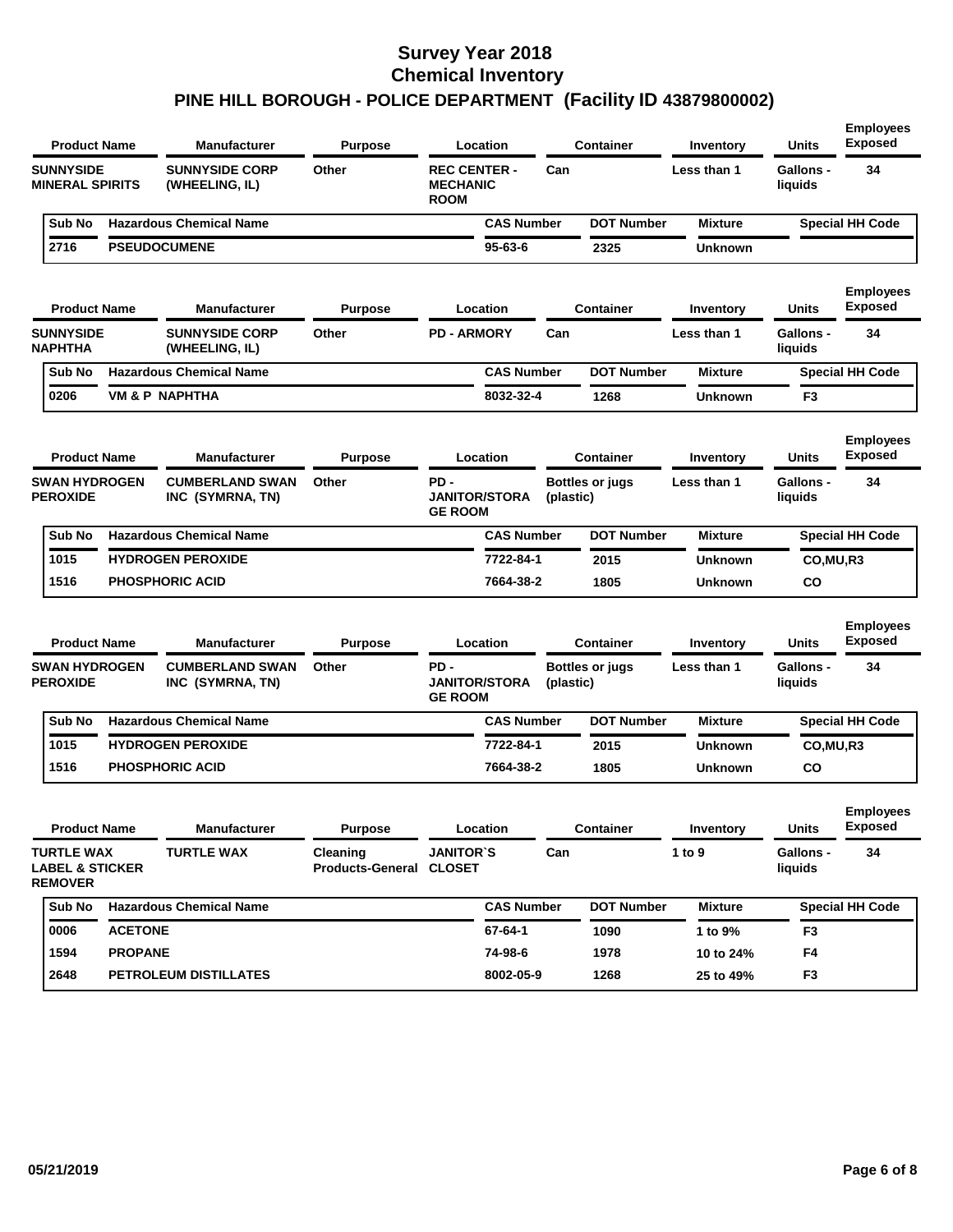| <b>Product Name</b>                                         |                  | <b>Manufacturer</b>                                        | <b>Purpose</b>                      | Location                                              |                   |           | Container              | Inventory      | <b>Units</b>         | <b>Employees</b><br><b>Exposed</b> |
|-------------------------------------------------------------|------------------|------------------------------------------------------------|-------------------------------------|-------------------------------------------------------|-------------------|-----------|------------------------|----------------|----------------------|------------------------------------|
| <b>WD40 LUBRICANT</b>                                       |                  | <b>WD40 CO (SAN</b><br>DIEGO, CA)                          | Lubricant                           | <b>PD - ARMORY</b>                                    |                   | Can       |                        | Less than 1    | Gallons -<br>liquids | 34                                 |
| Sub No                                                      |                  | <b>Hazardous Chemical Name</b>                             |                                     |                                                       | <b>CAS Number</b> |           | <b>DOT Number</b>      | <b>Mixture</b> |                      | <b>Special HH Code</b>             |
| 0343                                                        |                  | <b>CARBON DIOXIDE</b>                                      |                                     |                                                       | 124-38-9          |           | 1013                   | 1 to 9%        |                      |                                    |
| 1736                                                        |                  | <b>STODDARD SOLVENT</b>                                    |                                     |                                                       | 8052-41-3         |           | 1268                   | 50 to 59%      |                      |                                    |
| 2648                                                        |                  | <b>PETROLEUM DISTILLATES</b>                               |                                     |                                                       | 8002-05-9         |           | 1268                   | 10 to 24%      | F <sub>3</sub>       |                                    |
| <b>Product Name</b>                                         |                  | <b>Manufacturer</b>                                        | <b>Purpose</b>                      | Location                                              |                   |           | Container              | Inventory      | <b>Units</b>         | <b>Employees</b><br><b>Exposed</b> |
| <b>WINDEX ORIGINAL</b><br><b>GLASS CLEANER</b>              |                  | <b>SC JOHNSON &amp; SON</b><br>INC. (RACINE, WI)           | Cleaning<br><b>Products-General</b> | <b>REC CENTER -</b><br><b>MECHANIC</b><br><b>ROOM</b> |                   | (plastic) | <b>Bottles or jugs</b> | Less than 1    | Gallons -<br>liquids | 34                                 |
| Sub No                                                      |                  | <b>Hazardous Chemical Name</b>                             |                                     |                                                       | <b>CAS Number</b> |           | <b>DOT Number</b>      | <b>Mixture</b> |                      | <b>Special HH Code</b>             |
| 0275                                                        |                  | <b>2-BUTOXY ETHANOL</b>                                    |                                     |                                                       | 111-76-2          |           | 2369                   | 1 to 9%        | CA                   |                                    |
| 1076                                                        |                  | <b>ISOPROPYL ALCOHOL</b>                                   |                                     |                                                       | 67-63-0           |           | 1219                   | 25 to 49%      | F <sub>3</sub>       |                                    |
| 3138                                                        |                  | <b>GLYCOL ETHERS</b>                                       |                                     |                                                       |                   |           | 3082                   | 10 to 24%      |                      |                                    |
| <b>Product Name</b>                                         |                  | <b>Manufacturer</b>                                        | <b>Purpose</b>                      | Location                                              |                   |           | <b>Container</b>       | Inventory      | <b>Units</b>         | <b>Employees</b><br><b>Exposed</b> |
| <b>WINDEX</b><br><b>POWERIZED</b><br><b>FOAMING CLEANER</b> |                  | <b>DRACKETT</b><br><b>PROFESSIONAL</b><br>(STURTEVANT, WI) | Cleaning<br><b>Products-General</b> | PD-<br><b>JANITOR/STORA</b><br><b>GE ROOM</b>         |                   | (plastic) | <b>Bottles or jugs</b> | Less than 1    | Gallons -<br>liquids | 34                                 |
| Sub No                                                      |                  | <b>Hazardous Chemical Name</b>                             |                                     |                                                       | <b>CAS Number</b> |           | <b>DOT Number</b>      | <b>Mixture</b> |                      | <b>Special HH Code</b>             |
| 0789                                                        | 1,4-DIOXANE      |                                                            |                                     |                                                       | 123-91-1          |           | 1165                   | 10 to 24%      | CA,F3                |                                    |
| 1040                                                        | <b>ISOBUTANE</b> |                                                            |                                     |                                                       | 75-28-5           |           | 1969                   | Unknown        | F4                   |                                    |
| 1076                                                        |                  | <b>ISOPROPYL ALCOHOL</b>                                   |                                     |                                                       | 67-63-0           |           | 1219                   | 1 to 9%        | F <sub>3</sub>       |                                    |

**3138**

**GLYCOL ETHERS**

**25 to 49%**

**3082**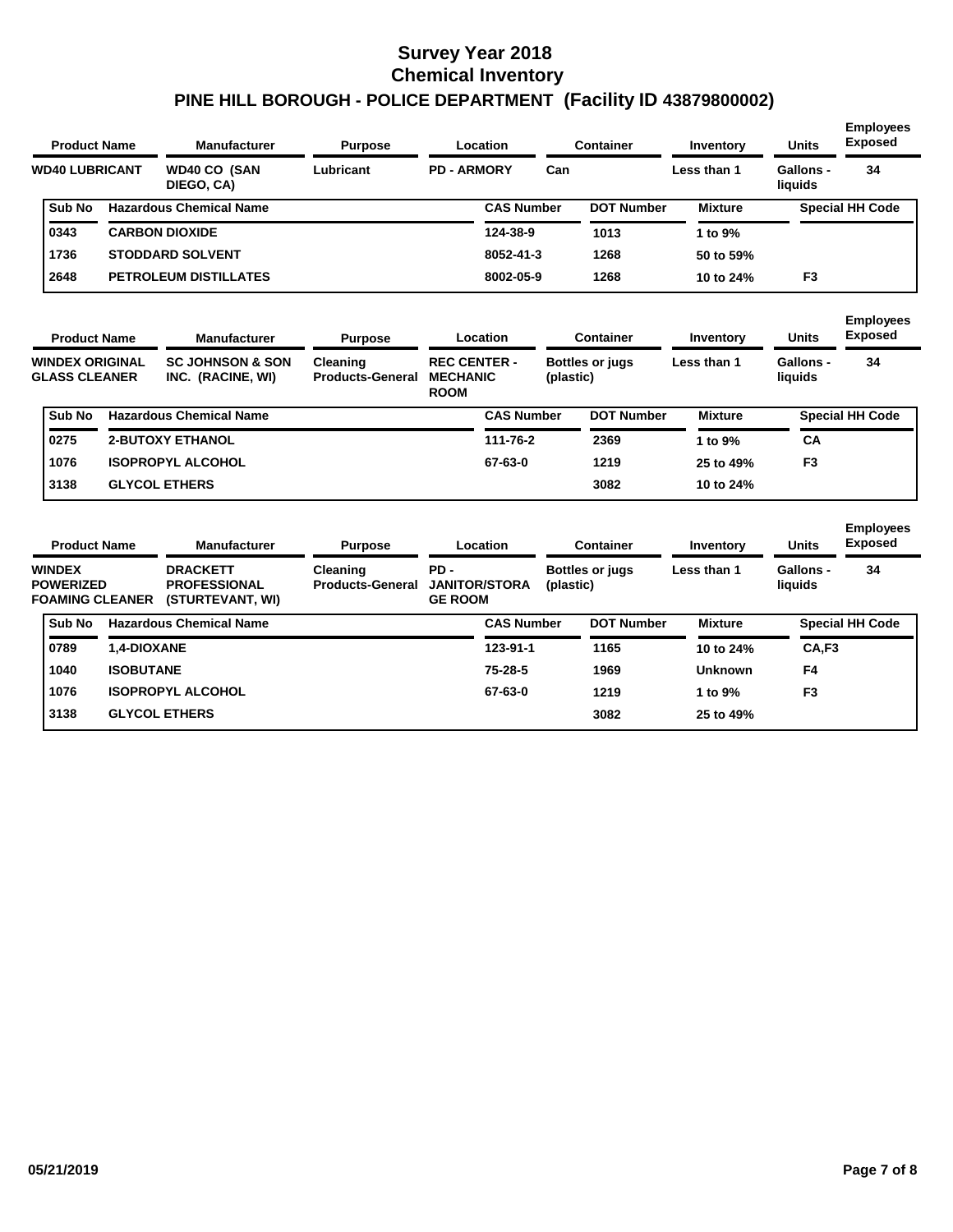#### **Survey Year 2018 Union Information**

(To Be Completed Only When There is More Than One Union At A Facility)

#### **PINE HILL BOROUGH - POLICE DEPARTMENT (Facility ID 43879800002)**

| <b>Representative Name</b> | <b>Union Name</b> | Local<br><b>Number</b> | <b>Representative Address</b>     | <b>Telephone</b><br><b>Number</b> |
|----------------------------|-------------------|------------------------|-----------------------------------|-----------------------------------|
| DEREK KRAMER, PRESIDENT    | PHPOA             | 156                    | 13 WOODSHIRE DRIVE ERIAL NJ 08081 | 856-783-1549 X 435                |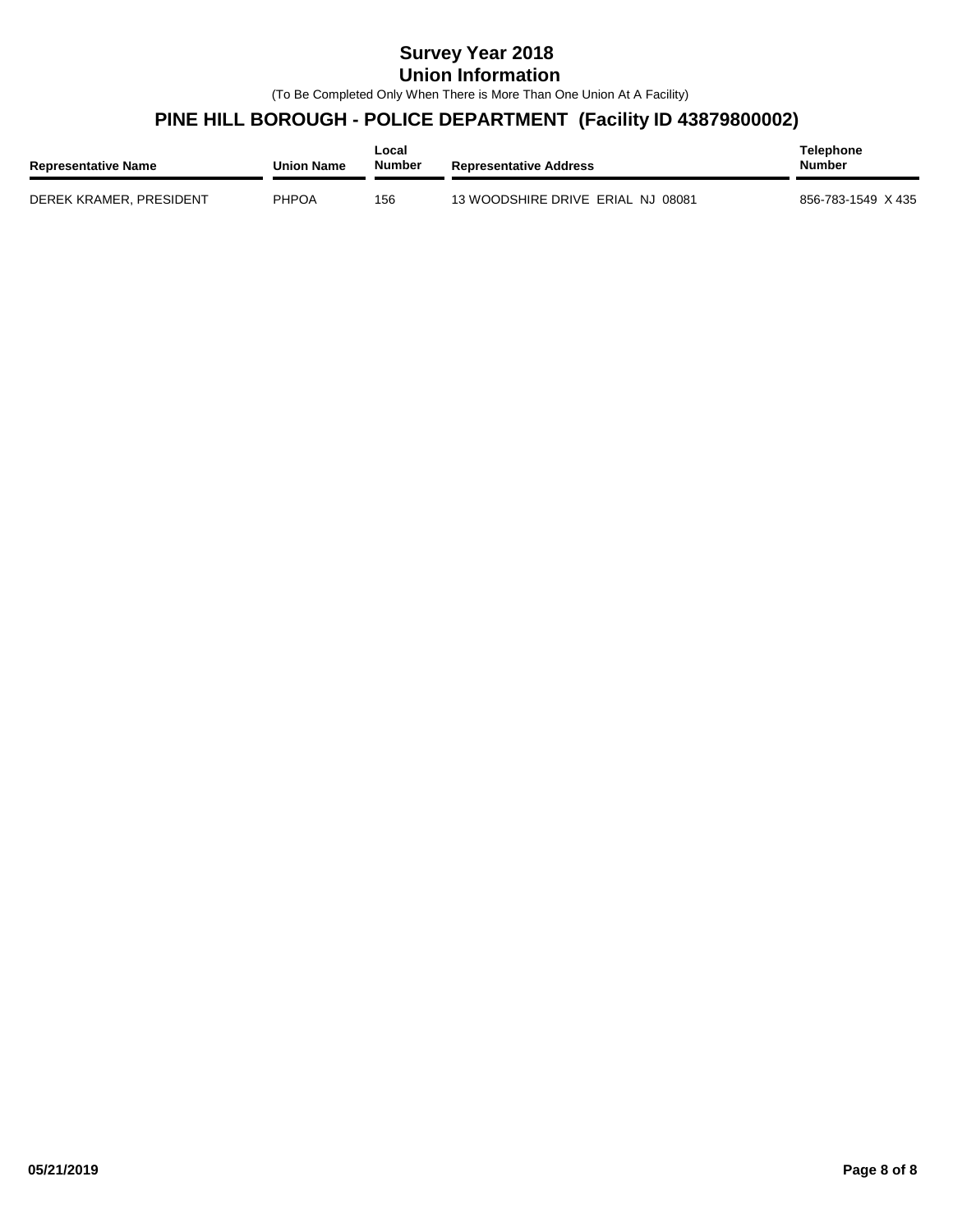

STATE OF NEW JERSEY DEPARTMENT OF HEALTH



# RIGHT TO KNOW SURVEY

|                                                                     |                                                                                                                                                                                             |         | <b>Survey Year 2018</b> |       | (Meets requirements of the Workplace Survey) |                                                                                                                                                                                                                                                                                                                           |                                |
|---------------------------------------------------------------------|---------------------------------------------------------------------------------------------------------------------------------------------------------------------------------------------|---------|-------------------------|-------|----------------------------------------------|---------------------------------------------------------------------------------------------------------------------------------------------------------------------------------------------------------------------------------------------------------------------------------------------------------------------------|--------------------------------|
|                                                                     |                                                                                                                                                                                             |         |                         |       |                                              |                                                                                                                                                                                                                                                                                                                           |                                |
| <b>Facility ID</b>                                                  | <b>SIC/NAICS</b>                                                                                                                                                                            | Co / Mu | Due Date                |       | A. Facility Location                         |                                                                                                                                                                                                                                                                                                                           |                                |
| 43879800005                                                         | 9131 / 921140                                                                                                                                                                               | 0428    | 7/15/2019               |       | 131 12TH AVE                                 |                                                                                                                                                                                                                                                                                                                           |                                |
| <b>Facility Mailing Address</b><br>400 DAVIS AVENUE                 | PINE HILL BOROUGH - SENIOR CITIZEN CENTER<br>ATTN ADMINISTRATOR<br>PINE HILL NJ 08021-6399                                                                                                  |         |                         |       | PINE HILL NJ                                 |                                                                                                                                                                                                                                                                                                                           |                                |
|                                                                     | B. Are there any substances or materials present at this facility that are                                                                                                                  |         |                         |       | C. Number of Employees at this facility:     |                                                                                                                                                                                                                                                                                                                           | 0                              |
| ✔<br>Yes                                                            | on the Right to Know Hazardous Substance List?<br>No                                                                                                                                        |         |                         |       | hazardous chemicals at this facility:        | Number of employees exposed or potentially exposed to                                                                                                                                                                                                                                                                     | 1                              |
|                                                                     | <b>D.</b> Indicate the nature of the operations conducted at this facility:                                                                                                                 |         |                         |       |                                              | <b>E.</b> Are you reporting Products with Unknown Ingredients?                                                                                                                                                                                                                                                            |                                |
|                                                                     | <b>Senior Citizen Centers</b>                                                                                                                                                               |         |                         |       | Yes<br>√ No                                  |                                                                                                                                                                                                                                                                                                                           |                                |
|                                                                     | Other Nature of Operations:                                                                                                                                                                 |         |                         |       |                                              | F. Employer Email Address: phfdchief@gmail.com                                                                                                                                                                                                                                                                            |                                |
|                                                                     |                                                                                                                                                                                             |         |                         |       |                                              |                                                                                                                                                                                                                                                                                                                           |                                |
| and complete.                                                       | <b>G. CERTIFICATION OF RESPONSIBLE OFFICIAL</b>                                                                                                                                             |         |                         |       |                                              | I certify under penalty of law that I have personally examined and am familiar with the information submitted in this document and all attachments and that<br>based on my inquiry of those individuals immediately responsible for obtaining the information, I believe that the submitted information is true, accurate |                                |
| <b>Certifier Name</b>                                               | <b>JOHN GREER</b>                                                                                                                                                                           |         |                         |       | Date Certified                               | 03/29/2019                                                                                                                                                                                                                                                                                                                | Signature $\blacktriangledown$ |
| <b>Certifier Title</b>                                              | <b>Business Administrator</b>                                                                                                                                                               |         |                         |       | Telephone Number 856-373-1168                | Ext.                                                                                                                                                                                                                                                                                                                      |                                |
|                                                                     | <b>H. POLICE AND FIRE DEPARTMENTS</b>                                                                                                                                                       |         |                         |       |                                              |                                                                                                                                                                                                                                                                                                                           |                                |
|                                                                     | Enter the respective phone numbers, name and addresses (include Zip Code) of your local fire and police departments.                                                                        |         |                         |       |                                              |                                                                                                                                                                                                                                                                                                                           |                                |
|                                                                     | <b>POLICE DEPARTMENT:</b>                                                                                                                                                                   |         |                         |       | <b>FIRE DEPARTMENT:</b>                      |                                                                                                                                                                                                                                                                                                                           |                                |
|                                                                     | Telephone Number: 856-783-1549                                                                                                                                                              |         |                         |       | Telephone Number: 856-373-1168               |                                                                                                                                                                                                                                                                                                                           |                                |
| Address:                                                            | Department Name: PINE HILL PD<br>1077 Cranford Ave                                                                                                                                          |         |                         |       | Department Name: PINE HILL FD<br>Address:    | 1109 ERIAL RD                                                                                                                                                                                                                                                                                                             |                                |
| City, State, Zip:                                                   | Pine Hill NJ 08021                                                                                                                                                                          |         |                         |       | City, State, Zip:                            | PINE HILL NJ 08021                                                                                                                                                                                                                                                                                                        |                                |
| ı.<br>Union Rep. Name:<br>Union Name (Abbrev):<br>Telephone Number: | <b>UNION REPRESENTATIVE</b><br>Are employees at this facility represented by a union?<br>This Survey Has Reported _ Additional Union(s).                                                    |         | Yes<br>Local Number:    | √∣ No | Union Address:<br>City, State, Zip:          | (If 'Yes', all information in this section must be entered.)                                                                                                                                                                                                                                                              |                                |
| J.                                                                  | <b>FACILITY EMERGENCY CONTACT</b>                                                                                                                                                           |         |                         |       |                                              |                                                                                                                                                                                                                                                                                                                           |                                |
| Contact Name:                                                       | <b>JOHN GREER</b>                                                                                                                                                                           |         |                         |       | Telephone Number: 856-373-1168               |                                                                                                                                                                                                                                                                                                                           |                                |
|                                                                     | K. PART OF FACILITY COVERED (Check box if applicable)<br>This survey only covers part of the facility. The rest of the facility is occupied by (specify name of employer):                  |         |                         |       |                                              |                                                                                                                                                                                                                                                                                                                           |                                |
|                                                                     | Right to Know survey online. You no longer need to send them a hard copy.<br>You must keep a copy of this survey in your facility RTK Central File and make it available to your employees. |         |                         |       |                                              | NOTE: Your County Lead Agency, local health, fire, and police departments and your local emergency planning committee have access to this                                                                                                                                                                                 |                                |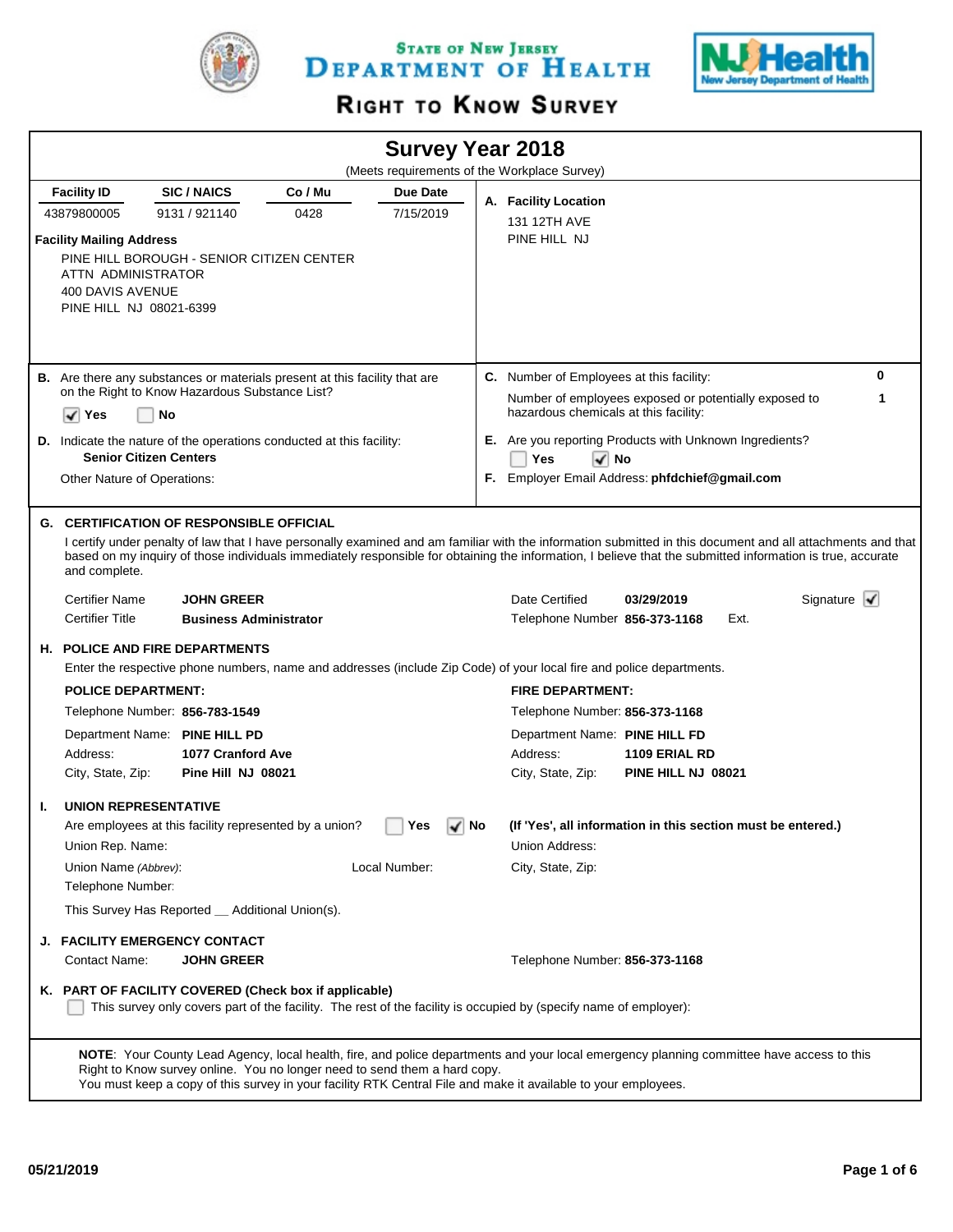|                                                                      | <b>Product Name</b>     | <b>Manufacturer</b>                                                              | <b>Purpose</b>                             | Location                                          |                   | <b>Container</b>       | Inventory      | <b>Units</b>                | <b>Employees</b><br><b>Exposed</b> |
|----------------------------------------------------------------------|-------------------------|----------------------------------------------------------------------------------|--------------------------------------------|---------------------------------------------------|-------------------|------------------------|----------------|-----------------------------|------------------------------------|
| <b>AJAX</b><br><b>DISINFECTANT</b><br><b>CLEANSER</b><br>EPA#3573-51 |                         | <b>PRESTIGE BRANDS</b><br>INC. (BERNITA<br><b>SPRINGS, FL)</b>                   | Cleaning<br><b>Products-General</b>        | <b>KITCHEN-</b><br><b>UNDER</b><br><b>COUNTER</b> | Other             |                        | 1 to 9         | Pounds -<br>solids          | 0                                  |
| Sub No                                                               |                         | <b>Hazardous Chemical Name</b>                                                   |                                            |                                                   | <b>CAS Number</b> | <b>DOT Number</b>      | <b>Mixture</b> |                             | <b>Special HH Code</b>             |
| 1660                                                                 |                         | SILICA, QUARTZ                                                                   |                                            | 14808-60-7                                        |                   |                        | <b>Unknown</b> | CA                          |                                    |
|                                                                      | <b>Product Name</b>     | <b>Manufacturer</b>                                                              | <b>Purpose</b>                             | Location                                          |                   | <b>Container</b>       | Inventory      | Units                       | <b>Employees</b><br><b>Exposed</b> |
| <b>BAB-O CLEANSER</b>                                                |                         | <b>BAB-O</b>                                                                     | Cleaning<br><b>Products-General CLOSET</b> | <b>JANITOR'S</b>                                  | Can               |                        | 1 to 9         | <b>Pounds -</b><br>solids   | 1                                  |
| Sub No                                                               |                         | <b>Hazardous Chemical Name</b>                                                   |                                            |                                                   | <b>CAS Number</b> | <b>DOT Number</b>      | <b>Mixture</b> |                             | <b>Special HH Code</b>             |
| 4001                                                                 |                         | <b>CALCIUM CARBONATE</b>                                                         |                                            | 1317-65-3                                         |                   |                        | <b>Unknown</b> |                             |                                    |
|                                                                      | <b>Product Name</b>     | Manufacturer                                                                     | <b>Purpose</b>                             | Location                                          |                   | <b>Container</b>       | Inventory      | Units                       | <b>Employees</b><br><b>Exposed</b> |
| <b>CLAIRE</b><br><b>GERMICIDAL</b><br>65                             | <b>CLEANER EPA#706-</b> | <b>CLAIRE</b><br><b>MANUFACTURING CO</b><br>(ADDISON, IL)                        | Cleaning<br><b>Products-General</b>        | <b>STORAGE RM</b>                                 | Can               |                        | Less than 1    | Gallons -<br>liquids        | 0                                  |
| Sub No                                                               |                         | <b>Hazardous Chemical Name</b>                                                   |                                            |                                                   | <b>CAS Number</b> | <b>DOT Number</b>      | <b>Mixture</b> |                             | <b>Special HH Code</b>             |
| 0093                                                                 |                         | <b>AMMONIUM CHLORIDE</b>                                                         |                                            | 12125-02-9                                        |                   | 3077                   | 0.1 to 0.9%    |                             |                                    |
|                                                                      | <b>Product Name</b>     | Manufacturer                                                                     | <b>Purpose</b>                             | Location                                          |                   | <b>Container</b>       | Inventory      | Units                       | <b>Employees</b><br><b>Exposed</b> |
| <b>CLAIRE</b><br><b>GERMICIDAL</b><br>65                             | <b>CLEANER EPA#706-</b> | <b>CLAIRE</b><br><b>MANUFACTURING CO</b><br>(ADDISON, IL)                        | Cleaning<br><b>Products-General</b>        | <b>STORAGE RM</b>                                 | Can               |                        | Less than 1    | <b>Gallons -</b><br>liquids | 0                                  |
| Sub No                                                               |                         | <b>Hazardous Chemical Name</b>                                                   |                                            |                                                   | <b>CAS Number</b> | <b>DOT Number</b>      | <b>Mixture</b> |                             | <b>Special HH Code</b>             |
| 0093                                                                 |                         | <b>AMMONIUM CHLORIDE</b>                                                         |                                            | 12125-02-9                                        |                   | 3077                   | 0.1 to 0.9%    |                             |                                    |
|                                                                      | <b>Product Name</b>     | Manufacturer                                                                     | <b>Purpose</b>                             | Location                                          |                   | <b>Container</b>       | Inventory      | <b>Units</b>                | <b>Employees</b><br><b>Exposed</b> |
| <b>CLOROX</b><br><b>DISINFECTANT</b>                                 | EPA#5813-21-67619       | <b>CLOROX</b><br><b>PROFESSIONAL</b><br><b>PRODUCTS COMPANY</b><br>(OAKLAND, CA) | Cleaning<br><b>Products-General</b>        | <b>STORAGE ROOM</b>                               | (plastic)         | <b>Bottles or jugs</b> | Less than 1    | Gallons -<br>liquids        | 0                                  |
| Sub No                                                               |                         | <b>Hazardous Chemical Name</b>                                                   |                                            |                                                   | <b>CAS Number</b> | <b>DOT Number</b>      | <b>Mixture</b> |                             | <b>Special HH Code</b>             |
| 1706                                                                 |                         | <b>SODIUM HYDROXIDE</b>                                                          |                                            | 1310-73-2                                         |                   | 1823                   | <b>Unknown</b> | CO                          |                                    |
| 1707                                                                 |                         | <b>SODIUM HYPOCHLORITE</b>                                                       |                                            | 7681-52-9                                         |                   | 1791                   | <b>Unknown</b> | CO                          |                                    |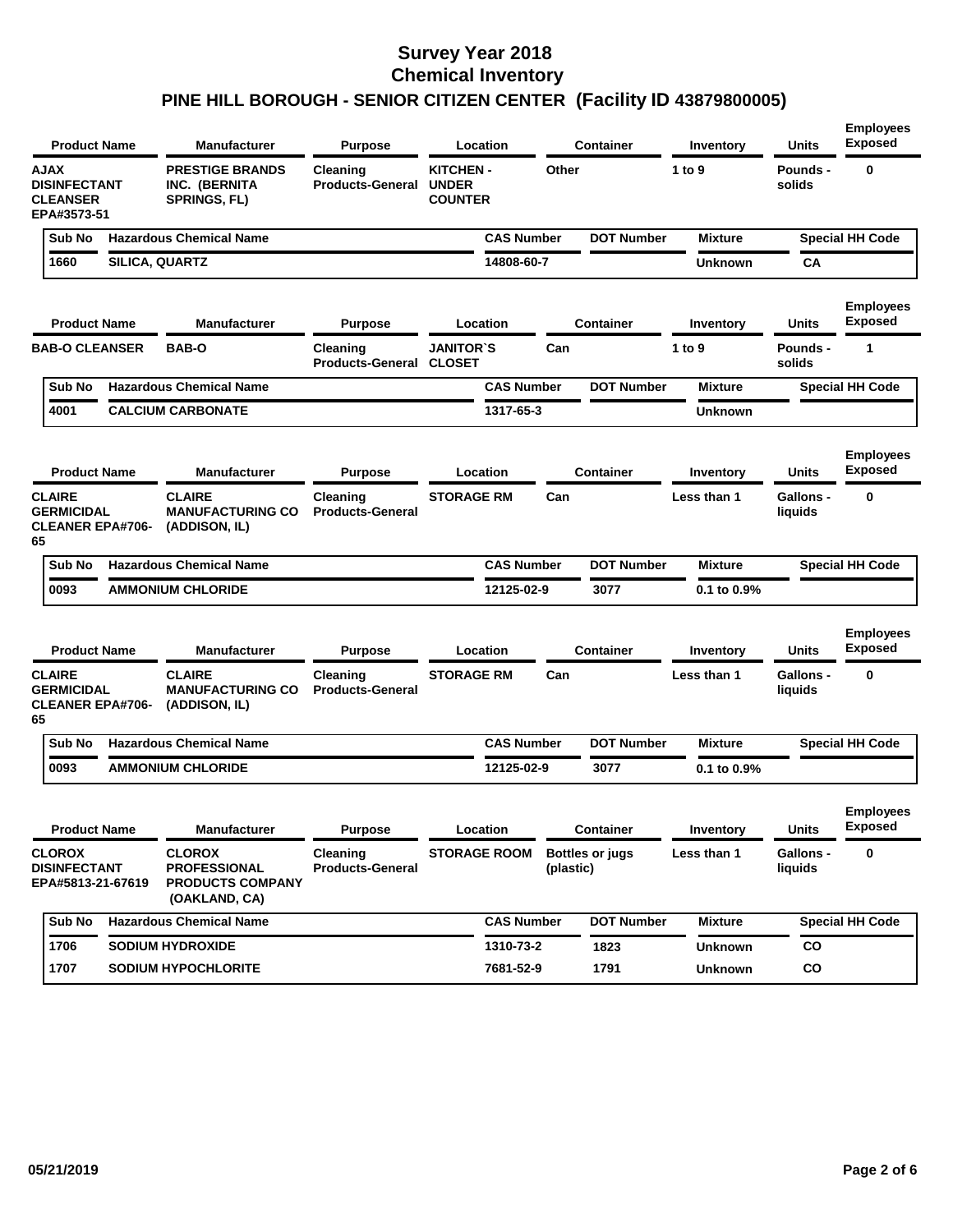| <b>Product Name</b>                                         |                 | <b>Manufacturer</b>                                                              | <b>Purpose</b>                             | Location                                          | <b>Container</b> |                        | Inventory      | Units                       | <b>Exposed</b>                     |
|-------------------------------------------------------------|-----------------|----------------------------------------------------------------------------------|--------------------------------------------|---------------------------------------------------|------------------|------------------------|----------------|-----------------------------|------------------------------------|
| <b>CLOROX</b><br><b>DISINFECTANT</b><br>EPA#5813-21-67619   |                 | <b>CLOROX</b><br><b>PROFESSIONAL</b><br><b>PRODUCTS COMPANY</b><br>(OAKLAND, CA) | Cleaning<br><b>Products-General</b>        | <b>STORAGE ROOM</b>                               | (plastic)        | <b>Bottles or jugs</b> | Less than 1    | <b>Gallons -</b><br>liquids | 0                                  |
| Sub No                                                      |                 | <b>Hazardous Chemical Name</b>                                                   |                                            | <b>CAS Number</b>                                 |                  | <b>DOT Number</b>      | <b>Mixture</b> |                             | <b>Special HH Code</b>             |
| 1706                                                        |                 | <b>SODIUM HYDROXIDE</b>                                                          |                                            | 1310-73-2                                         |                  | 1823                   | <b>Unknown</b> | CO                          |                                    |
| 1707                                                        |                 | <b>SODIUM HYPOCHLORITE</b>                                                       |                                            | 7681-52-9                                         |                  | 1791                   | Unknown        | CO                          |                                    |
| <b>Product Name</b>                                         |                 | <b>Manufacturer</b>                                                              | <b>Purpose</b>                             | Location                                          |                  | <b>Container</b>       | Inventory      | <b>Units</b>                | <b>Employees</b><br><b>Exposed</b> |
| <b>COMET</b>                                                |                 | <b>PROCTER &amp; GAMBLE</b><br><b>CINCINNATI, OH</b>                             | Cleaning<br><b>Products-General</b>        | <b>KITCHEN</b>                                    | Can              |                        | 1 to 9         | <b>Pounds -</b><br>solids   | 1                                  |
| Sub No                                                      |                 | <b>Hazardous Chemical Name</b>                                                   |                                            | <b>CAS Number</b>                                 |                  | <b>DOT Number</b>      | <b>Mixture</b> |                             | <b>Special HH Code</b>             |
| 0322                                                        |                 | <b>CALCIUM HYDROXIDE</b>                                                         |                                            | 1305-62-0                                         |                  |                        | 1 to 9%        |                             |                                    |
| 4001                                                        |                 | <b>CALCIUM CARBONATE</b>                                                         |                                            | 1317-65-3                                         |                  |                        | 100%           |                             |                                    |
| <b>Product Name</b>                                         |                 | <b>Manufacturer</b>                                                              | <b>Purpose</b>                             | Location                                          |                  | <b>Container</b>       | Inventory      | <b>Units</b>                | <b>Employees</b><br><b>Exposed</b> |
| <b>CLEANER</b>                                              |                 | DO IT ALL FOAMING ITW OLATHE, KS                                                 | Cleaning<br><b>Products-General CLOSET</b> | <b>JANITORS</b>                                   | Can              |                        | 1 to 9         | Gallons -<br>liquids        | 1                                  |
| Sub No                                                      |                 | <b>Hazardous Chemical Name</b>                                                   |                                            | <b>CAS Number</b>                                 |                  | <b>DOT Number</b>      | <b>Mixture</b> |                             | <b>Special HH Code</b>             |
| 0275                                                        |                 | <b>2-BUTOXY ETHANOL</b>                                                          |                                            | 111-76-2                                          |                  | 2369                   | 1 to 9%        | CA                          |                                    |
| 1076                                                        |                 | <b>ISOPROPYL ALCOHOL</b>                                                         |                                            | 67-63-0                                           |                  | 1219                   | 1 to 9%        | F3                          |                                    |
| 1118                                                        |                 | <b>LIQUEFIED PETROLEUM GAS</b>                                                   |                                            | 68476-85-7                                        |                  | 1075                   | 1 to 9%        | F4                          |                                    |
| 1571                                                        |                 | <b>POTASSIUM HYDROXIDE</b>                                                       |                                            | 1310-58-3                                         |                  | 1813                   | 1 to 9%        | CO                          |                                    |
| <b>Product Name</b>                                         |                 | <b>Manufacturer</b>                                                              | <b>Purpose</b>                             | Location                                          |                  | <b>Container</b>       | Inventory      | <b>Units</b>                | <b>Employees</b><br><b>Exposed</b> |
| <b>LANDER EXTRA</b><br><b>SOFT SKIN LOTION</b>              |                 | <b>LANDER COMPANY</b><br>INC. (ENGLEWOOD,<br>NJ)                                 | Other                                      | <b>KITCHEN-</b><br><b>UNDER</b><br><b>COUNTER</b> | (plastic)        | <b>Bottles or jugs</b> | Less than 1    | Gallons -<br>liquids        | 0                                  |
| Sub No                                                      |                 | <b>Hazardous Chemical Name</b>                                                   |                                            | <b>CAS Number</b>                                 |                  | <b>DOT Number</b>      | Mixture        |                             | <b>Special HH Code</b>             |
| 1437                                                        |                 | MINERAL OIL (HIGHLY REFINED)                                                     |                                            | 8012-95-1                                         |                  |                        | <b>Unknown</b> |                             |                                    |
| 3319                                                        | <b>GLYCERIN</b> |                                                                                  |                                            | $56 - 81 - 5$                                     |                  |                        | <b>Unknown</b> |                             |                                    |
| <b>Product Name</b>                                         |                 | <b>Manufacturer</b>                                                              | <b>Purpose</b>                             | Location                                          |                  | <b>Container</b>       | Inventory      | Units                       | <b>Employees</b><br><b>Exposed</b> |
| <b>LYSOL 4 IN 1 ALL</b><br><b>PURPOSE</b><br><b>CLEANER</b> |                 | <b>RECKITT BENCKISER</b><br>INC (GRAND RAPIDS,<br>MI)                            | Cleaning<br><b>Products-General</b>        | <b>STORAGE ROOM</b>                               | (plastic)        | <b>Bottles or jugs</b> | Less than 1    | <b>Gallons -</b><br>liquids | 0                                  |
| Sub No                                                      |                 | <b>Hazardous Chemical Name</b>                                                   |                                            | <b>CAS Number</b>                                 |                  | <b>DOT Number</b>      | <b>Mixture</b> |                             | <b>Special HH Code</b>             |
| 1706                                                        |                 | <b>SODIUM HYDROXIDE</b>                                                          |                                            | 1310-73-2                                         |                  | 1823                   | 1 to 9%        | CO                          |                                    |
|                                                             |                 |                                                                                  |                                            |                                                   |                  |                        |                |                             |                                    |

**Employees**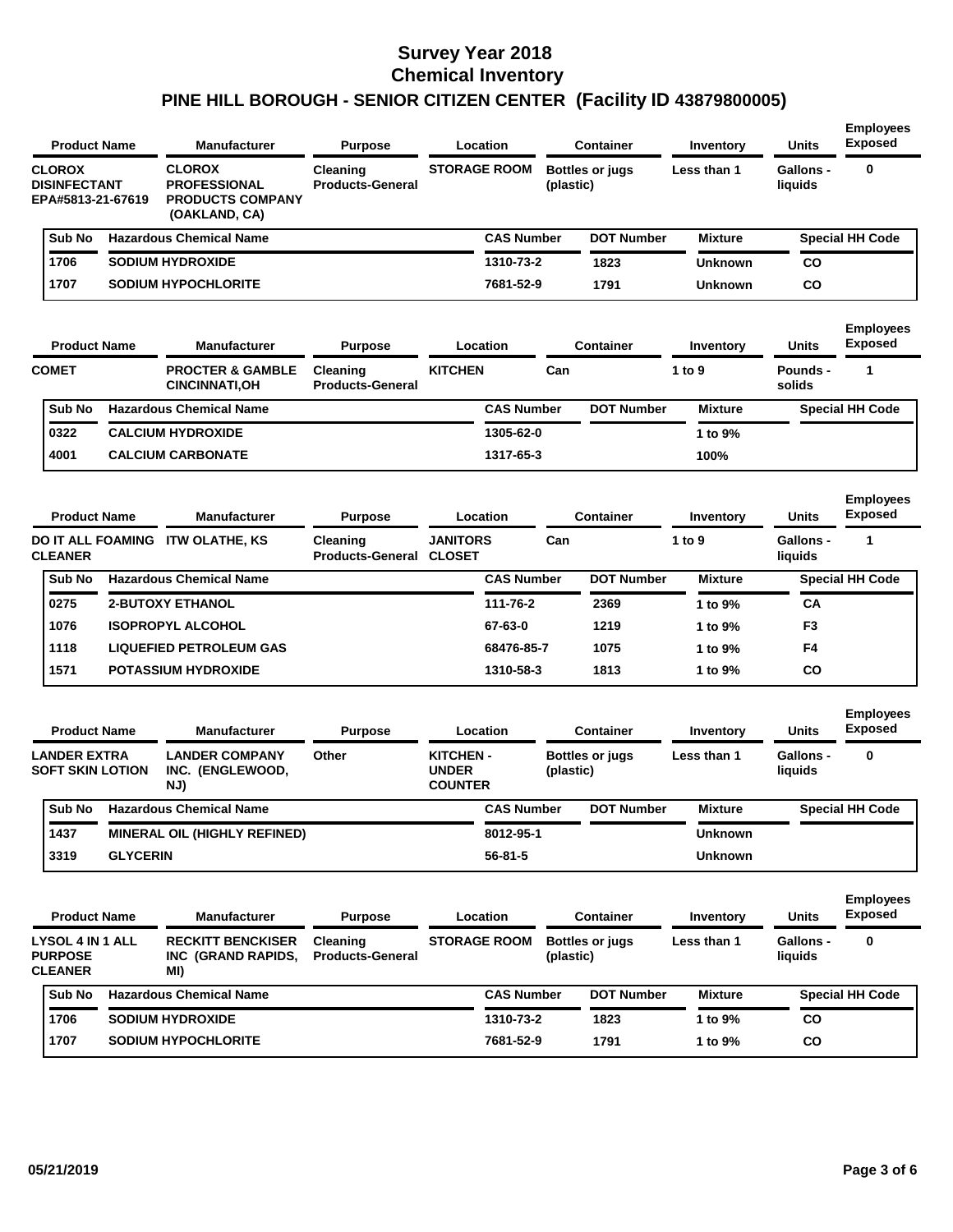|                                                         |        | <b>Product Name</b>       | Manufacturer                                         | <b>Purpose</b>                      |                                   | Location          |           | <b>Container</b>  | Inventory      | Units                       | <b>Employees</b><br><b>Exposed</b> |
|---------------------------------------------------------|--------|---------------------------|------------------------------------------------------|-------------------------------------|-----------------------------------|-------------------|-----------|-------------------|----------------|-----------------------------|------------------------------------|
| <b>LYSOL</b><br><b>DISINFECTANT</b><br>675)             |        | <b>SPRAY (EPA 777-99-</b> | <b>RECKITT BENCKISER</b><br>INC. (PARSIPPANY,<br>NJ) | Cleaning<br><b>Products-General</b> | <b>STORAGE ROOM</b>               |                   | Can       |                   | Less than 1    | <b>Gallons -</b><br>liquids | 0                                  |
|                                                         | Sub No |                           | <b>Hazardous Chemical Name</b>                       |                                     |                                   | <b>CAS Number</b> |           | <b>DOT Number</b> | <b>Mixture</b> |                             | <b>Special HH Code</b>             |
| 0844                                                    |        |                           | ETHYL ALCOHOL                                        |                                     |                                   | 64-17-5           |           | 1170              | 50 to 59%      |                             | CA,F3,MU,TE                        |
|                                                         |        | <b>Product Name</b>       | Manufacturer                                         | <b>Purpose</b>                      |                                   | Location          |           | <b>Container</b>  | Inventory      | Units                       | <b>Employees</b><br><b>Exposed</b> |
| <b>BUFF</b>                                             |        | <b>OVER DRIVE SPRAY</b>   | <b>BUTCHERS</b><br><b>MARLBOROUGH, MA</b>            | Cleaning<br><b>Products-General</b> | <b>JANITORS</b><br><b>CLOSET</b>  |                   | (plastic) | Bottles or jugs   | 1 to 9         | <b>Gallons -</b><br>liquids | 1                                  |
|                                                         | Sub No |                           | <b>Hazardous Chemical Name</b>                       |                                     |                                   | <b>CAS Number</b> |           | <b>DOT Number</b> | <b>Mixture</b> |                             | <b>Special HH Code</b>             |
| 2648                                                    |        |                           | <b>PETROLEUM DISTILLATES</b>                         |                                     |                                   | 8002-05-9         |           | 1268              | 10 to 24%      | F3                          |                                    |
|                                                         |        | <b>Product Name</b>       | Manufacturer                                         | <b>Purpose</b>                      |                                   | Location          |           | <b>Container</b>  | Inventory      | Units                       | <b>Employees</b><br><b>Exposed</b> |
| <b>PALMOLIVE</b><br><b>DISHWASHING</b><br><b>LIQUID</b> |        |                           | <b>COLGATE PALMOLIVE</b><br>CO (NEW YORK, NY)        | Cleaning<br><b>Products-General</b> | <b>KITCHEN</b>                    |                   | (plastic) | Bottles or jugs   | Less than 1    | Gallons -<br>liquids        | 0                                  |
|                                                         | Sub No |                           | <b>Hazardous Chemical Name</b>                       |                                     |                                   | <b>CAS Number</b> |           | <b>DOT Number</b> | <b>Mixture</b> |                             | <b>Special HH Code</b>             |
| 0844                                                    |        |                           | <b>ETHYL ALCOHOL</b>                                 |                                     |                                   | 64-17-5           |           | 1170              | 1 to 9%        |                             | CA,F3,MU,TE                        |
| 1706                                                    |        |                           | <b>SODIUM HYDROXIDE</b>                              |                                     |                                   | 1310-73-2         |           | 1823              | 50 to 59%      | CO                          |                                    |
|                                                         |        | <b>Product Name</b>       | Manufacturer                                         | <b>Purpose</b>                      |                                   | Location          |           | <b>Container</b>  | Inventory      | <b>Units</b>                | <b>Employees</b><br><b>Exposed</b> |
| <b>PURE BRIGHT</b><br><b>BLEACH</b>                     |        |                           | KIK INTL.                                            | Cleaning<br><b>Products-General</b> | <b>JANITOR'S</b><br><b>CLOSET</b> |                   | (plastic) | Bottles or jugs   | 1 to $9$       | <b>Gallons -</b><br>liquids | 1                                  |
|                                                         | Sub No |                           | <b>Hazardous Chemical Name</b>                       |                                     |                                   | <b>CAS Number</b> |           | <b>DOT Number</b> | <b>Mixture</b> |                             | <b>Special HH Code</b>             |
| 1707                                                    |        |                           | <b>SODIUM HYPOCHLORITE</b>                           |                                     |                                   | 7681-52-9         |           | 1791              | 1 to 9%        | CO                          |                                    |
|                                                         |        | <b>Product Name</b>       | Manufacturer                                         | <b>Purpose</b>                      |                                   | Location          |           | <b>Container</b>  | Inventory      | Units                       | <b>Employees</b><br><b>Exposed</b> |
| <b>FRESHENER</b>                                        |        | <b>QUALITY CARE AIR</b>   | <b>SHERWIN WILLIAMS</b><br><b>CLEVELAND, OH</b>      | Deodorizer                          | <b>KITCHEN</b>                    |                   | Can       |                   | 1 to 9         | Gallons -<br>liquids        | 1                                  |
|                                                         | Sub No |                           | <b>Hazardous Chemical Name</b>                       |                                     |                                   | <b>CAS Number</b> |           | <b>DOT Number</b> | <b>Mixture</b> |                             | <b>Special HH Code</b>             |
| 0273                                                    |        | <b>BUTANE</b>             |                                                      |                                     |                                   | 106-97-8          |           | 1011              | 1 to 9%        | F4                          |                                    |
| 1594                                                    |        | <b>PROPANE</b>            |                                                      |                                     |                                   | 74-98-6           |           | 1978              | 1 to 9%        | F4                          |                                    |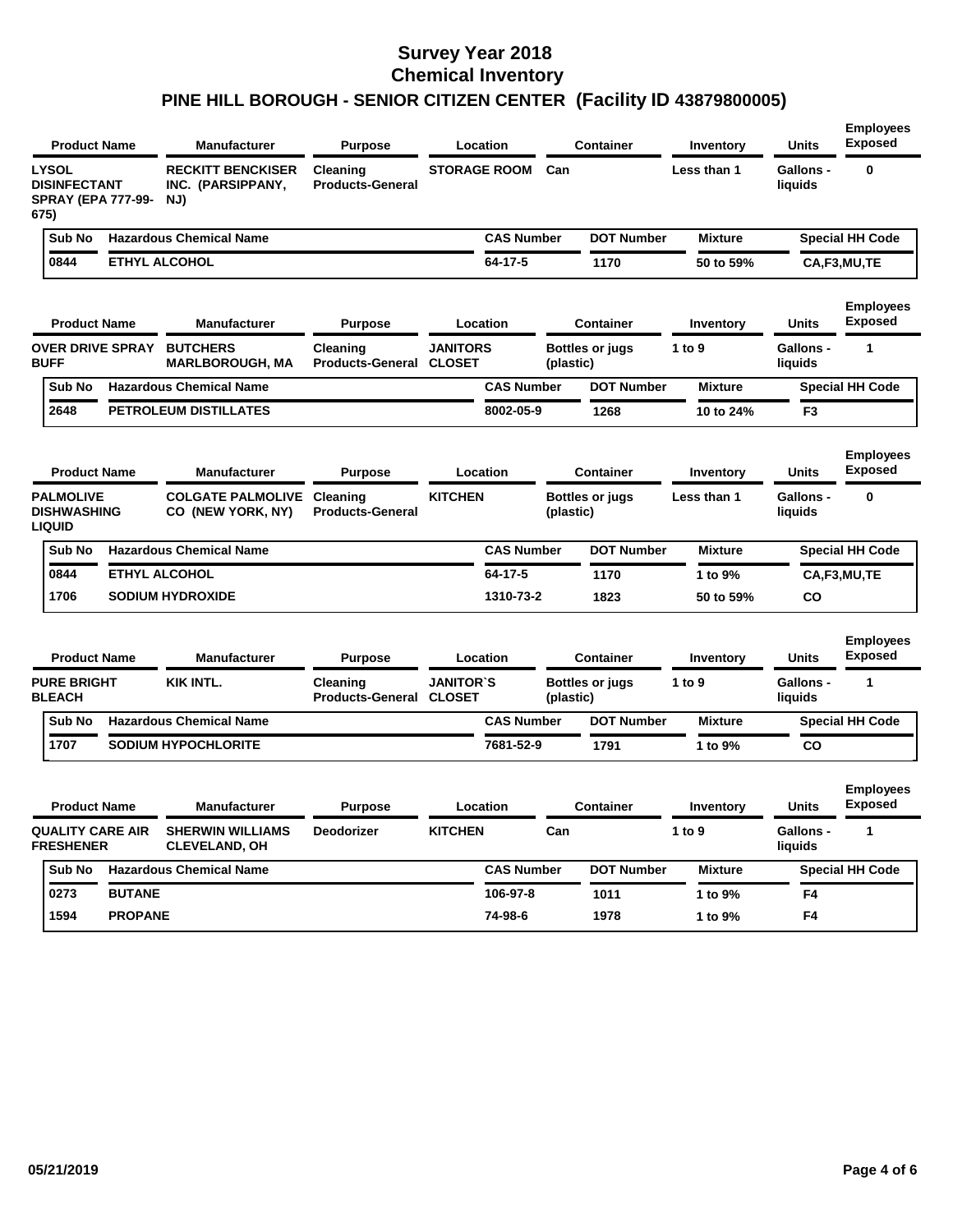| <b>Product Name</b>                                    |                | <b>Manufacturer</b>                              | <b>Purpose</b>                       |                                   | Location          |           | <b>Container</b>       | Inventory           | <b>Units</b>                     | <b>Employees</b><br><b>Exposed</b>      |
|--------------------------------------------------------|----------------|--------------------------------------------------|--------------------------------------|-----------------------------------|-------------------|-----------|------------------------|---------------------|----------------------------------|-----------------------------------------|
| <b>RAID ANT &amp; ROACH</b><br>KILLER EPA#4822-<br>271 |                | <b>SC JOHNSON &amp; SON</b><br>(RACINE, WI)      | Pesticide/Insectic<br>ide            | <b>STORAGE</b><br><b>CLOSET</b>   |                   | Can       |                        | Less than 1         | Gallons -<br>liquids             | $\bf{0}$                                |
| Sub No                                                 |                | <b>Hazardous Chemical Name</b>                   |                                      |                                   | <b>CAS Number</b> |           | <b>DOT Number</b>      | <b>Mixture</b>      |                                  | <b>Special HH Code</b>                  |
| 0343                                                   |                | <b>CARBON DIOXIDE</b>                            |                                      |                                   | 124-38-9          |           | 1013                   | 1 to 9%             |                                  |                                         |
| 1594                                                   | <b>PROPANE</b> |                                                  |                                      |                                   | 74-98-6           |           | 1978                   | 1 to 9%             | F4                               |                                         |
| 2648                                                   |                | <b>PETROLEUM DISTILLATES</b>                     |                                      |                                   | 8002-05-9         |           | 1268                   | 80 to 89%           | F <sub>3</sub>                   |                                         |
| 3732                                                   |                | <b>PIPERONYL BUTOXIDE</b>                        |                                      |                                   | $51 - 03 - 6$     |           |                        | 1 to 9%             |                                  |                                         |
| <b>Product Name</b><br><b>RAID ANT AND</b>             |                | <b>Manufacturer</b><br><b>SC JOHNSON RACINE.</b> | <b>Purpose</b><br>Pesticide/Insectic | <b>JANITORS</b>                   | Location          | Can       | <b>Container</b>       | Inventory<br>1 to 9 | <b>Units</b><br><b>Gallons -</b> | <b>Employees</b><br><b>Exposed</b><br>1 |
| <b>ROACH</b>                                           |                | WI                                               | ide                                  | <b>CLOSET</b>                     |                   |           |                        |                     | liquids                          |                                         |
| Sub No                                                 |                | <b>Hazardous Chemical Name</b>                   |                                      |                                   | <b>CAS Number</b> |           | <b>DOT Number</b>      | <b>Mixture</b>      |                                  | <b>Special HH Code</b>                  |
| 1076                                                   |                | <b>ISOPROPYL ALCOHOL</b>                         |                                      |                                   | 67-63-0           |           | 1219                   | 1 to 9%             | F <sub>3</sub>                   |                                         |
| 1118                                                   |                | <b>LIQUEFIED PETROLEUM GAS</b>                   |                                      |                                   | 68476-85-7        |           | 1075                   | 1 to 9%             | F4                               |                                         |
| <b>Product Name</b>                                    |                | <b>Manufacturer</b>                              | <b>Purpose</b>                       |                                   | Location          |           | <b>Container</b>       | Inventory           | <b>Units</b>                     | <b>Employees</b><br><b>Exposed</b>      |
| <b>RE-JUV-NAL</b>                                      |                | <b>HILLYARD ST</b><br>JOSEPHS. MO                | Cleaning<br><b>Products-General</b>  | <b>JANITOR'S</b><br><b>CLOSET</b> |                   | (plastic) | <b>Bottles or jugs</b> | 1 to 9              | Gallons -<br>liauids             | 1                                       |

|        | JOSEPHS, MO                    | <b>Products-General CLOSET</b> | (plastic)         |                   |                             | liquids                |
|--------|--------------------------------|--------------------------------|-------------------|-------------------|-----------------------------|------------------------|
| Sub No | <b>Hazardous Chemical Name</b> |                                | <b>CAS Number</b> | <b>DOT Number</b> | <b>Mixture</b>              | <b>Special HH Code</b> |
| 0093   | <b>AMMONIUM CHLORIDE</b>       |                                | 12125-02-9        | 3077              | $^{\circ}$ to 9% $^{\circ}$ |                        |

| <b>Product Name</b> | <b>Manufacturer</b>                     | <b>Purpose</b>                      |                                  | Location          |           | <b>Container</b>       | Inventory        | <b>Units</b>         | <b>Employees</b><br><b>Exposed</b> |
|---------------------|-----------------------------------------|-------------------------------------|----------------------------------|-------------------|-----------|------------------------|------------------|----------------------|------------------------------------|
| <b>SHINE ALL</b>    | <b>HILLYARD ST</b><br><b>JOSEPH. MO</b> | Cleaning<br><b>Products-General</b> | <b>JANITORS</b><br><b>CLOSET</b> |                   | (plastic) | <b>Bottles or jugs</b> | 1 to 9           | Gallons -<br>liauids |                                    |
| <b>Sub No</b>       | <b>Hazardous Chemical Name</b>          |                                     |                                  | <b>CAS Number</b> |           | <b>DOT Number</b>      | <b>Mixture</b>   |                      | <b>Special HH Code</b>             |
| 0052                | alpha-PINENE                            |                                     |                                  | 80-56-8           |           | 2368                   | $0.1$ to $0.9\%$ | F <sub>3</sub>       |                                    |
| 0334                | <b>CAMPHOR</b>                          |                                     |                                  | 76-22-2           |           | 2717                   | $0.1$ to $0.9\%$ |                      |                                    |

| <b>Product Name</b> | <b>Manufacturer</b>                       | <b>Purpose</b>    | Location            | Container |                   | Inventory      | <b>Units</b>         | <b>Employees</b><br><b>Exposed</b> |
|---------------------|-------------------------------------------|-------------------|---------------------|-----------|-------------------|----------------|----------------------|------------------------------------|
| <b>SPRAY A JELL</b> | <b>EES INC</b><br><b>CARTERSVILLE, GA</b> | <b>Deodorizer</b> | <b>STORAGE ROOM</b> | Can       |                   | 1 to $9$       | Gallons -<br>liauids |                                    |
| Sub No              | <b>Hazardous Chemical Name</b>            |                   | <b>CAS Number</b>   |           | <b>DOT Number</b> | <b>Mixture</b> |                      | <b>Special HH Code</b>             |
| 0275                | <b>2-BUTOXY ETHANOL</b>                   |                   | 111-76-2            |           | 2369              | 1 to 9%        | CА                   |                                    |
| 1076                | <b>ISOPROPYL ALCOHOL</b>                  |                   | 67-63-0             |           | 1219              | 1 to 9%        | F <sub>3</sub>       |                                    |

| <b>Product Name</b> |                                         | <b>Manufacturer</b><br><b>Purpose</b> |                                       |                                     | Location          |                   | <b>Container</b> | Inventory         | <b>Units</b>   | <b>Employees</b><br><b>Exposed</b> |                        |
|---------------------|-----------------------------------------|---------------------------------------|---------------------------------------|-------------------------------------|-------------------|-------------------|------------------|-------------------|----------------|------------------------------------|------------------------|
|                     | <b>SPRAYWAY GLASS</b><br><b>CLEANER</b> |                                       | <b>SPRAYWAY INC.</b><br>(ADDISON, IL) | Cleaning<br><b>Products-General</b> | <b>STORAGE RM</b> |                   | Can              |                   | Less than 1    | <b>Gallons -</b><br>liquids        | 0                      |
|                     | <b>Sub No</b>                           |                                       | <b>Hazardous Chemical Name</b>        |                                     |                   | <b>CAS Number</b> |                  | <b>DOT Number</b> | Mixture        |                                    | <b>Special HH Code</b> |
|                     | 1076                                    |                                       | <b>ISOPROPYL ALCOHOL</b>              |                                     |                   | 67-63-0           |                  | 1219              | <b>Unknown</b> | F <sub>3</sub>                     |                        |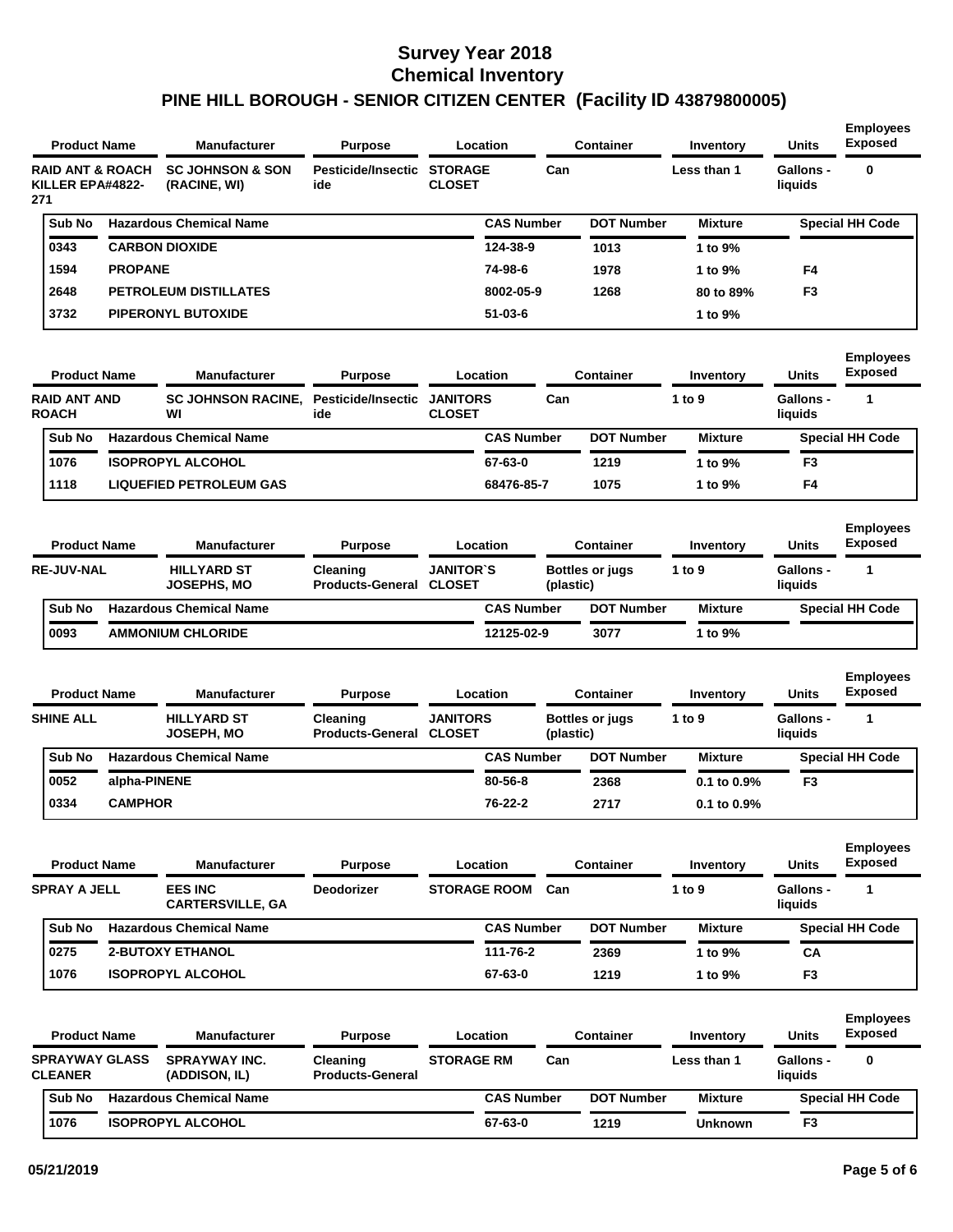| <b>Product Name</b>                |                  | <b>Manufacturer</b><br><b>Purpose</b>     |                                     | Location          | <b>Container</b>                    |                   | Inventory      | <b>Units</b>         | <b>Employees</b><br><b>Exposed</b> |
|------------------------------------|------------------|-------------------------------------------|-------------------------------------|-------------------|-------------------------------------|-------------------|----------------|----------------------|------------------------------------|
| <b>TMP GLASS</b><br><b>CLEANER</b> |                  | <b>TMP PRODUCTS CO</b><br>(MACEDONIA, OH) | Cleaning<br><b>Products-General</b> | <b>STORAGE RM</b> | <b>Bottles or jugs</b><br>(plastic) |                   | Less than 1    | Gallons -<br>liquids | 0                                  |
| <b>Sub No</b>                      |                  | <b>Hazardous Chemical Name</b>            |                                     | <b>CAS Number</b> |                                     | <b>DOT Number</b> | <b>Mixture</b> |                      | <b>Special HH Code</b>             |
| 0103                               |                  | <b>AMMONIUM HYDROXIDE</b>                 |                                     | 1336-21-6         |                                     | 2672              | <b>Unknown</b> | <b>CO</b>            |                                    |
| 0273                               | <b>BUTANE</b>    |                                           |                                     | 106-97-8          |                                     | 1011              | <b>Unknown</b> | F4                   |                                    |
| 0275                               |                  | <b>2-BUTOXY ETHANOL</b>                   |                                     | 111-76-2          |                                     | 2369              | <b>Unknown</b> | <b>CA</b>            |                                    |
| 1040                               | <b>ISOBUTANE</b> |                                           |                                     | $75 - 28 - 5$     |                                     | 1969              | <b>Unknown</b> | F4                   |                                    |
| 1076                               |                  | <b>ISOPROPYL ALCOHOL</b>                  |                                     | 67-63-0           |                                     | 1219              | <b>Unknown</b> | F <sub>3</sub>       |                                    |
| 1594                               | <b>PROPANE</b>   |                                           |                                     | 74-98-6           |                                     | 1978              | <b>Unknown</b> | F4                   |                                    |

|  | <b>Product Name</b><br><b>WINDEX WITH</b><br><b>AMMONIA D</b> |                  | <b>Manufacturer</b>               | <b>Purpose</b>                      |                     | Location          |                                     | Container         | Inventory      | <b>Units</b>         | <b>Employees</b><br><b>Exposed</b> |
|--|---------------------------------------------------------------|------------------|-----------------------------------|-------------------------------------|---------------------|-------------------|-------------------------------------|-------------------|----------------|----------------------|------------------------------------|
|  |                                                               |                  | <b>SC JOHNSON</b><br>(RACINE, WI) | Cleaning<br><b>Products-General</b> | <b>STORAGE ROOM</b> |                   | <b>Bottles or jugs</b><br>(plastic) |                   | Less than 1    | Gallons -<br>liauids | 0                                  |
|  | Sub No                                                        |                  | <b>Hazardous Chemical Name</b>    |                                     |                     | <b>CAS Number</b> |                                     | <b>DOT Number</b> | <b>Mixture</b> |                      | <b>Special HH Code</b>             |
|  | 0103                                                          |                  | <b>AMMONIUM HYDROXIDE</b>         |                                     |                     | 1336-21-6         |                                     | 2672              | 1 to $9\%$     | CO                   |                                    |
|  | 0275                                                          |                  | <b>2-BUTOXY ETHANOL</b>           |                                     |                     | 111-76-2          |                                     | 2369              | 1 to $9\%$     | CA                   |                                    |
|  | 1040                                                          | <b>ISOBUTANE</b> |                                   |                                     |                     | $75 - 28 - 5$     |                                     | 1969              | Unknown        | F4                   |                                    |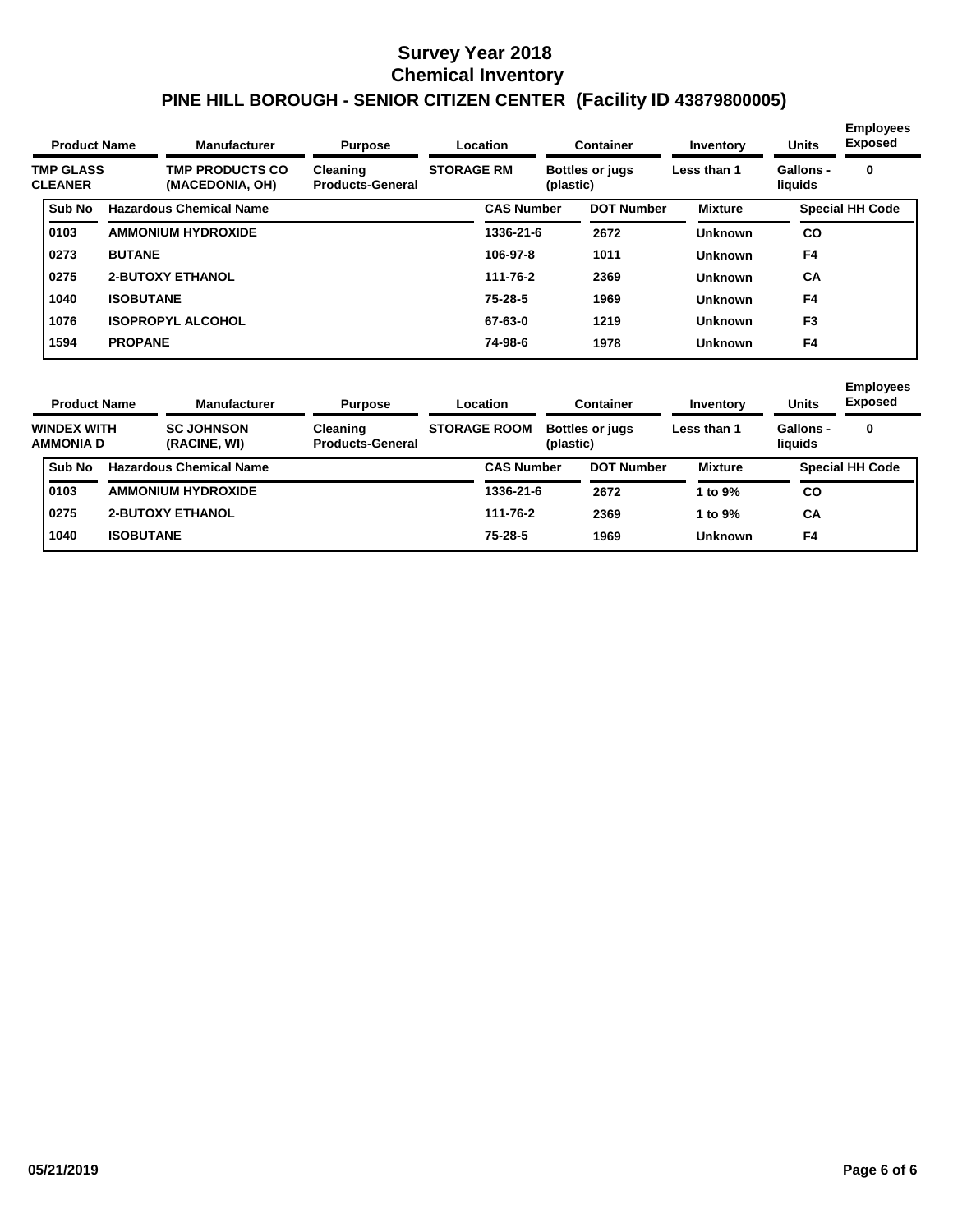

STATE OF NEW JERSEY DEPARTMENT OF HEALTH



# RIGHT TO KNOW SURVEY

|    |                                                                                                                                                                                                               |                                         |                              |                                                 |    | <b>Survey Year 2018</b><br>(Meets requirements of the Workplace Survey)                                              |                                                                                                                                                                                                                                                                                                                                                 |                                            |
|----|---------------------------------------------------------------------------------------------------------------------------------------------------------------------------------------------------------------|-----------------------------------------|------------------------------|-------------------------------------------------|----|----------------------------------------------------------------------------------------------------------------------|-------------------------------------------------------------------------------------------------------------------------------------------------------------------------------------------------------------------------------------------------------------------------------------------------------------------------------------------------|--------------------------------------------|
|    |                                                                                                                                                                                                               |                                         |                              |                                                 |    |                                                                                                                      |                                                                                                                                                                                                                                                                                                                                                 |                                            |
|    | <b>Facility ID</b><br>43879800001                                                                                                                                                                             | <b>SIC/NAICS</b><br>9131 / 921140       | Co / Mu<br>0428              | Due Date<br>7/15/2019                           |    | A. Facility Location                                                                                                 |                                                                                                                                                                                                                                                                                                                                                 |                                            |
|    | <b>Facility Mailing Address</b><br>PINE HILL BOROUGH - BOROUGH HALL/REC CENTER<br>ATTN ADMINISTRATOR<br>45 WEST 7TH AVENUE<br>PINE HILL NJ 08021-6300                                                         |                                         |                              |                                                 |    | 45 W 7TH AVE<br>PINE HILL NJ                                                                                         |                                                                                                                                                                                                                                                                                                                                                 |                                            |
|    | <b>B.</b> Are there any substances or materials present at this facility that are<br>on the Right to Know Hazardous Substance List?<br>No<br>√∣ Yes                                                           |                                         |                              |                                                 |    | <b>C.</b> Number of Employees at this facility:<br>hazardous chemicals at this facility:                             | Number of employees exposed or potentially exposed to                                                                                                                                                                                                                                                                                           | 0<br>0                                     |
|    | <b>D.</b> Indicate the nature of the operations conducted at this facility:<br><b>Recreation Center</b><br>Other Nature of Operations:                                                                        |                                         |                              |                                                 |    | Yes<br>√ No                                                                                                          | E. Are you reporting Products with Unknown Ingredients?<br>F. Employer Email Address: phfdchief@gmail.com                                                                                                                                                                                                                                       |                                            |
|    | <b>G. CERTIFICATION OF RESPONSIBLE OFFICIAL</b><br>and complete.<br><b>Certifier Name</b><br><b>Certifier Title</b>                                                                                           | <b>JOHN GREER</b>                       | <b>BOROUGH ADMINISTRATOR</b> |                                                 |    | Date Certified<br>Telephone Number 856-373-1168                                                                      | I certify under penalty of law that I have personally examined and am familiar with the information submitted in this document and all attachments and that<br>based on my inquiry of those individuals immediately responsible for obtaining the information, I believe that the submitted information is true, accurate<br>03/29/2019<br>Ext. | Signature $\vert \blacktriangleleft \vert$ |
|    | <b>H. POLICE AND FIRE DEPARTMENTS</b>                                                                                                                                                                         |                                         |                              |                                                 |    | Enter the respective phone numbers, name and addresses (include Zip Code) of your local fire and police departments. |                                                                                                                                                                                                                                                                                                                                                 |                                            |
|    | <b>POLICE DEPARTMENT:</b>                                                                                                                                                                                     |                                         |                              |                                                 |    | <b>FIRE DEPARTMENT:</b>                                                                                              |                                                                                                                                                                                                                                                                                                                                                 |                                            |
|    | Telephone Number: 856-783-1549                                                                                                                                                                                |                                         |                              |                                                 |    | Telephone Number: 856-373-1168                                                                                       |                                                                                                                                                                                                                                                                                                                                                 |                                            |
|    | Department Name: PINE HILL POLICE DEPT<br>Address:<br>City, State, Zip:                                                                                                                                       | 1077 Cranford Ave<br>Pine Hill NJ 08021 |                              |                                                 |    | Address:<br>City, State, Zip:                                                                                        | Department Name: PINE HILL FIRE DEPT<br>1109 ERIAL RD<br><b>PINE NJ 08021</b>                                                                                                                                                                                                                                                                   |                                            |
| ı. | <b>UNION REPRESENTATIVE</b>                                                                                                                                                                                   |                                         |                              |                                                 |    |                                                                                                                      |                                                                                                                                                                                                                                                                                                                                                 |                                            |
|    | Are employees at this facility represented by a union?<br>Union Rep. Name: Les Gallagher Jr.<br>Union Name (Abbrev): CWA<br>Telephone Number: 856-541-4191<br>This Survey Has Reported 0 Additional Union(s). |                                         |                              | $\blacktriangleright$ Yes<br>Local Number: 1014 | No | Union Address:<br>City, State, Zip:                                                                                  | (If 'Yes', all information in this section must be entered.)<br>330 Market St., 2nd floor<br>Camden, NJ 08102 NJ 08102                                                                                                                                                                                                                          |                                            |
|    | J. FACILITY EMERGENCY CONTACT<br>Contact Name:                                                                                                                                                                | <b>JOHN GREER</b>                       |                              |                                                 |    | Telephone Number: 856-373-1168                                                                                       |                                                                                                                                                                                                                                                                                                                                                 |                                            |
|    | K. PART OF FACILITY COVERED (Check box if applicable)                                                                                                                                                         |                                         |                              |                                                 |    | This survey only covers part of the facility. The rest of the facility is occupied by (specify name of employer):    |                                                                                                                                                                                                                                                                                                                                                 |                                            |
|    | Right to Know survey online. You no longer need to send them a hard copy.                                                                                                                                     |                                         |                              |                                                 |    | You must keep a copy of this survey in your facility RTK Central File and make it available to your employees.       | NOTE: Your County Lead Agency, local health, fire, and police departments and your local emergency planning committee have access to this                                                                                                                                                                                                       |                                            |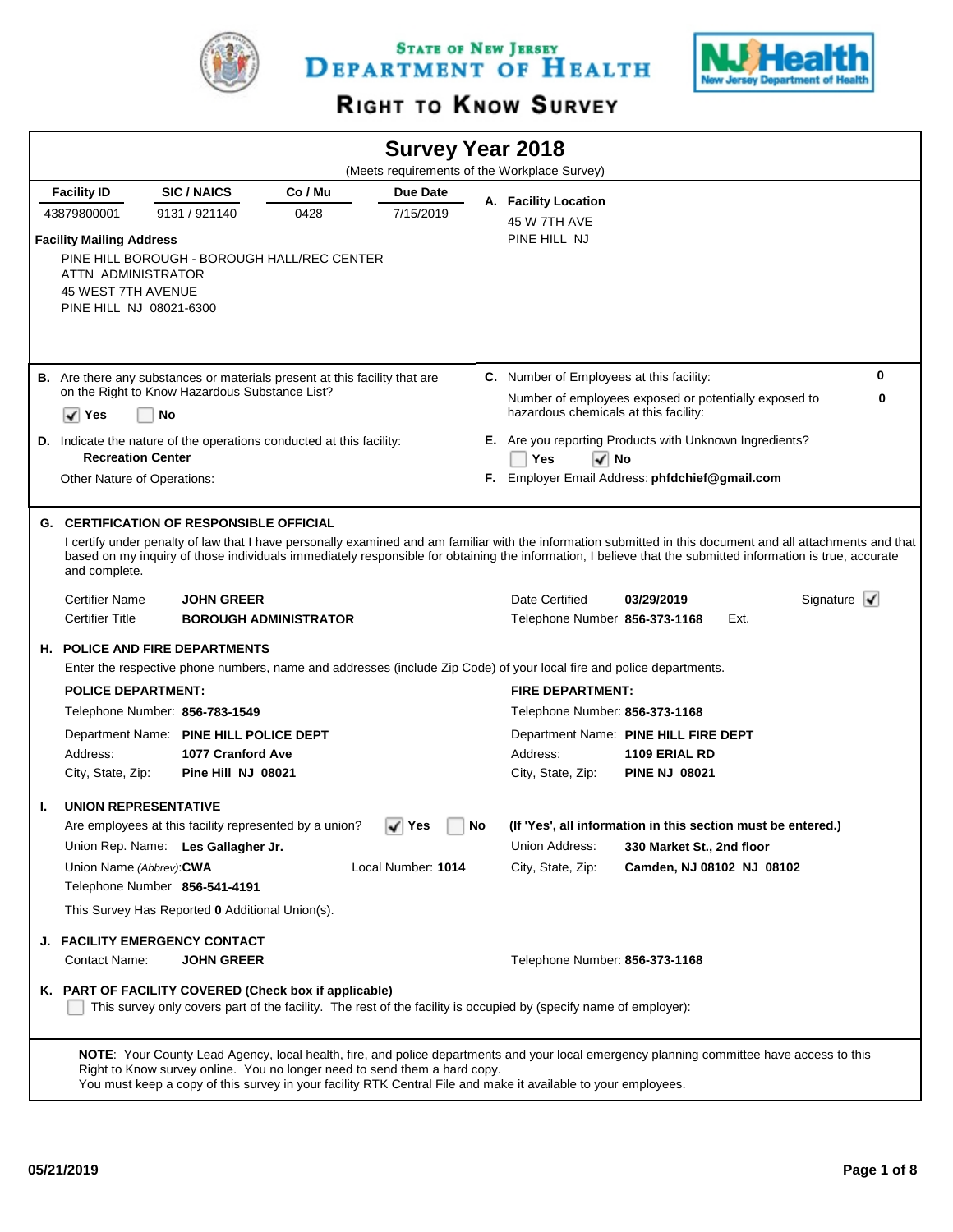| <b>Product Name</b>                                                  |                  | <b>Manufacturer</b>                                                              | <b>Purpose</b>                      | Location                                                      |            | <b>Container</b>       | Inventory        | <b>Units</b>                | <b>Employees</b><br><b>Exposed</b> |
|----------------------------------------------------------------------|------------------|----------------------------------------------------------------------------------|-------------------------------------|---------------------------------------------------------------|------------|------------------------|------------------|-----------------------------|------------------------------------|
| <b>CALCIUM</b><br><b>CHLORIDE FLAKE</b><br>77-80                     |                  | <b>PINES DISTRIBUTION</b>                                                        | Lawn/Garden<br><b>Product</b>       | <b>JANS CLOSET</b>                                            | <b>Bag</b> |                        | 10 to 99         | Pounds -<br>solids          | 34                                 |
| Sub No                                                               |                  | <b>Hazardous Chemical Name</b>                                                   |                                     | <b>CAS Number</b>                                             |            | <b>DOT Number</b>      | <b>Mixture</b>   |                             | <b>Special HH Code</b>             |
| 4001                                                                 |                  | <b>CALCIUM CARBONATE</b>                                                         |                                     | 1317-65-3                                                     |            |                        | 70 to 79%        |                             |                                    |
| <b>Product Name</b>                                                  |                  | <b>Manufacturer</b>                                                              | <b>Purpose</b>                      | Location                                                      |            | <b>Container</b>       | Inventory        | Units                       | <b>Employees</b><br><b>Exposed</b> |
| <b>CASCADE</b><br><b>AUTOMATIC</b><br><b>DISHWASHING DET</b>         |                  | <b>PROCTER &amp; GAMBLE</b><br>(CINCINATTI, OH)                                  | Cleaning<br><b>Products-General</b> | <b>BOROUGH HALL</b><br>- KITCHEN<br><b>CABINET</b>            | <b>Box</b> |                        | 10 to 99         | Pounds -<br>solids          | 34                                 |
| Sub No                                                               |                  | <b>Hazardous Chemical Name</b>                                                   |                                     | <b>CAS Number</b>                                             |            | <b>DOT Number</b>      | <b>Mixture</b>   |                             | <b>Special HH Code</b>             |
| 1694                                                                 |                  | SODIUM DICHLOROISOCYANURATE                                                      |                                     | 2893-78-9                                                     |            | 2465                   | Unknown          |                             |                                    |
| <b>Product Name</b>                                                  |                  | <b>Manufacturer</b>                                                              | <b>Purpose</b>                      | Location                                                      |            | <b>Container</b>       | <b>Inventory</b> | Units                       | <b>Employees</b><br><b>Exposed</b> |
| <b>CHAIN WAX CHAIN</b><br>& CABLE<br><b>LUBRICANT</b>                |                  | <b>MAXIMUM PRODUCTS</b><br>(SANTEE, CA)                                          | Lubricant                           | <b>JANITOR'S</b><br><b>CLOSET</b><br><b>(STORAGE</b><br>ROOM) | Can        |                        | Less than 1      | <b>Gallons -</b><br>liquids | 34                                 |
| Sub No                                                               |                  | <b>Hazardous Chemical Name</b>                                                   |                                     | <b>CAS Number</b>                                             |            | <b>DOT Number</b>      | <b>Mixture</b>   |                             | <b>Special HH Code</b>             |
| 1040                                                                 | <b>ISOBUTANE</b> |                                                                                  |                                     | 75-28-5                                                       |            | 1969                   | Unknown          | F4                          |                                    |
| 1339                                                                 | n-HEPTANE        |                                                                                  |                                     | 142-82-5                                                      |            | 1206                   | <b>Unknown</b>   | F3                          |                                    |
| 1594                                                                 | <b>PROPANE</b>   |                                                                                  |                                     | 74-98-6                                                       |            | 1978                   | Unknown          | F4                          |                                    |
| <b>Product Name</b>                                                  |                  | <b>Manufacturer</b>                                                              | <b>Purpose</b>                      | Location                                                      |            | <b>Container</b>       | Inventory        | <b>Units</b>                | <b>Employees</b><br><b>Exposed</b> |
| <b>CLOROX CLEAN-UP</b><br><b>DISINFECTANT</b><br><b>CLEANER W/BL</b> |                  | <b>CLOROX</b><br><b>PROFESSIONAL</b><br><b>PRODUCTS COMPANY</b><br>(OAKLAND, CA) | Cleaning<br><b>Products-General</b> | <b>BOROUGH HALL</b><br>- KITCHEN<br><b>CABINET</b>            | (plastic)  | <b>Bottles or jugs</b> | Less than 1      | <b>Gallons -</b><br>liquids | 34                                 |
| Sub No                                                               |                  | <b>Hazardous Chemical Name</b>                                                   |                                     | <b>CAS Number</b>                                             |            | <b>DOT Number</b>      | <b>Mixture</b>   |                             | <b>Special HH Code</b>             |
| 1706                                                                 |                  | SODIUM HYDROXIDE                                                                 |                                     | 1310-73-2                                                     |            | 1823                   | 1 to 9%          | CO                          |                                    |
| 1707                                                                 |                  | <b>SODIUM HYPOCHLORITE</b>                                                       |                                     | 7681-52-9                                                     |            | 1791                   | 1 to 9%          | co                          |                                    |
| <b>Product Name</b>                                                  |                  | <b>Manufacturer</b>                                                              | <b>Purpose</b>                      | Location                                                      |            | <b>Container</b>       | Inventory        | Units                       | <b>Employees</b><br><b>Exposed</b> |
| <b>CLR LIME RUST</b><br><b>REMOVER</b>                               |                  | <b>JELMAR INC</b><br>(SKOKIE, IL)                                                | Cleaning<br><b>Products-General</b> | <b>JC</b>                                                     | (plastic)  | <b>Bottles or jugs</b> | Less than 1      | <b>Gallons -</b><br>liquids | 34                                 |
| Sub No                                                               |                  | <b>Hazardous Chemical Name</b>                                                   |                                     | <b>CAS Number</b>                                             |            | <b>DOT Number</b>      | <b>Mixture</b>   |                             | <b>Special HH Code</b>             |
| 3595                                                                 |                  | PROPYLENE GLYCOL                                                                 |                                     | $57 - 55 - 6$                                                 |            |                        | 1 to 9%          |                             |                                    |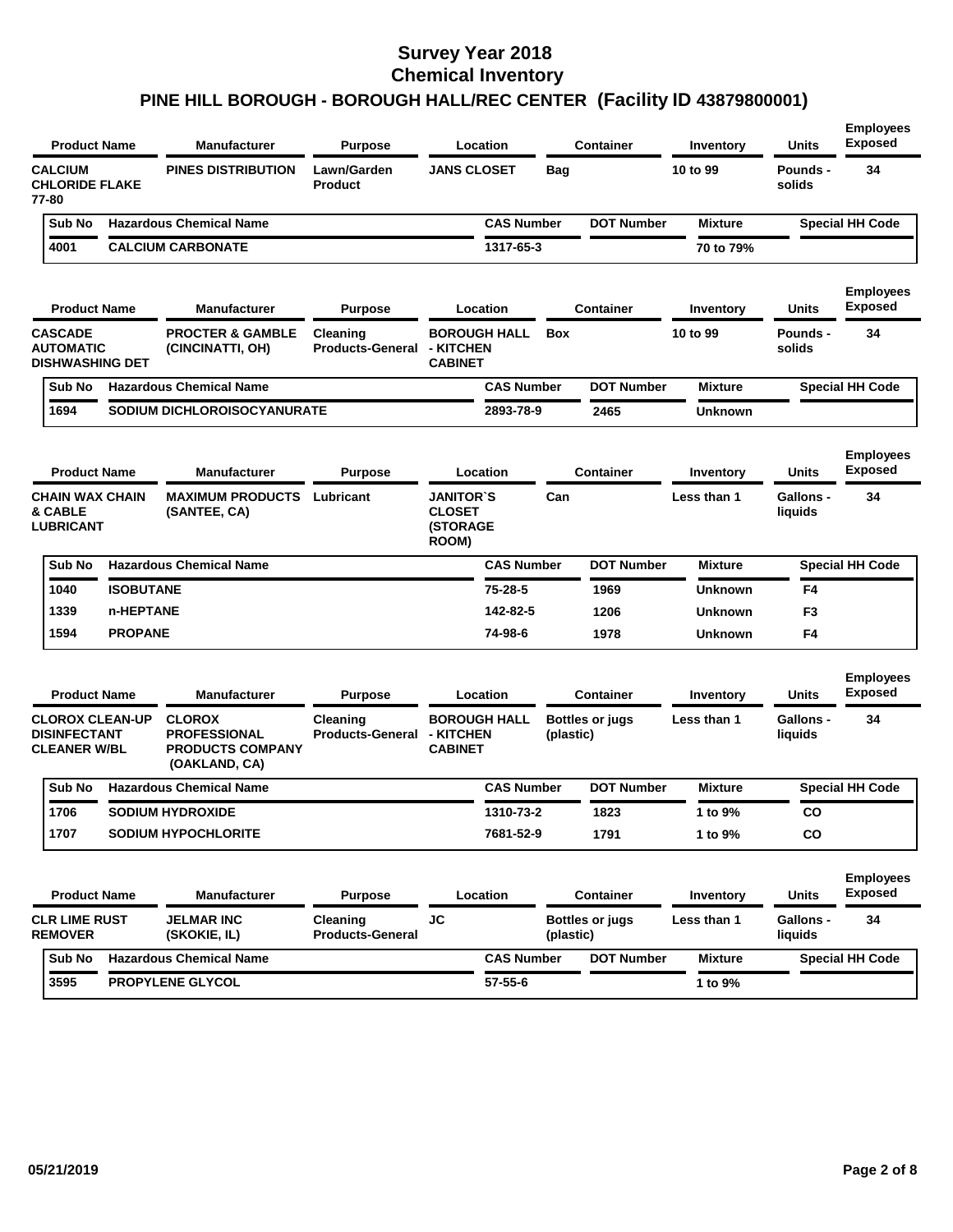| <b>Product Name</b>                                                |                 | <b>Manufacturer</b>                                            | <b>Purpose</b>                               | Location                                                      |                   |           | <b>Container</b>       | Inventory        | Units                       | <b>Exposed</b>                     |
|--------------------------------------------------------------------|-----------------|----------------------------------------------------------------|----------------------------------------------|---------------------------------------------------------------|-------------------|-----------|------------------------|------------------|-----------------------------|------------------------------------|
| <b>COMBAT ANT AND</b><br><b>ROACH KILLER</b><br>EPA#69421-33-64240 |                 | <b>COMBAT INSECT</b><br><b>CONTROL SYSTEMS</b><br>(OAKLYN, CA) | <b>Pesticide/Insectic JANS CLOSET</b><br>ide |                                                               |                   | Can       |                        | Less than 1      | <b>Gallons -</b><br>liquids | 34                                 |
| Sub No                                                             |                 | <b>Hazardous Chemical Name</b>                                 |                                              |                                                               | <b>CAS Number</b> |           | <b>DOT Number</b>      | <b>Mixture</b>   |                             | <b>Special HH Code</b>             |
| 1604                                                               | <b>PROPOXUR</b> |                                                                |                                              |                                                               | 114-26-1          |           | 2757                   | 50 to 59%        |                             |                                    |
| <b>Product Name</b>                                                |                 | <b>Manufacturer</b>                                            | <b>Purpose</b>                               | Location                                                      |                   |           | <b>Container</b>       | Inventory        | <b>Units</b>                | <b>Employees</b><br><b>Exposed</b> |
| <b>COMET</b>                                                       |                 | <b>PROCTER &amp; GAMBLE</b><br><b>CINCINNATI</b>               | Cleaning<br><b>Products-General</b>          | <b>BOROUGH</b><br><b>JANITORS</b><br><b>CLOSET</b>            |                   | Can       |                        | 1 to 9           | <b>Pounds -</b><br>solids   | 34                                 |
| Sub No                                                             |                 | <b>Hazardous Chemical Name</b>                                 |                                              |                                                               | <b>CAS Number</b> |           | <b>DOT Number</b>      | <b>Mixture</b>   |                             | <b>Special HH Code</b>             |
| 0322                                                               |                 | <b>CALCIUM HYDROXIDE</b>                                       |                                              |                                                               | 1305-62-0         |           |                        | 1 to 9%          |                             |                                    |
| 4001                                                               |                 | <b>CALCIUM CARBONATE</b>                                       |                                              |                                                               | 1317-65-3         |           |                        | 100%             |                             |                                    |
| <b>Product Name</b>                                                |                 | <b>Manufacturer</b>                                            | <b>Purpose</b>                               | Location                                                      |                   |           | <b>Container</b>       | Inventory        | <b>Units</b>                | <b>Employees</b><br><b>Exposed</b> |
| <b>COMET CLEANSER</b><br><b>W/BLEACH</b><br>EPA#3573-51            |                 | <b>PRESTIGE BRANDS</b><br>INC. (BERNITA<br><b>SPRINGS, FL)</b> | Cleaning<br><b>Products-General</b>          | <b>JANITOR`S</b><br><b>CLOSET</b><br><b>(STORAGE</b><br>ROOM) |                   | Other     |                        | 1 to 9           | <b>Pounds -</b><br>solids   | 34                                 |
| Sub No                                                             |                 | <b>Hazardous Chemical Name</b>                                 |                                              |                                                               | <b>CAS Number</b> |           | <b>DOT Number</b>      | <b>Mixture</b>   |                             | <b>Special HH Code</b>             |
| 1660                                                               | SILICA, QUARTZ  |                                                                |                                              |                                                               | 14808-60-7        |           |                        | 1 to 9%          | CА                          |                                    |
| <b>Product Name</b>                                                |                 | <b>Manufacturer</b>                                            | <b>Purpose</b>                               | Location                                                      |                   |           | <b>Container</b>       | Inventory        | <b>Units</b>                | <b>Employees</b><br><b>Exposed</b> |
| <b>DAP WELDWOOD</b><br><b>CONTACT</b><br><b>ADHESIVE</b>           |                 | DAP INC. (DAYTON,<br>OH)                                       | <b>Adhesives</b>                             | <b>JANITOR`S</b><br><b>CLOSET</b><br><b>(STORAGE</b><br>ROOM) |                   | Can       |                        | Less than 1      | <b>Gallons -</b><br>liquids | 34                                 |
| Sub No                                                             |                 | <b>Hazardous Chemical Name</b>                                 |                                              |                                                               | <b>CAS Number</b> |           | <b>DOT Number</b>      | <b>Mixture</b>   |                             | <b>Special HH Code</b>             |
| 0006                                                               | <b>ACETONE</b>  |                                                                |                                              |                                                               | 67-64-1           |           | 1090                   | 25 to 49%        | F <sub>3</sub>              |                                    |
| 1340                                                               | n-HEXANE        |                                                                |                                              |                                                               | 110-54-3          |           | 1208                   | 25 to 49%        | F3                          |                                    |
| 1866                                                               | <b>TOLUENE</b>  |                                                                |                                              |                                                               | 108-88-3          |           | 1294                   | 25 to 49%        | F3,TE                       |                                    |
| <b>Product Name</b>                                                |                 | <b>Manufacturer</b>                                            | <b>Purpose</b>                               | Location                                                      |                   |           | <b>Container</b>       | Inventory        | Units                       | <b>Employees</b><br><b>Exposed</b> |
| <b>ELITE BLEACH</b><br>EPA# 34743-15                               |                 | <b>ELITE CHEMICALS</b><br>(SPRINGFIELD, MA)                    | Cleaning<br><b>Products-General</b>          | <b>BOROUGH HALL</b><br>- KITCHEN<br><b>CABINET</b>            |                   | (plastic) | <b>Bottles or jugs</b> | 1 to 9           | Gallons -<br>liquids        | 34                                 |
|                                                                    |                 |                                                                |                                              |                                                               |                   |           | <b>DOT Number</b>      | <b>Mixture</b>   |                             | <b>Special HH Code</b>             |
| Sub No                                                             |                 | <b>Hazardous Chemical Name</b>                                 |                                              |                                                               | <b>CAS Number</b> |           |                        |                  |                             |                                    |
| 1706                                                               |                 | <b>SODIUM HYDROXIDE</b>                                        |                                              |                                                               | 1310-73-2         |           | 1823                   | $0.1$ to $0.9\%$ | CO                          |                                    |

**Employees**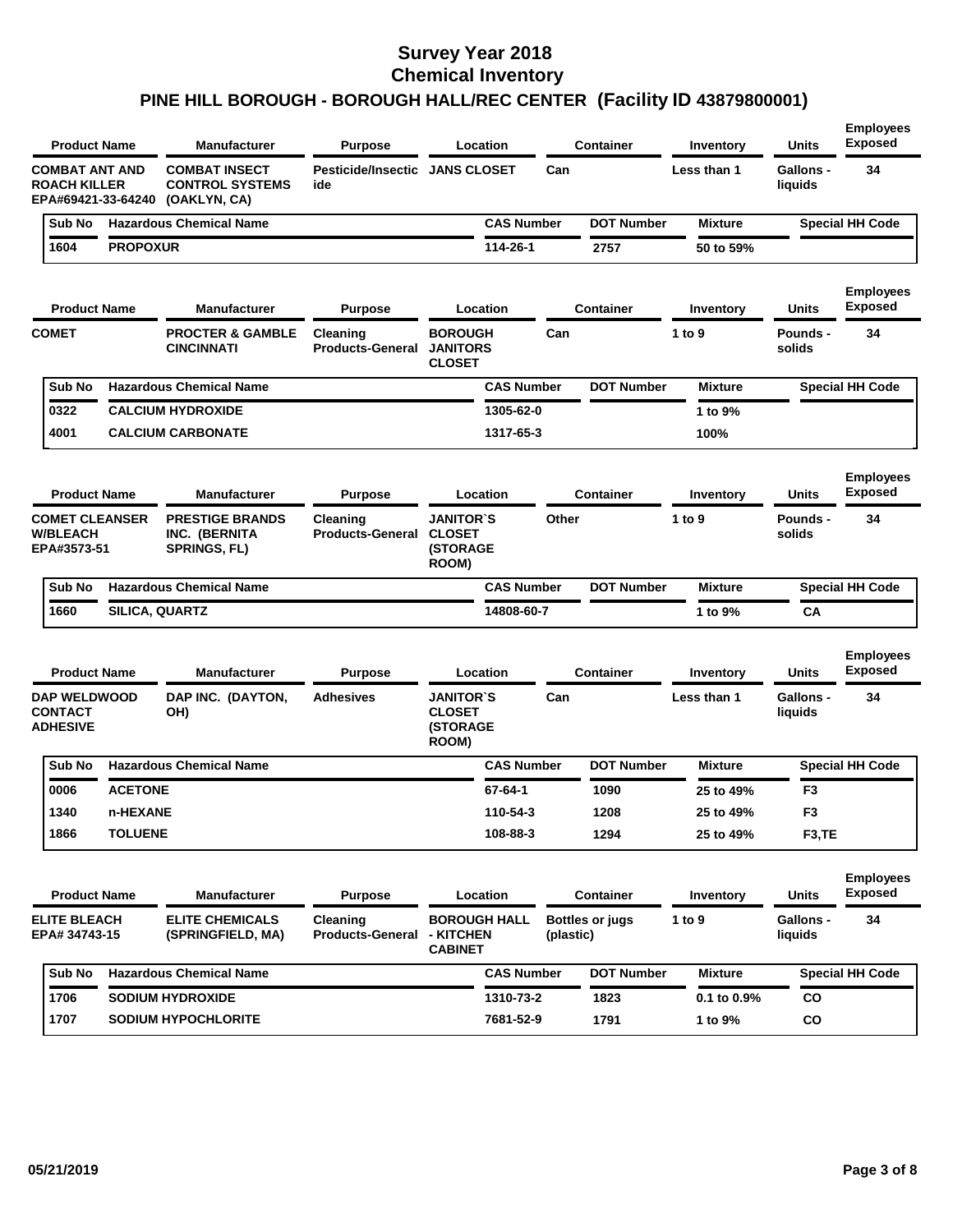| <b>Product Name</b>                                         |                | <b>Manufacturer</b>                                     | <b>Purpose</b>                      |                                                               | Location            |           | Container              | Inventory        | <b>Units</b>                | <b>Employees</b><br><b>Exposed</b> |
|-------------------------------------------------------------|----------------|---------------------------------------------------------|-------------------------------------|---------------------------------------------------------------|---------------------|-----------|------------------------|------------------|-----------------------------|------------------------------------|
| <b>FORMULA 409</b>                                          |                | <b>CLOROX OAKLAND,</b><br>СA                            | Cleaning<br><b>Products-General</b> | <b>KITCHEN</b>                                                | <b>BOROUGH HALL</b> | (plastic) | <b>Bottles or jugs</b> | 1 to $9$         | <b>Gallons -</b><br>liquids | 34                                 |
| Sub No                                                      |                | <b>Hazardous Chemical Name</b>                          |                                     |                                                               | <b>CAS Number</b>   |           | <b>DOT Number</b>      | <b>Mixture</b>   |                             | <b>Special HH Code</b>             |
| 0093                                                        |                | <b>AMMONIUM CHLORIDE</b>                                |                                     |                                                               | 12125-02-9          |           | 3077                   | 1 to 9%          |                             |                                    |
| <b>Product Name</b>                                         |                | <b>Manufacturer</b>                                     | <b>Purpose</b>                      |                                                               | Location            |           | Container              | Inventory        | Units                       | <b>Employees</b><br><b>Exposed</b> |
| <b>GAURDSMAN</b><br><b>WOOD CLEANER</b>                     |                | <b>GAURDSMAN</b>                                        | Cleaning<br><b>Products-General</b> | JC                                                            |                     | Can       |                        | Less than 1      | <b>Gallons -</b><br>liquids | 34                                 |
| Sub No                                                      |                | <b>Hazardous Chemical Name</b>                          |                                     |                                                               | <b>CAS Number</b>   |           | <b>DOT Number</b>      | <b>Mixture</b>   |                             | <b>Special HH Code</b>             |
| 2648                                                        |                | PETROLEUM DISTILLATES                                   |                                     |                                                               | 8002-05-9           |           | 1268                   | Unknown          | F <sub>3</sub>              |                                    |
| <b>Product Name</b>                                         |                | <b>Manufacturer</b>                                     | <b>Purpose</b>                      |                                                               | Location            |           | <b>Container</b>       | Inventory        | Units                       | <b>Employees</b><br><b>Exposed</b> |
| <b>GEL SCRUB</b>                                            |                | <b>BUCKEYE INTL</b><br><b>MARYLAND HTS, MO</b>          | Cleaning<br><b>Products-General</b> | <b>JANITORS</b><br><b>CLOSET</b>                              |                     | (plastic) | <b>Bottles or jugs</b> | 1 to 9           | Gallons -<br>liquids        | 36                                 |
| Sub No                                                      |                | <b>Hazardous Chemical Name</b>                          |                                     |                                                               | <b>CAS Number</b>   |           | <b>DOT Number</b>      | <b>Mixture</b>   |                             | <b>Special HH Code</b>             |
| 1516                                                        |                | <b>PHOSPHORIC ACID</b>                                  |                                     |                                                               | 7664-38-2           |           | 1805                   | 1 to 9%          | CO                          |                                    |
| <b>Product Name</b>                                         |                | <b>Manufacturer</b>                                     | <b>Purpose</b>                      |                                                               | Location            |           | <b>Container</b>       | Inventory        | <b>Units</b>                | <b>Employees</b><br><b>Exposed</b> |
| <b>GERMICIDAL</b><br><b>FOAMING CLEANER</b>                 |                | <b>HILLYARD INTL ST</b><br>JOSEPHS, MO                  | Cleaning<br><b>Products-General</b> | <b>JANITORS</b><br><b>CLOSET</b>                              |                     | Can       |                        | 1 to 9           | <b>Gallons -</b><br>liquids | 34                                 |
| Sub No                                                      |                | <b>Hazardous Chemical Name</b>                          |                                     |                                                               | <b>CAS Number</b>   |           | <b>DOT Number</b>      | <b>Mixture</b>   |                             | <b>Special HH Code</b>             |
| 0273                                                        | <b>BUTANE</b>  |                                                         |                                     |                                                               | 106-97-8            |           | 1011                   | 1 to 9%          | F4                          |                                    |
| 0275                                                        |                | <b>2-BUTOXY ETHANOL</b>                                 |                                     |                                                               | 111-76-2            |           | 2369                   | 1 to 9%          | <b>CA</b>                   |                                    |
| <b>Product Name</b>                                         |                | <b>Manufacturer</b>                                     | <b>Purpose</b>                      |                                                               | Location            |           | <b>Container</b>       | Inventory        | Units                       | <b>Employees</b><br>Exposed        |
| <b>GOOF OFF</b><br><b>ULTIMATE</b><br><b>REMOVER</b>        |                | <b>ATLANTIC SUNDRIES,</b><br>INC. (GRAND RAPIDS,<br>MI) | Other                               | <b>JANITOR`S</b><br><b>CLOSET</b><br><b>(STORAGE</b><br>ROOM) |                     | Can       |                        | Less than 1      | <b>Gallons -</b><br>liquids | 34                                 |
| Sub No                                                      |                | <b>Hazardous Chemical Name</b>                          |                                     |                                                               | <b>CAS Number</b>   |           | <b>DOT Number</b>      | <b>Mixture</b>   |                             | <b>Special HH Code</b>             |
| 2014                                                        | <b>XYLENES</b> |                                                         |                                     |                                                               | 1330-20-7           |           | 1307                   | <b>Unknown</b>   | F3                          |                                    |
| 3138                                                        |                | <b>GLYCOL ETHERS</b>                                    |                                     |                                                               |                     |           | 3082                   | Unknown          |                             |                                    |
| <b>Product Name</b>                                         |                | <b>Manufacturer</b>                                     | <b>Purpose</b>                      |                                                               | Location            |           | <b>Container</b>       | Inventory        | <b>Units</b>                | <b>Employees</b><br><b>Exposed</b> |
| <b>HILLYARD</b><br><b>GERMICIDAL FOAM</b><br><b>CLEANER</b> |                | <b>HILLYARD</b><br><b>INDUSTRIES (ST</b><br>JOSEPH, MO) | Cleaning<br><b>Products-General</b> | <b>JC</b>                                                     |                     | Can       |                        | Less than 1      | Gallons -<br>liquids        | 34                                 |
| Sub No                                                      |                | <b>Hazardous Chemical Name</b>                          |                                     |                                                               | <b>CAS Number</b>   |           | <b>DOT Number</b>      | <b>Mixture</b>   |                             | <b>Special HH Code</b>             |
| 0093                                                        |                | <b>AMMONIUM CHLORIDE</b>                                |                                     |                                                               | 12125-02-9          |           | 3077                   | $0.1$ to $0.9\%$ |                             |                                    |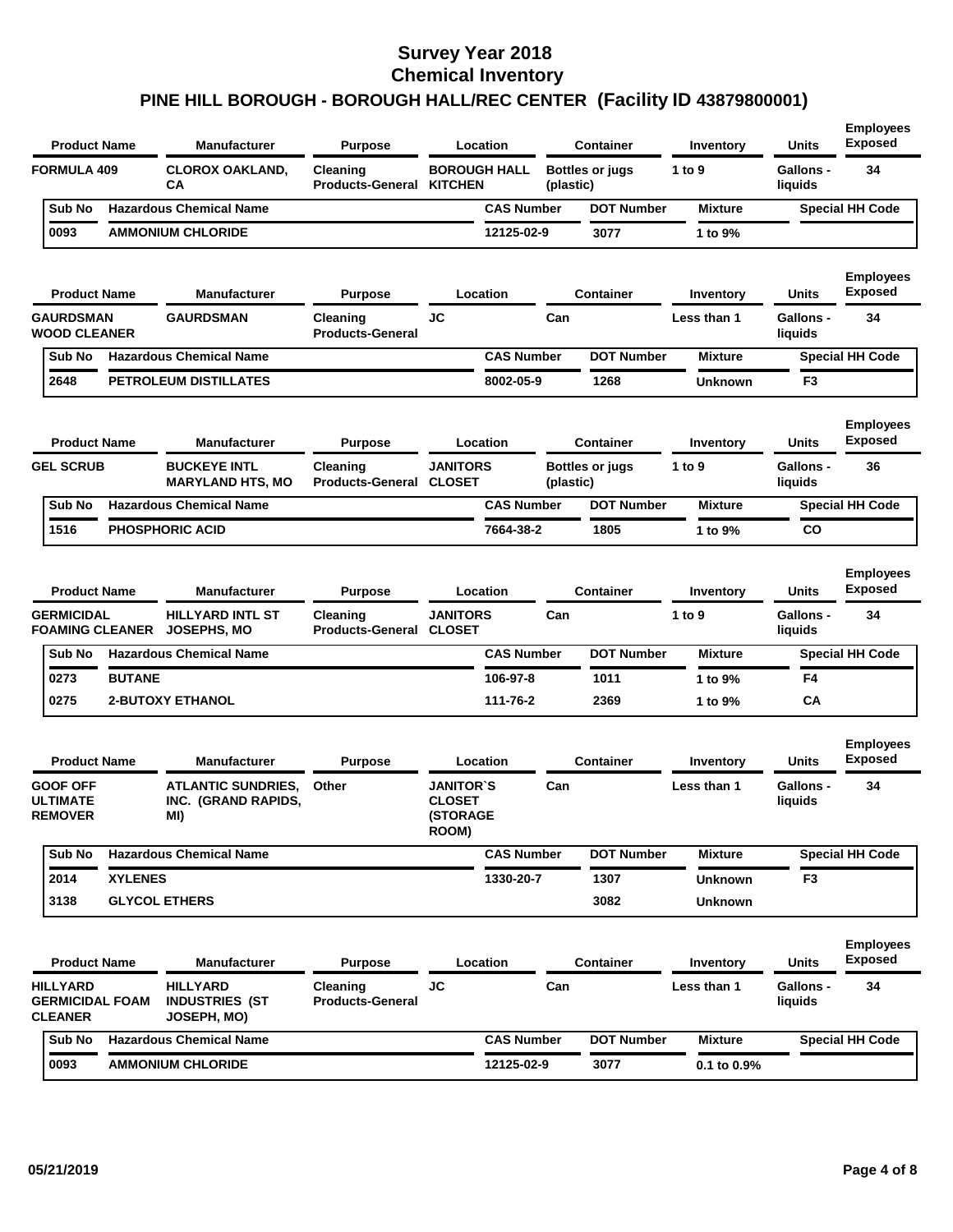| <b>Product Name</b>                                                                |                   | <b>Manufacturer</b>                                    | <b>Purpose</b>                         |                                                               | Location            |           | Container                           | Inventory        | Units                       | <b>Employees</b><br><b>Exposed</b> |
|------------------------------------------------------------------------------------|-------------------|--------------------------------------------------------|----------------------------------------|---------------------------------------------------------------|---------------------|-----------|-------------------------------------|------------------|-----------------------------|------------------------------------|
| <b>LYSOL PLUS</b><br><b>BLEACH TOILET</b><br><b>BOWL CLEANER</b>                   |                   | <b>RECKITT &amp; COLEMAN</b><br>INC (WAYNE, NJ)        | Cleaning<br><b>Products-General</b>    | <b>JANITOR'S</b><br><b>CLOSET</b><br><b>(STORAGE</b><br>ROOM) |                     |           | <b>Bottles or jugs</b><br>(plastic) | Less than 1      | <b>Gallons -</b><br>liquids | 34                                 |
| Sub No                                                                             |                   | <b>Hazardous Chemical Name</b>                         |                                        |                                                               | <b>CAS Number</b>   |           | <b>DOT Number</b>                   | <b>Mixture</b>   |                             | <b>Special HH Code</b>             |
| 1012                                                                               |                   | <b>HYDROGEN CHLORIDE</b>                               |                                        |                                                               | 7647-01-0           |           | 1050                                | <b>Unknown</b>   | CO                          |                                    |
| <b>Product Name</b>                                                                |                   | <b>Manufacturer</b>                                    | <b>Purpose</b>                         |                                                               | Location            |           | Container                           | Inventory        | <b>Units</b>                | <b>Employees</b><br><b>Exposed</b> |
| <b>MKG BRAKE FREE</b><br><b>PENETRANT &amp;</b><br><b>LUBRICANT</b>                |                   | <b>MKG SALES</b><br><b>ASSOCIATES</b><br>(MEDFORD, NJ) | Lubricant                              | <b>JANITOR'S</b><br><b>CLOSET</b><br><b>(STORAGE</b><br>ROOM) |                     | Can       |                                     | Less than 1      | Gallons -<br>liquids        | 34                                 |
| Sub No                                                                             |                   | <b>Hazardous Chemical Name</b>                         |                                        |                                                               | <b>CAS Number</b>   |           | <b>DOT Number</b>                   | <b>Mixture</b>   |                             | <b>Special HH Code</b>             |
| 0275                                                                               |                   | <b>2-BUTOXY ETHANOL</b>                                |                                        |                                                               | 111-76-2            |           | 2369                                | 1 to 9%          | CА                          |                                    |
| 0343                                                                               |                   | <b>CARBON DIOXIDE</b>                                  |                                        |                                                               | 124-38-9            |           | 1013                                | 50 to 59%        |                             |                                    |
| <b>Product Name</b>                                                                |                   | <b>Manufacturer</b>                                    | <b>Purpose</b>                         |                                                               | Location            |           | Container                           | <b>Inventory</b> | <b>Units</b>                | <b>Employees</b><br><b>Exposed</b> |
| <b>PALMOLIVE ULTRA</b><br><b>ANTIBACTERIA</b><br><b>SOAP</b>                       |                   | <b>COLGATE PALMOLIVE</b><br>CO (NEW YORK, NY)          | Cleaning<br><b>Products-General</b>    | - KITCHEN<br><b>CABINET</b>                                   | <b>BOROUGH HALL</b> | (plastic) | <b>Bottles or jugs</b>              | Less than 1      | <b>Gallons -</b><br>liquids | 34                                 |
| Sub No                                                                             |                   | <b>Hazardous Chemical Name</b>                         |                                        |                                                               | <b>CAS Number</b>   |           | <b>DOT Number</b>                   | <b>Mixture</b>   |                             | <b>Special HH Code</b>             |
| 1136                                                                               | <b>MAGNESIUM</b>  |                                                        |                                        |                                                               | 7439-95-4           |           | 1869                                | <b>Unknown</b>   |                             |                                    |
| 1698                                                                               |                   | SODIUM DODECYLBENZENE SULFONATE                        |                                        |                                                               | 25155-30-0          |           | 3077                                | <b>Unknown</b>   |                             |                                    |
| <b>Product Name</b>                                                                |                   | <b>Manufacturer</b>                                    | <b>Purpose</b>                         |                                                               | Location            |           | Container                           | Inventory        | Units                       | <b>Employees</b><br><b>Exposed</b> |
| <b>PLEDGE LEMON</b><br><b>FURNITURE POLISH</b>                                     |                   | <b>SC JOHNSON &amp; SON</b><br>INC. (RACINE, WI)       | Cleaning<br><b>Products-General</b>    | <b>JANITOR'S</b><br><b>CLOSET</b><br><b>(STORAGE</b><br>ROOM) |                     | (plastic) | <b>Bottles or jugs</b>              | Less than 1      | <b>Gallons -</b><br>liquids | 34                                 |
| Sub No                                                                             |                   | <b>Hazardous Chemical Name</b>                         |                                        |                                                               | <b>CAS Number</b>   |           | <b>DOT Number</b>                   | <b>Mixture</b>   |                             | <b>Special HH Code</b>             |
| 0273                                                                               | <b>BUTANE</b>     |                                                        |                                        |                                                               | 106-97-8            |           | 1011                                | 1 to 9%          | F4                          |                                    |
| 1040                                                                               | <b>ISOBUTANE</b>  |                                                        |                                        |                                                               | 75-28-5             |           | 1969                                | 1 to 9%          | F4                          |                                    |
| 1594                                                                               | <b>PROPANE</b>    |                                                        |                                        |                                                               | 74-98-6             |           | 1978                                | 10 to 24%        | F4                          |                                    |
| <b>Product Name</b>                                                                |                   | <b>Manufacturer</b>                                    | <b>Purpose</b>                         |                                                               | Location            |           | <b>Container</b>                    | Inventory        | Units                       | <b>Employees</b><br><b>Exposed</b> |
| <b>QUEST STOMP</b><br><b>WASP &amp; HORNET</b><br><b>REPELLANT EPA#</b><br>4446-54 |                   | <b>QUEST COMPANY</b><br>CORP. (HOUSTON,<br>TX)         | Pesticide/Insectic MISC AEROSOL<br>ide | <b>SHELF</b>                                                  |                     | Can       |                                     | Less than 1      | <b>Gallons -</b><br>liquids | 34                                 |
| Sub No                                                                             |                   | <b>Hazardous Chemical Name</b>                         |                                        |                                                               | <b>CAS Number</b>   |           | <b>DOT Number</b>                   | <b>Mixture</b>   |                             | <b>Special HH Code</b>             |
| 0343                                                                               |                   | <b>CARBON DIOXIDE</b>                                  |                                        |                                                               | 124-38-9            |           | 1013                                | <b>Unknown</b>   |                             |                                    |
| 2648                                                                               |                   | PETROLEUM DISTILLATES                                  |                                        |                                                               | 8002-05-9           |           | 1268                                | <b>Unknown</b>   | F <sub>3</sub>              |                                    |
| 3727                                                                               | <b>PHENOTHRIN</b> |                                                        |                                        |                                                               | 26002-80-2          |           | 2902                                | <b>Unknown</b>   |                             |                                    |
|                                                                                    |                   |                                                        |                                        |                                                               |                     |           |                                     |                  |                             |                                    |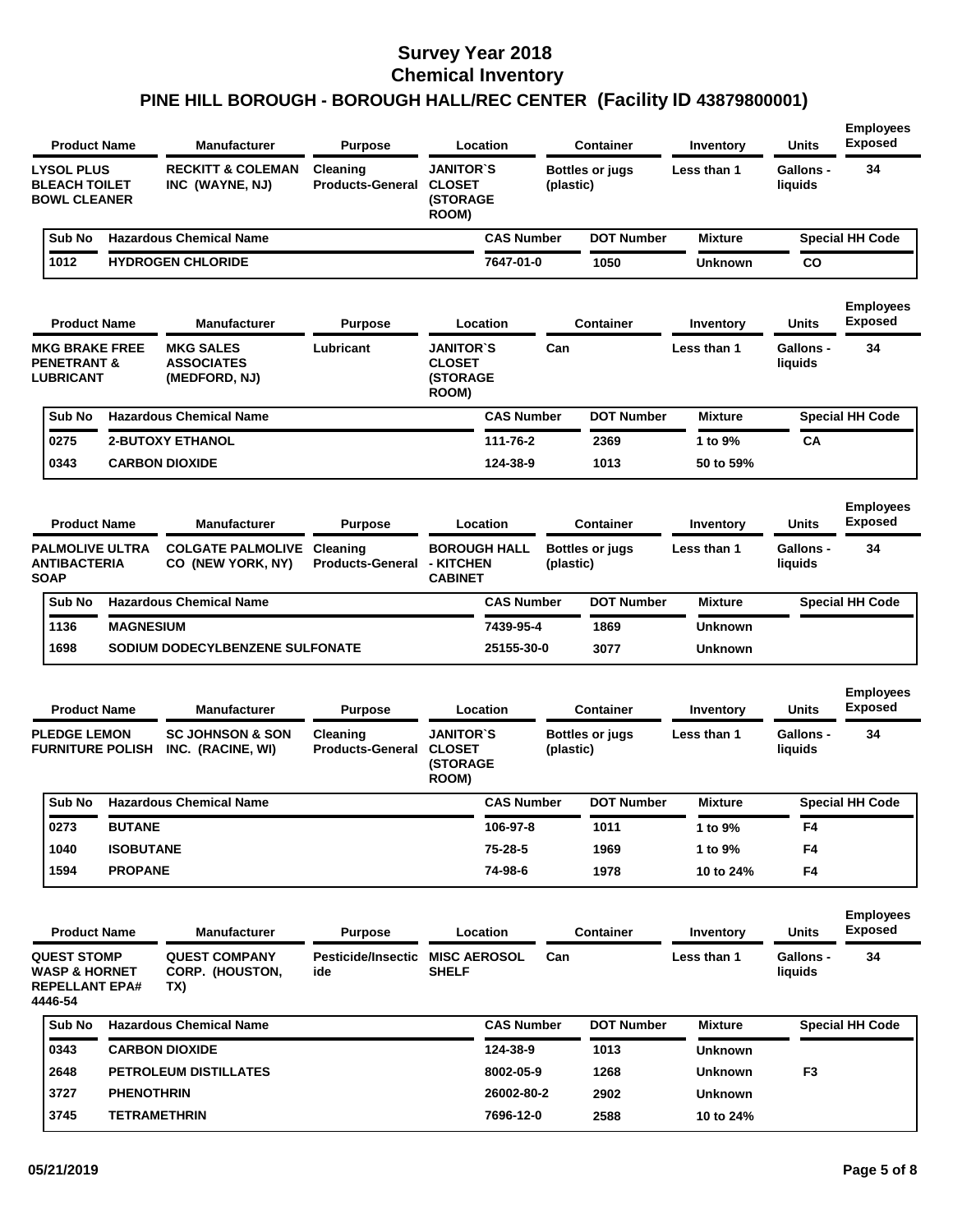| <b>Product Name</b> |                                                                 |  | <b>Manufacturer</b>                   | <b>Purpose</b>                                     |                                                               | Location            |           | <b>Container</b>       | Inventory      | <b>Units</b>                | <b>Employees</b><br><b>Exposed</b> |
|---------------------|-----------------------------------------------------------------|--|---------------------------------------|----------------------------------------------------|---------------------------------------------------------------|---------------------|-----------|------------------------|----------------|-----------------------------|------------------------------------|
|                     | <b>RE-JUV-NAL</b>                                               |  | <b>HILLYARD ST</b><br>JOSEPH, MO      | Cleaning<br><b>Products-General</b>                | <b>JANITORS</b><br><b>CLOSET</b>                              |                     | (plastic) | <b>Bottles or jugs</b> | 1 to 9         | <b>Gallons -</b><br>liquids | 34                                 |
|                     | Sub No                                                          |  | <b>Hazardous Chemical Name</b>        |                                                    |                                                               | <b>CAS Number</b>   |           | <b>DOT Number</b>      | <b>Mixture</b> |                             | <b>Special HH Code</b>             |
|                     | 0093                                                            |  | <b>AMMONIUM CHLORIDE</b>              |                                                    |                                                               | 12125-02-9          |           | 3077                   | 1 to 9%        |                             |                                    |
|                     | <b>Product Name</b>                                             |  | <b>Manufacturer</b>                   | <b>Purpose</b>                                     |                                                               | Location            |           | <b>Container</b>       | Inventory      | Units                       | <b>Employees</b><br><b>Exposed</b> |
|                     | <b>RUSTOLEUM</b><br><b>ENAMEL</b>                               |  | <b>RUSTOLEUM VERNON</b><br>HILLS, IL  | Paint (Spray, Oil<br><b>Based, Latex</b><br>Based) |                                                               | <b>STORAGE ROOM</b> | Can       |                        | 1 to 9         | <b>Gallons -</b><br>liquids | 34                                 |
|                     | Sub No                                                          |  | <b>Hazardous Chemical Name</b>        |                                                    |                                                               | <b>CAS Number</b>   |           | <b>DOT Number</b>      | <b>Mixture</b> |                             | <b>Special HH Code</b>             |
|                     | 0342                                                            |  | <b>CARBON BLACK</b>                   |                                                    |                                                               | 1333-86-4           |           | 1361                   | 1 to 9%        | СA                          |                                    |
|                     | 0851                                                            |  | <b>ETHYL BENZENE</b>                  |                                                    |                                                               | 100-41-4            |           | 1175                   | 0.1 to 0.9%    | CA,F3                       |                                    |
|                     | 1736                                                            |  | <b>STODDARD SOLVENT</b>               |                                                    |                                                               | 8052-41-3           |           | 1268                   | 10 to 24%      |                             |                                    |
|                     | <b>Product Name</b>                                             |  | <b>Manufacturer</b>                   | <b>Purpose</b>                                     |                                                               | Location            |           | Container              | Inventory      | <b>Units</b>                | <b>Employees</b><br><b>Exposed</b> |
|                     | <b>SAVOGRAN SPRAY</b><br><b>GRAFFITI REMOVER</b>                |  | <b>SAVOGRAN CO</b><br>(NORWOOD, MA)   | Other                                              | <b>JANITOR`S</b><br><b>CLOSET</b><br><b>(STORAGE</b><br>ROOM) |                     | (plastic) | <b>Bottles or jugs</b> | Less than 1    | <b>Gallons -</b><br>liquids | 34                                 |
|                     | Sub No                                                          |  | <b>Hazardous Chemical Name</b>        |                                                    |                                                               | <b>CAS Number</b>   |           | <b>DOT Number</b>      | <b>Mixture</b> |                             | <b>Special HH Code</b>             |
|                     | 3716                                                            |  | 1-METHYL-2-PYRROLIDONE                |                                                    |                                                               | 872-50-4            |           | 1993                   | 100%           | TE                          |                                    |
|                     | <b>Product Name</b>                                             |  | <b>Manufacturer</b>                   | <b>Purpose</b>                                     |                                                               | Location            |           | <b>Container</b>       | Inventory      | <b>Units</b>                | <b>Employees</b><br><b>Exposed</b> |
|                     | <b>SHEETROCK ALL</b><br><b>PURPOSE JOINT</b><br><b>COMPOUND</b> |  | <b>USG CHICAGO, IL</b>                | Other                                              | <b>STORAGE ROOM</b>                                           |                     |           | <b>Plastic drum</b>    | 1 to 9         | Pounds -<br>solids          | 34                                 |
|                     | Sub No                                                          |  | <b>Hazardous Chemical Name</b>        |                                                    |                                                               | <b>CAS Number</b>   |           | <b>DOT Number</b>      | <b>Mixture</b> |                             | <b>Special HH Code</b>             |
|                     | 1773                                                            |  | TALC (NOT CONTAINING ASBESTOS FIBERS) |                                                    |                                                               | 14807-96-6          |           |                        | 1 to 9%        |                             |                                    |
|                     | 4001                                                            |  | <b>CALCIUM CARBONATE</b>              |                                                    |                                                               | 1317-65-3           |           |                        | 25 to 49%      |                             |                                    |
|                     | <b>Product Name</b>                                             |  | <b>Manufacturer</b>                   | <b>Purpose</b>                                     |                                                               | Location            |           | <b>Container</b>       | Inventory      | <b>Units</b>                | <b>Employees</b><br><b>Exposed</b> |
|                     | <b>SOFT SOAP</b>                                                |  | <b>COLGATE-PALMOLIVE Cleaning</b>     | <b>Products-General</b>                            | <b>BOROUGH HALL</b><br><b>KITCHEN</b>                         |                     | (plastic) | <b>Bottles or jugs</b> | 1 to $9$       | Pounds -<br>solids          | 34                                 |
|                     | Sub No                                                          |  | <b>Hazardous Chemical Name</b>        |                                                    |                                                               | <b>CAS Number</b>   |           | <b>DOT Number</b>      | <b>Mixture</b> |                             | <b>Special HH Code</b>             |
|                     | 0686                                                            |  | <b>DIETHANOLAMINE</b>                 |                                                    |                                                               | 111-42-2            |           | 1760                   | 1 to 9%        | CO                          |                                    |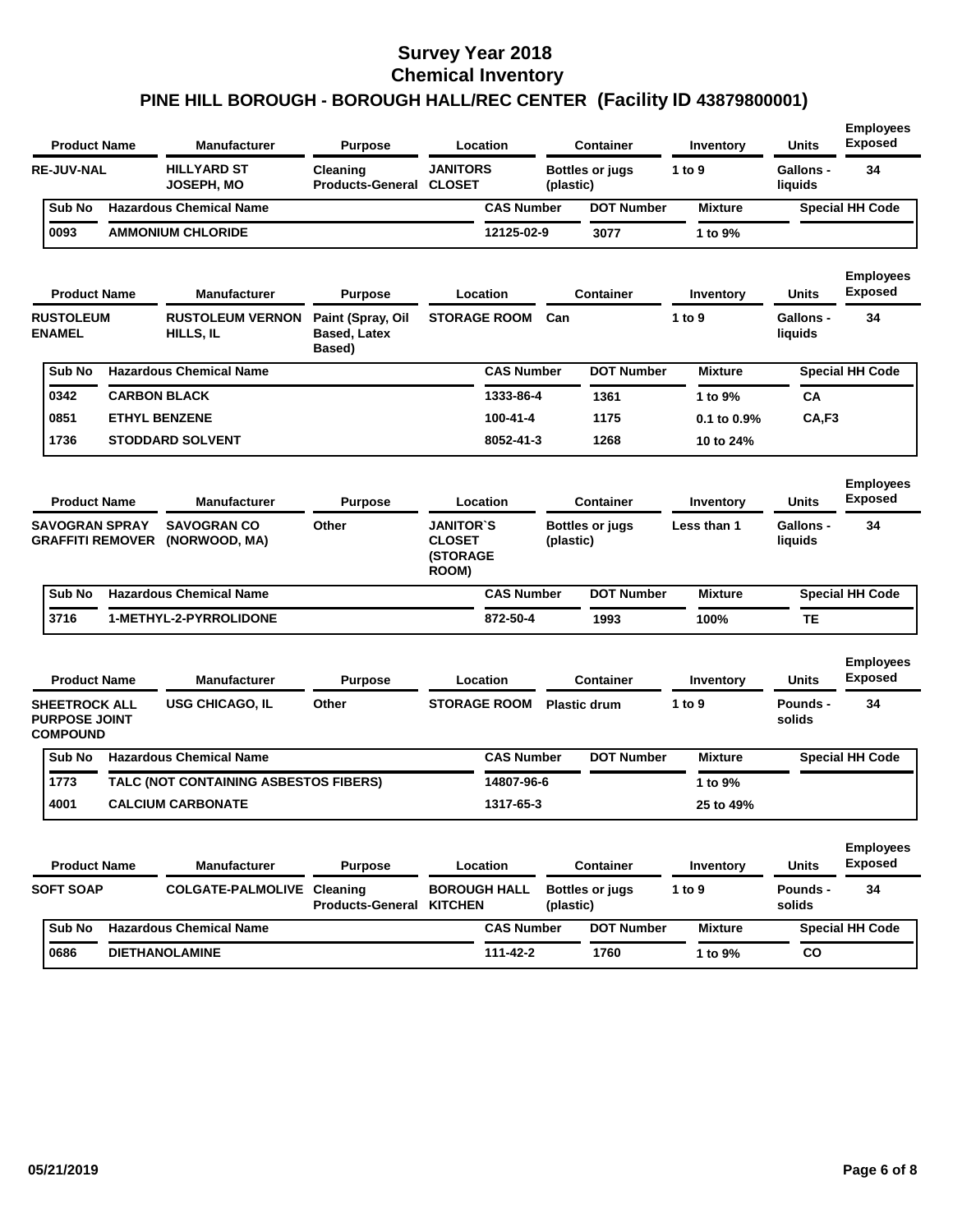| <b>Product Name</b>                                          |                                                                                               | <b>Manufacturer</b>                          | <b>Purpose</b>                                     | Location                                            |                   | <b>Container</b>       | Inventory                | <b>Units</b>                     | <b>Employees</b><br><b>Exposed</b>       |
|--------------------------------------------------------------|-----------------------------------------------------------------------------------------------|----------------------------------------------|----------------------------------------------------|-----------------------------------------------------|-------------------|------------------------|--------------------------|----------------------------------|------------------------------------------|
| <b>SPECTRACIDE</b><br><b>WEED AND GRASS</b><br><b>KILLER</b> |                                                                                               | <b>SPECTRUM ST LOUIS,</b><br>мо              | Lawn/Garden<br>Product                             | <b>JANITOR`S</b><br><b>CLOSET</b>                   | (plastic)         | <b>Bottles or jugs</b> | 1 to 9                   | <b>Gallons -</b><br>liquids      | 34                                       |
| Sub No                                                       |                                                                                               | <b>Hazardous Chemical Name</b>               |                                                    |                                                     | <b>CAS Number</b> | <b>DOT Number</b>      | <b>Mixture</b>           |                                  | <b>Special HH Code</b>                   |
| 0808                                                         |                                                                                               | <b>DIQUAT DIBROMIDE</b>                      |                                                    |                                                     | 85-00-7           | 2781                   | 1 to 9%                  |                                  |                                          |
| 3694                                                         |                                                                                               | <b>DIMETHYLAMINE DICAMBA</b>                 |                                                    |                                                     | 2300-66-5         |                        | $0.1$ to $0.9\%$         |                                  |                                          |
|                                                              |                                                                                               |                                              |                                                    |                                                     |                   |                        |                          |                                  | <b>Employees</b>                         |
| <b>Product Name</b>                                          |                                                                                               | <b>Manufacturer</b>                          | <b>Purpose</b>                                     | Location                                            |                   | <b>Container</b>       | Inventory                | <b>Units</b>                     | <b>Exposed</b>                           |
|                                                              | <b>SPRAY &amp; WIPE</b><br><b>HILLYARD INTL. ST</b><br><b>DEGREASER</b><br><b>JOSEPHS, MO</b> |                                              | Cleaning<br><b>Products-General</b>                | <b>JANITORS</b><br><b>CLOSET</b>                    | (plastic)         | <b>Bottles or jugs</b> | 1 to $9$                 | <b>Gallons -</b><br>liquids      | 34                                       |
| Sub No                                                       |                                                                                               | <b>Hazardous Chemical Name</b>               |                                                    |                                                     | <b>CAS Number</b> | <b>DOT Number</b>      | <b>Mixture</b>           |                                  | <b>Special HH Code</b>                   |
| 1674                                                         | <b>SODIUM</b>                                                                                 |                                              |                                                    |                                                     | 7440-23-5         | 1428                   | 1 to 9%                  | F3                               |                                          |
| <b>Product Name</b><br><b>SPRAY AWAY</b>                     |                                                                                               | <b>Manufacturer</b><br><b>SPRAY AWAY INC</b> | <b>Purpose</b><br>Cleaning                         | Location<br><b>JANITOR`S</b>                        | Can               | <b>Container</b>       | Inventory<br>Less than 1 | <b>Units</b><br><b>Gallons -</b> | <b>Employees</b><br><b>Exposed</b><br>34 |
| <b>GLASS CLEANER</b>                                         |                                                                                               | (ADDISON, IL)                                | <b>Products-General</b>                            | <b>CLOSET</b><br><b>(STORAGE</b><br>ROOM)           |                   |                        |                          | liquids                          |                                          |
| Sub No                                                       |                                                                                               | <b>Hazardous Chemical Name</b>               |                                                    |                                                     | <b>CAS Number</b> | <b>DOT Number</b>      | <b>Mixture</b>           |                                  | <b>Special HH Code</b>                   |
| 0273                                                         | <b>BUTANE</b>                                                                                 |                                              |                                                    |                                                     | 106-97-8          | 1011                   | 1 to 9%                  | F4                               |                                          |
| 0275                                                         |                                                                                               | <b>2-BUTOXY ETHANOL</b>                      |                                                    |                                                     | 111-76-2          | 2369                   | 1 to 9%                  | СA                               |                                          |
| 0844                                                         |                                                                                               | <b>ETHYL ALCOHOL</b>                         |                                                    |                                                     | 64-17-5           | 1170                   | 1 to 9%                  |                                  | CA,F3,MU,TE                              |
| 1594                                                         | <b>PROPANE</b>                                                                                |                                              |                                                    |                                                     | 74-98-6           | 1978                   | 1 to 9%                  | F4                               |                                          |
| <b>Product Name</b>                                          |                                                                                               | <b>Manufacturer</b>                          | <b>Purpose</b>                                     | Location                                            |                   | <b>Container</b>       | Inventory                | <b>Units</b>                     | <b>Employees</b><br><b>Exposed</b>       |
| <b>SPRAYWAY GLASS</b><br><b>CLEANER</b>                      |                                                                                               | <b>SPRAYWAY ADDISON.</b><br>IL               | Cleaning<br><b>Products-General</b>                | <b>BOROUGH</b><br><b>JANITOR'S</b><br><b>CLOSET</b> | Can               |                        | 1 to $9$                 | <b>Gallons -</b><br>liquids      | 34                                       |
| Sub No                                                       |                                                                                               | <b>Hazardous Chemical Name</b>               |                                                    |                                                     | <b>CAS Number</b> | <b>DOT Number</b>      | <b>Mixture</b>           |                                  | <b>Special HH Code</b>                   |
| 0273                                                         | <b>BUTANE</b>                                                                                 |                                              |                                                    |                                                     | 106-97-8          | 1011                   | 1 to 9%                  | F4                               |                                          |
| 0275                                                         |                                                                                               | <b>2-BUTOXY ETHANOL</b>                      |                                                    |                                                     | 111-76-2          | 2369                   | 1 to 9%                  | CA                               |                                          |
| 0844                                                         |                                                                                               | <b>ETHYL ALCOHOL</b>                         |                                                    |                                                     | $64 - 17 - 5$     | 1170                   | 1 to 9%                  |                                  | CA,F3,MU,TE                              |
| 1594                                                         | <b>PROPANE</b>                                                                                |                                              |                                                    |                                                     | 74-98-6           | 1978                   | 1 to 9%                  | F4                               |                                          |
| <b>Product Name</b>                                          |                                                                                               | <b>Manufacturer</b>                          | <b>Purpose</b>                                     | <b>Location</b>                                     |                   | <b>Container</b>       | Inventory                | Units                            | <b>Employees</b><br><b>Exposed</b>       |
| <b>VALSPAR PAINT</b>                                         |                                                                                               | <b>VALSAPR</b><br><b>MINNEAPOLIS, MN</b>     | Paint (Spray, Oil<br><b>Based, Latex</b><br>Based) | <b>STORAGE ROOM Can</b>                             |                   |                        | 1 to 9                   | Gallons -<br>liquids             | 34                                       |
|                                                              |                                                                                               |                                              |                                                    |                                                     |                   |                        |                          |                                  |                                          |
| Sub No                                                       |                                                                                               | <b>Hazardous Chemical Name</b>               |                                                    |                                                     | <b>CAS Number</b> | <b>DOT Number</b>      | <b>Mixture</b>           |                                  | <b>Special HH Code</b>                   |